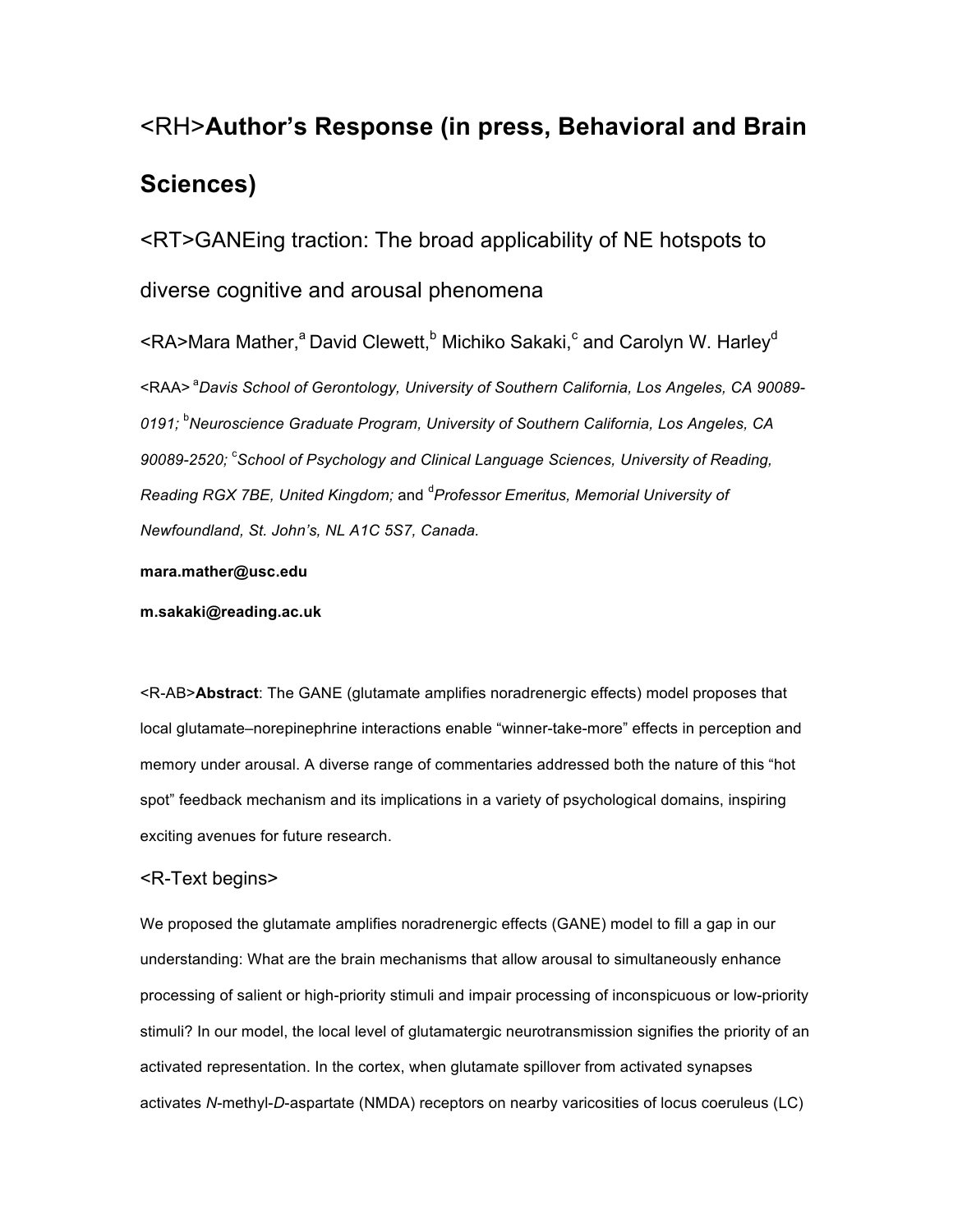neurons that are being depolarized by LC action potentials, this leads to more local release of norepinephrine (NE), which further amplifies glutamate release and enhancement of the information the highly excited neurons are representing. Elsewhere, lower glutamate levels fail to ignite hot spots and undergo greater suppression via NE-induced inhibition. We proposed that, in addition to enhancing activation of prioritized representations, the NE–glutamate hot spot effects selectively recruit metabolic resources, enhance neuronal oscillations, and trigger synaptic plasticity processes that enhance long-term memory of prioritized information.

Across the commentaries discussing GANE's relevance to cognitive and neural processes, several important themes emerged (see Table R1). Generally, the responses can be grouped as having one of two foci (with some exceptions): behavioral and cognitive aspects of the arousal by priority interaction relevant to GANE or the NE hot spot mechanism itself.

To predict which information will be selectively enhanced or impaired by arousal, it is important to focus on the two key factors necessary to ignite a hot spot: (1) an arousing–inducing stimulus that can stimulate LC activity (NE), and (2) a stimulus that has high priority (glutamate). As outlined in Table R1, several of the commentaries elaborated on these two factors, as well as on other issues and themes. We discuss the issues raised in the commentaries here in our response, starting with the topic of arousal.

#### **[Insert TABLE R1 here]**

#### **<A>R1. Arousal**

A number of the commentaries raise questions regarding arousal.

#### *<B>R1.1. Nature of arousal*

In our view, the LC–NE system is not the only brain system involved in a generalized arousal response (see Pfaff 2006 for a review of arousal pathways in the brain), but its activation is a common theme that runs through all different modes of arousal. For instance, NE inputs to cells in the ventromedial hypothalamus are critical in initiating sexual arousal (Pfaff 2006; of relevance for **Mouras'** commentary), whereas noradrenergic input to the amygdala is critical in enhancing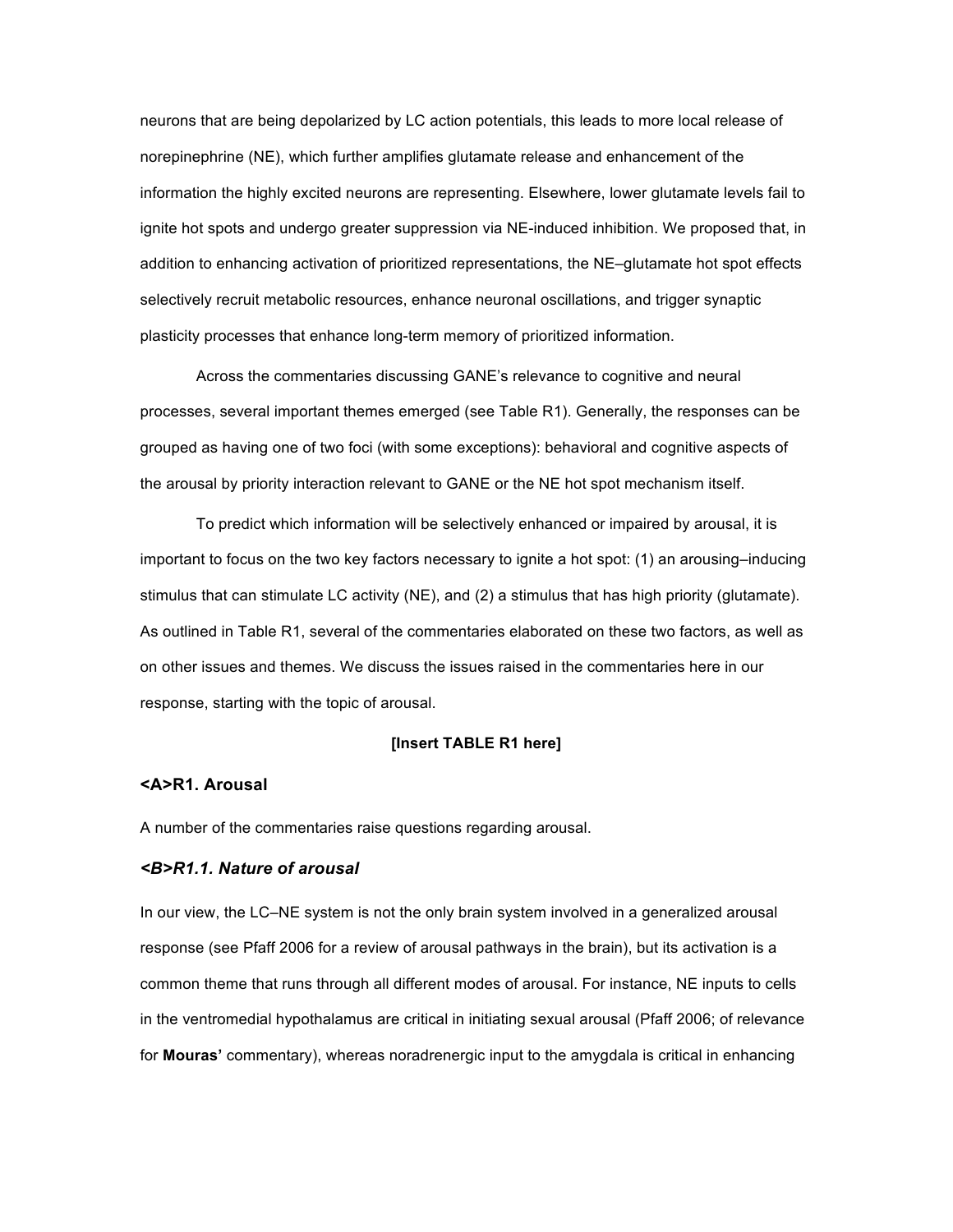memory for emotionally arousing stimuli (see **Roozendaal, Luyten, Voogd, & Hermans'**  commentary and Section R4.2 on the role of the amygdala).

What is arousal? At the most basic level, we have the contrast between sleep and wakefulness. NE is low during most sleep states (see **Becchetti & Amadeo**). Then, during wakefulness, physically activity increases NE (Carter et al. 2010). But in addition to these broadscale changes, the arousal system is also exquisitely sensitive and can adapt rapidly to small changes in the environment or internal goals.

These arousal responses can be detected by measuring pupil dilation. NE system activity increases pupil dilation, as NE released by the LC inhibits pupil constriction (Koss et al. 1984; Wilhelm 2008). Pupils are constricted during sleep, compared with wakefulness (Yoss et al. 1970). During wakefulness, aerobic exercise (Ishigaki et al. 1991) or muscular exertion (Nielsen & Mather 2015; Nielsen et al. 2015) increases pupil dilation. Arousal induced by stimuli or tasks also increases pupil dilation. For example, emotionally arousing scenes (Bradley et al. 2015), sexually arousing stimuli (Bradley et al. 2015), surprise, uncertainty, loud noises, and cognitive effort all increase pupil dilation. Subjective arousal ratings given for emotional images correlate with pupil diameter during viewing (Bradley et al. 2008). These consistencies across different elicitors of arousal provide an important starting point at which to elucidate the underlying mechanisms by which encountering emotionally arousing stimuli modulates cognitive and brain processing. **Eldar, Cohen, & Niv** review a recent line of work in which they used pupil dilation as a marker of NE activity and found that indices of high NE function are associated with increased selectivity in learning, perception, and memory, consistent with their neural network models in which NE was modeled as global increase in gain. GANE complements and extends this approach by providing hypotheses about how NE implements neural gain.

We agree with **Mouras** and **Kaspar** regarding the relevance of sexual arousal and internal sources of arousal (such as from one's thoughts). Our point of view is that these different types and sources of arousal can be accommodated by the GANE model, as evidence suggests that LC activation is a common theme for all of them.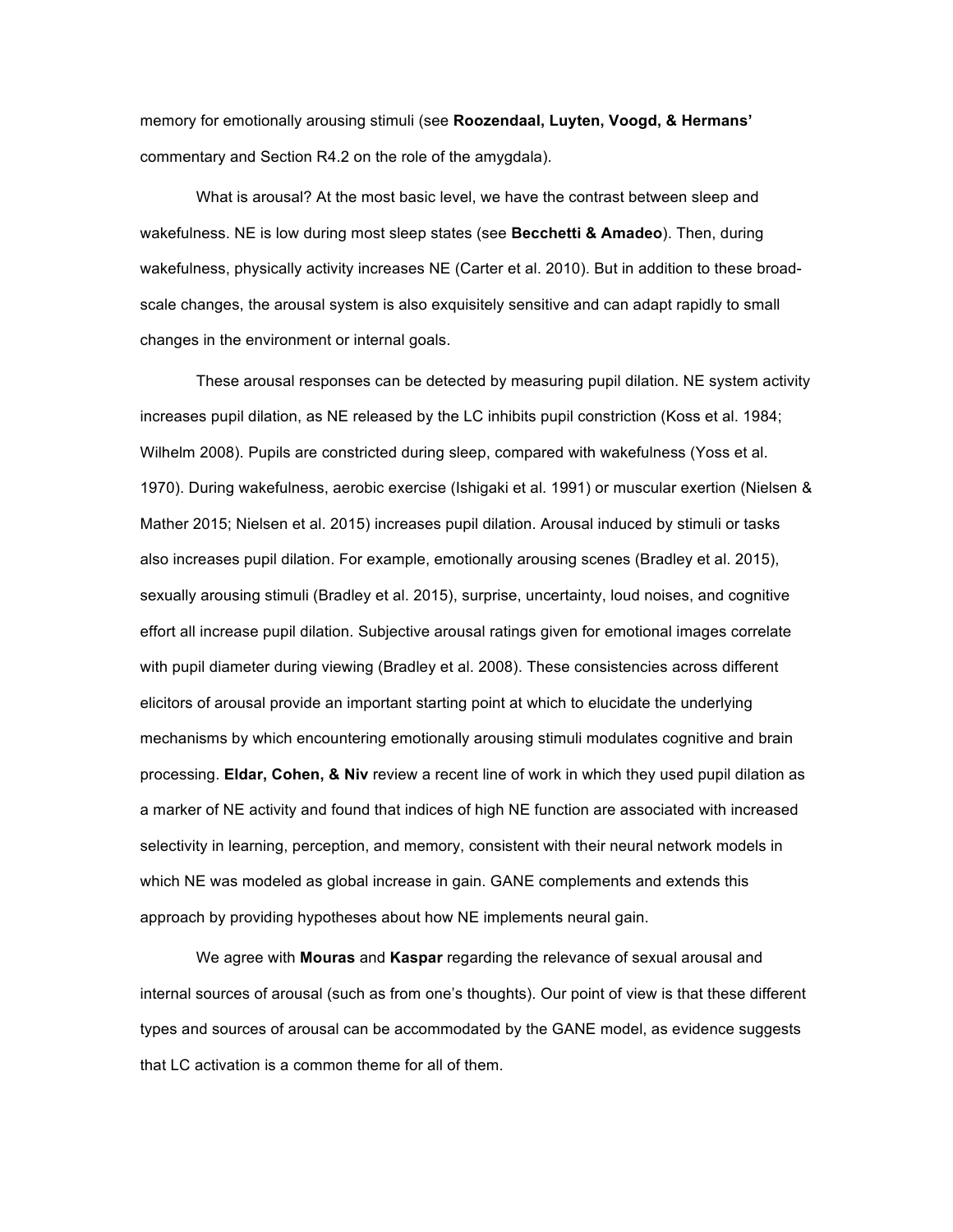**<C>R1.2. How the heartbeat influences LC activity.** The LC is influenced not only by external stimuli and an individual's own thoughts, but also by interoceptive signals. For instance, distension of the bladder or colon increases LC activity (Elam et al. 1986), whereas an increase in blood pressure decreases LC activity (Elam et al. 1984). LC neurons also exhibit cardiac periodicity. For instance, in cats, LC neurons are most likely to fire 80–180 ms after the peak of the cardiac R-wave (during diastole) and least likely to fire 40 ms before to 60 ms after the Rwave (during systole) (Morilak et al. 1986).

**Critchley & Garfinkel** have shown that stimuli detection and memory encoding differ during the systole (contraction) and diastole phases of the heartbeat. During systole, participants are better able to detect fear (but not neutral) faces in an attentional blink paradigm and rate them as more intense (Garfinkel et al. 2014). When words are the T2 stimuli in an attentional blink paradigm, later memory for the words depends on both the confidence with which the words were originally detected and at what heartbeat phase the words were detected (Garfinkel et al. 2013). Words detected with high confidence during systole have a memory advantage, whereas words detected with low confidence during systole have a memory disadvantage. Therefore, during systole, highly salient stimuli such as fear faces and clearly detected target words get a boost in processing or later consolidation. But why would this GANE-like pattern occur during systole when the LC neurons are *less* likely to fire? This surprising aspect of the findings suggests the possibility that LC activity and salient glutamatergic representations may interact best when they are offset slightly in time.

**Critchley & Garfinkel** argue that the GANE notion that LC–NE activity amplifies salience is not sufficient to account for their findings because their cardiac cycle effects sometimes appear to be driven by fear rather than arousal more generally. However, as illustrated in their figure, there was not a significant difference between fear and disgust or happy faces, and the disgust and happy faces showed trends toward enhancement where neutral faces showed a trend toward impairment at diastole. Fear faces are often more salient than happy or disgust faces (Anderson et al. 2003; Mather & Knight 2006); therefore, we think more work is needed before a specific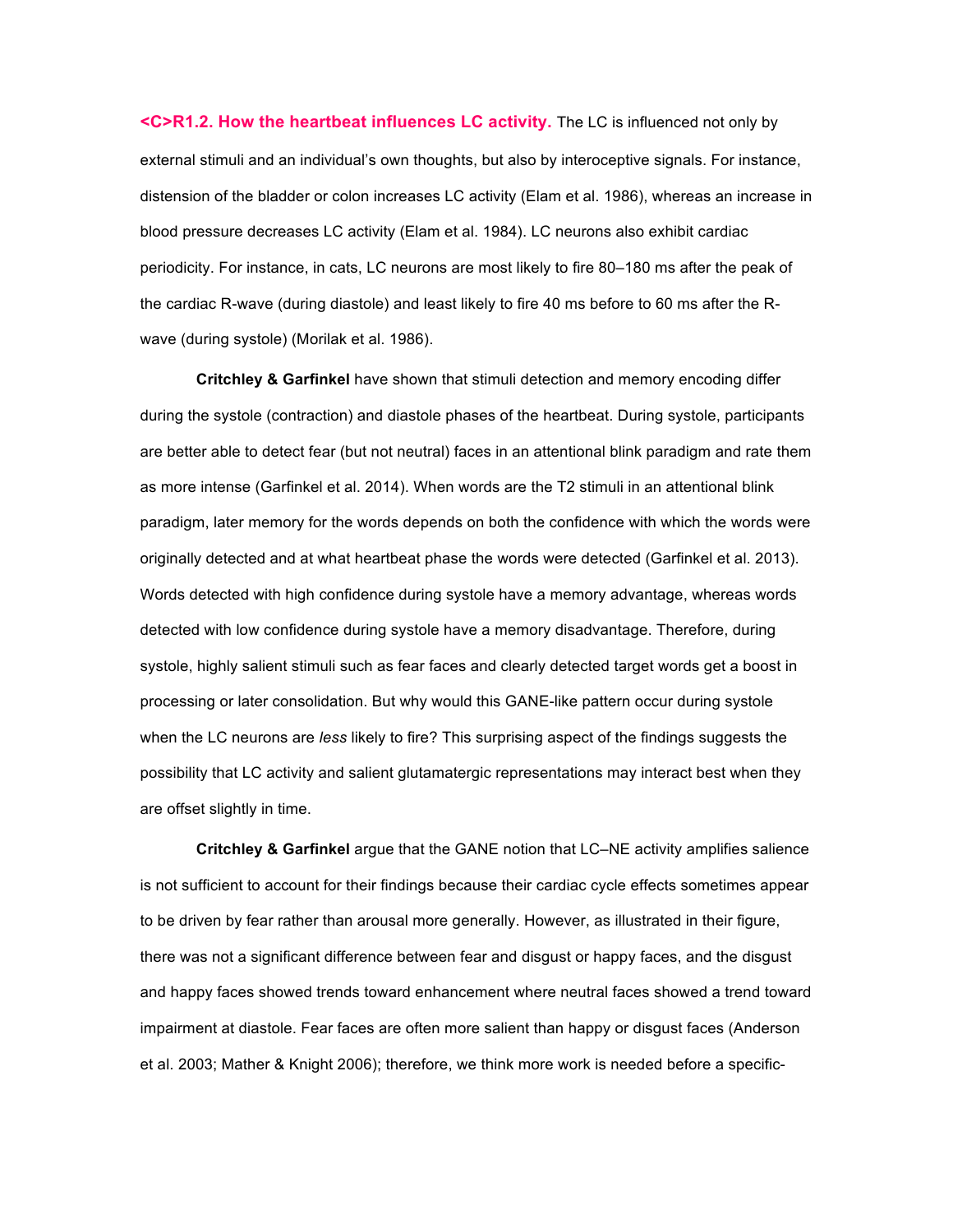emotion account must be invoked in place of a salience mechanism such as that provided by GANE.

**<C>R1.3. How arousal may amplify the salience of negative stimuli. Kaspar** makes the case that negative stimuli may be more likely than positive stimuli to ignite neuronal hot spots because of the evolutionary pressure not to miss potential threats. One challenge is how to test this hypothesis, as negative stimuli, on average, induce more arousal than positive stimuli (Grühn & Scheibe 2008), and so any differences in processing or memory between negative and positive stimuli could be due to different levels of arousal when processing them, rather than to different levels of priority. To try to address this question, we recently ran a study in which we induced arousal independently by having participants squeeze a ball in their hand as hard as they could before they viewed emotional pictures and examined how the resulting increases in arousal influenced memory for the pictures (Nielsen et al. 2015). We were interested in hormonal effects, and all participants were younger female women. Consistent with **Kaspar**'s predictions, we found that handgrip-induced arousal enhanced memory for the negative, but not the positive pictures. This effect was most pronounced for women with low estrogen and progesterone levels at the time of testing.

**Kaspar** also suggested that because of declines in the LC–NE system, negative stimuli lose their arousing potential as people age. However, the evidence suggests that the older adults' positivity effect is not due to a lack of bottom-up salience for negative stimuli. Like younger adults, older adults look first at arousing stimuli regardless of their valence (Knight et al. 2007) and notice arousing or threatening stimuli more quickly than other types of stimuli (Leclerc & Kensinger 2008; Mather & Knight 2006). Bottom-up affective salience should play less of a role in influencing processing for low-arousal pictures, and indeed, the positivity effect appears to be stronger among valenced stimuli low rather than high in arousal (Kensinger 2008). In addition, we found that arousal induced by handgrip selectively benefited memory encoding of negative pictures (compared with positive or neutral pictures) in older women not taking hormone supplements, as well as in younger women with low estrogen and progesterone levels (Nielsen et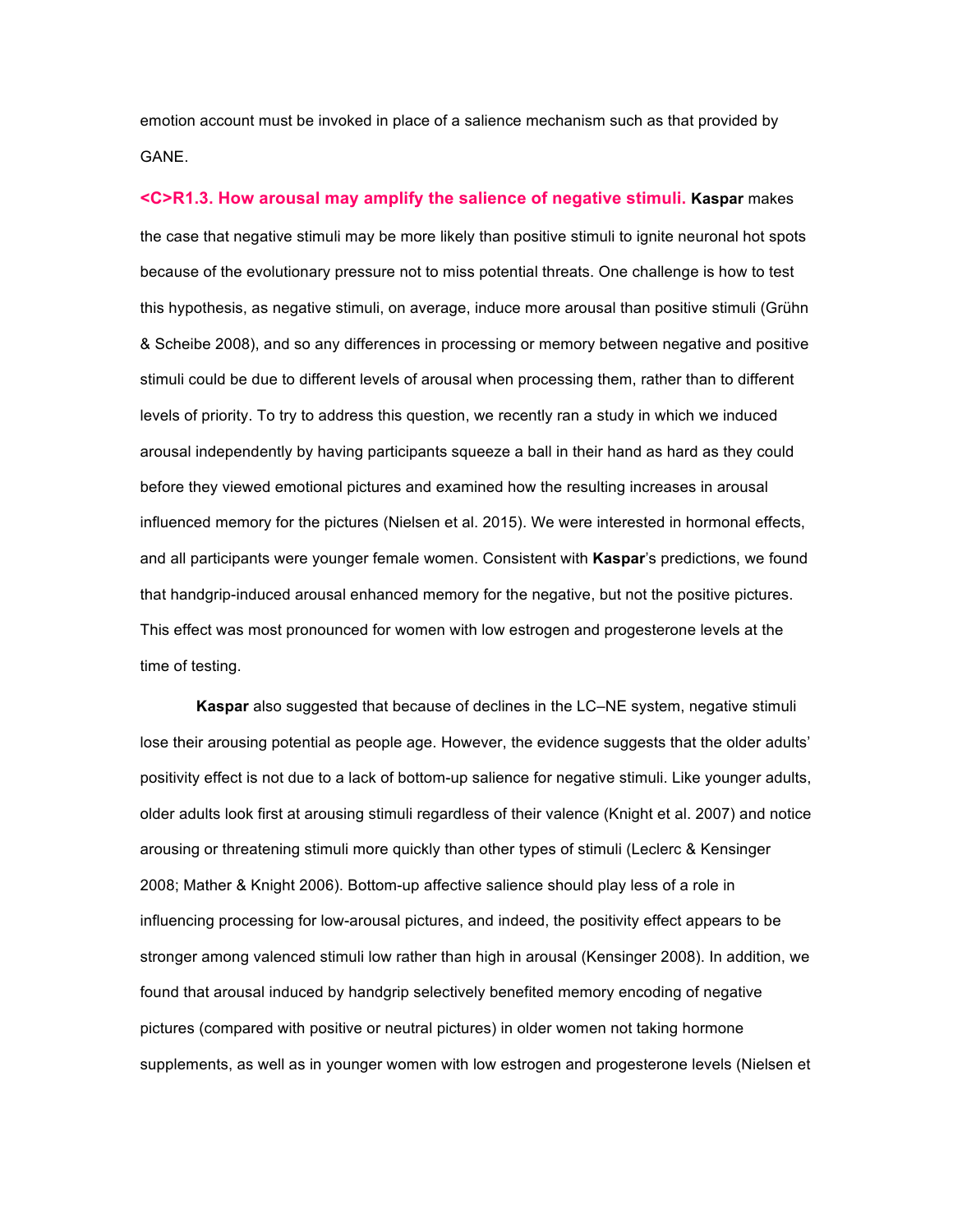al., in preparation). The evidence thus suggests that arousing negative pictures have similar bottom-up salience for older and younger adults.

#### *<B>R1.4. Relation between arousal and appraisal theory*

On the basis of appraisal theory, **Montagrin & Sander** raise a question about how arousal and priority interact. They argue that arousal and goal relevance are not independent and stimuli that are relevant for individuals' goals, needs, and values induce strong arousal and amygdala activity. We agree with them: Given that the LC exhibits phasic activity in response to goalrelevant stimuli (Aston-Jones & Cohen 2005; Aston-Jones et al. 1999), it seems possible that goal-relevant stimuli become arousing. However, the appraisal theory approach they discuss does not detail the neural mechanisms by which arousal induced by goal-relevant stimuli helps people memorize (Montagrin et al. 2013) and prioritize attention to those stimuli (Pool et al. 2015). In contrast, our GANE model can explain their findings of enhanced processing of goalrelevant stimuli: once the amygdala and/or prefrontal regions detect goal-relevant stimuli and recruit the LC (see Sara & Bouret 2012 for discussion of amygdala and prefrontal inputs to LC), NE hot spots will be generated in circuits transmitting goal-relevant information and, in turn, hot spots will enhance memory and perception for those stimuli. Therefore, GANE does not contradict the appraisal model, but instead extends it.

#### *<B>R1.5. Arousal and emotion regulation*

**Hull** argues that the role of arousal in GANE is relevant for understanding impairments in emotion regulation. In particular, when stuck on a particular representation associated with negative emotions, decreases in arousal may be necessary to allow for less emotionally disturbing representations to be prioritized. Although not addressed in Hull's commentary, a related point is the relevance of GANE for disorders such as post-traumatic stress disorder (PTSD), in which intrusive thoughts are a problem. A particular disturbing thought or memory may induce arousal, which, in turn, enhances attention to and memory reconsolidation of that particular representation. On the basis of GANE, beta blockers during initial encoding or retrieval of the memory should attenuate the immediate strength of its activation and its long-term synaptic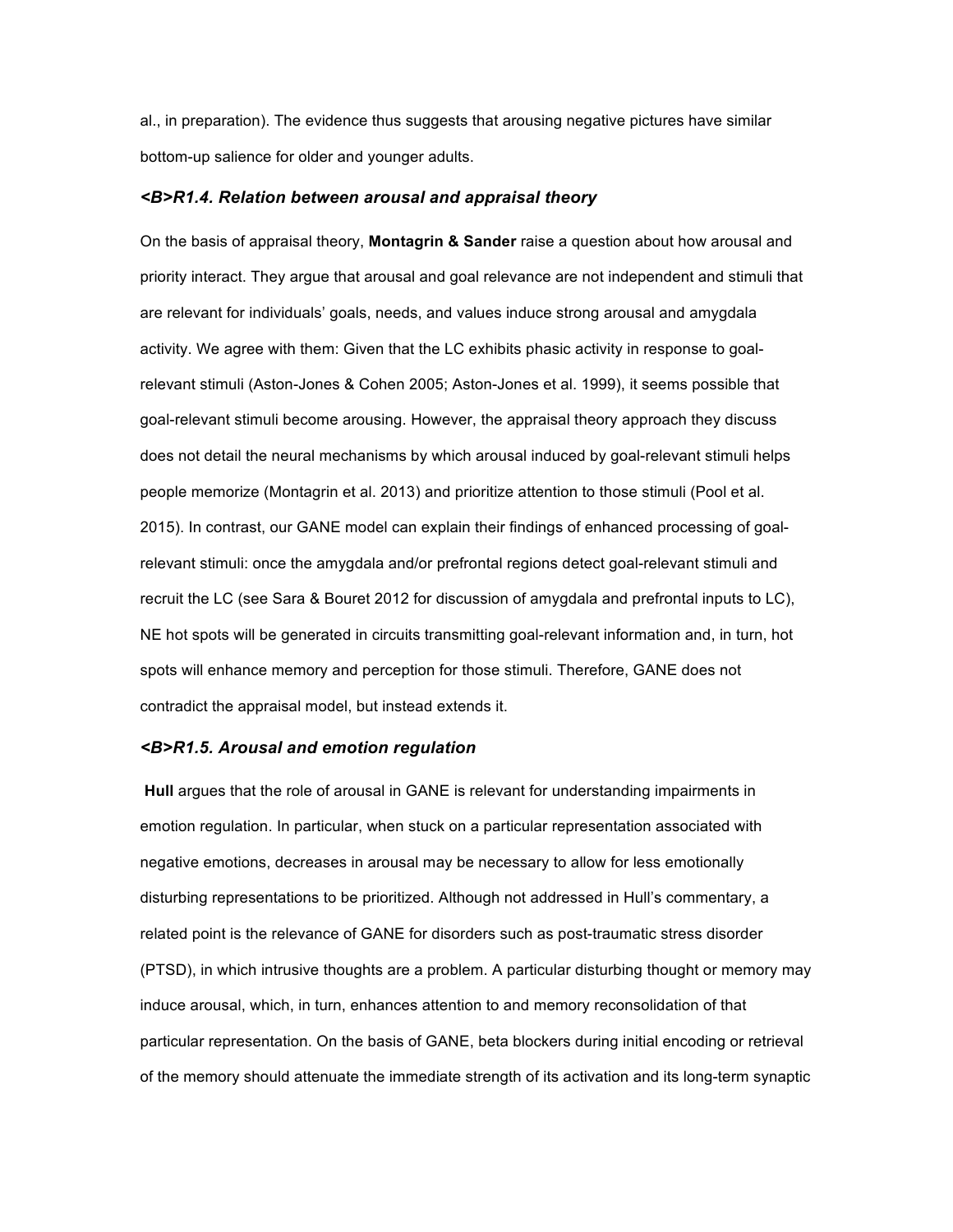strength. Consistent with this are some observational findings suggesting that beta blockers may help prevent intrusive thoughts or PTSD (Krauseneck et al. 2010; Lindgren et al. 2013), although random assignment has yielded some null effects (Stein et al. 2007).

# **<A>R2. Priority**

Other commentaries focused on physiological and psychological aspects of priority, a key factor in GANE.

#### *<B>R2.1. Perspectives on physiological mechanisms of priority*

 **Larkum & Phillips** describe a novel physiological mechanism by which contextual information modulates pyramidal cell activity. Neocortical pyramidal cell bodies have an apical trunk that ascends to a dendritic branching pattern called an *apical tuft*, which resides in a different cortical layer than the cell body and the basal dendrites around it. The long distance of the apical tuft from the cell body sets it up to serve a modulatory role in driving cell activity (Phillips 2015). Apical amplification could, for example, provide top-down priority selection of a quiet bottom-up auditory input to cortical output circuits. In their figure, Larkum & Phillips illustrate the interaction between GANE and apical amplification priority, providing an experimentally testable physiological model. **Houghton** argues that, computationally, the mossy cell hilar circuit in hippocampus would set priority for hippocampal processing and suggests heavy hilar NE innervation is consistent with GANE amplification of that mechanism. **Becchetti & Amadeo** make the interesting point that conscious (and, thus, prioritized) oneiric processing occurs during rapid eye movement (REM) sleep, likely supported by high acetylcholine modulation. But with active suppression of LC–NE during REM, there is little or no memory of those priority events, also consistent with GANE.

#### *<B>R2.2. Possible relation between fluency and priority*

 **Carbon & Albrecht** point out that fluency (i.e., processing information more easily) is an important factor determining stimulus priority. Greater fluency can arise because of perceptual salience (e.g., reading a word printed in a clear, high-contrast font more quickly than a blurry word) or because of prior knowledge or experience (e.g., reading a familiar word more easily than an unfamiliar word). Previous findings had suggested that people feel more positively about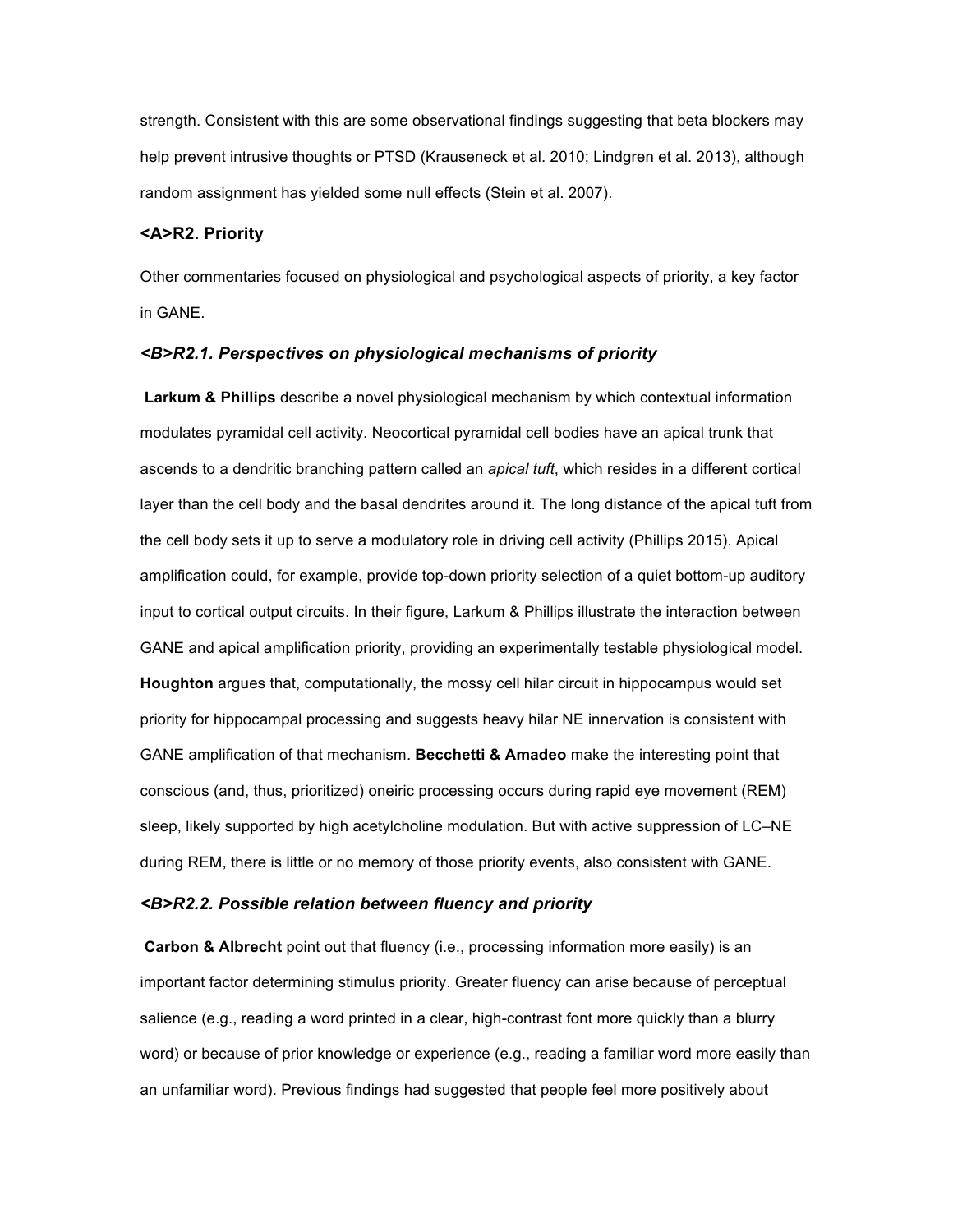stimuli that they process more fluently (e.g., Winkielman & Cacioppo 2001). In a recent study, Albrecht and Carbon (2014) presented affective pictures that were either preceded (507 ms earlier) by that same image or by a different image shown for only 7 ms and asked participants to rate the valence of the pictures. There was no main effect of valence, but, instead, an amplification effect, with highly positive pictures rated more positively when they had been primed and highly negative pictures rated more negatively when they had been primed. Insofar as fluently processed stimuli yield higher glutamatergic activity than less fluently processed stimuli (something that seems plausible but remains to be tested) and that the emotional stimuli elicited arousal, their findings that valence judgments of emotional stimuli are amplified by fluency fit with GANE.

#### **<A>R3. Predictive utility of GANE**

**Huntsinger & Storbeck** and **Talmi & Barnacle** argued that GANE does not provide clear predictions concerning whether the presentation of emotionally arousing stimuli would enhance or impair cognitive processing of stimuli that appear nearby in time or space. Huntsinger & Storbeck state that GANE can provide *post hoc* explanations about the effects of emotional stimuli in a range of situations, but question GANE's predictive utility. Talmi & Barnacle also argue that because we don't know exactly how long emotional stimuli dominate competition for representation, we can explain either the enhanced or impaired effects of emotional stimuli on nearby neutral stimuli by GANE.

We agree with them that it is hard to determine priority when comparing emotional with neutral stimuli. As discussed in our target article, emotional stimuli tend to have higher priority than neutral stimuli because of their goal relevance, bottom-up salience, and emotional salience. Thus, in the hypothetical experiment **Huntsinger & Storbeck** mention, where emotional stimuli are presented as distractors with task-relevant neutral stimuli, emotional distractors can have higher priority than neutral goal-relevant stimuli. This could especially be the case when the topdown control mechanisms are not strong enough to establish the goal relevance of neutral stimuli (see **Warren, Murphy, & Nieuwenhuis**).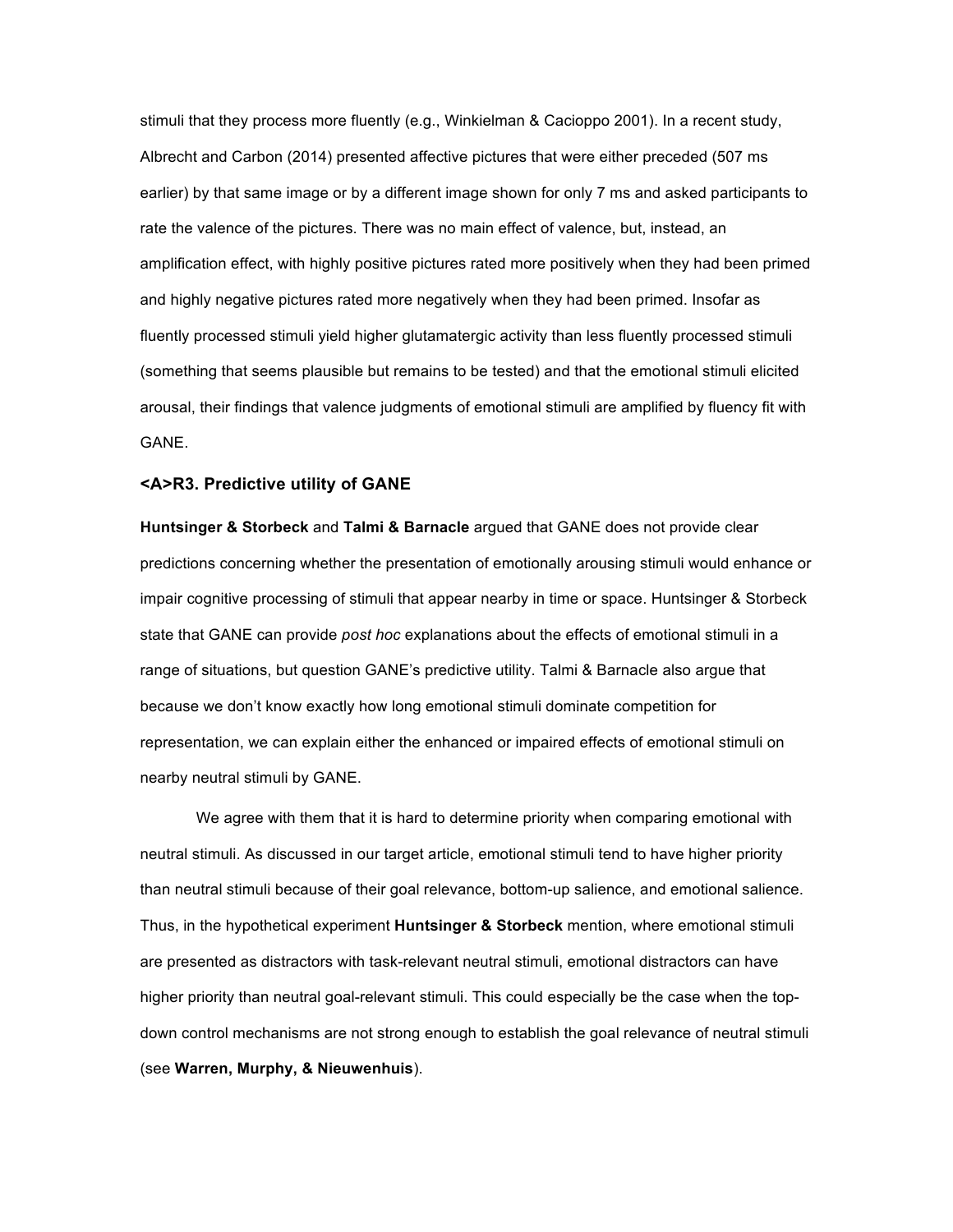**Talmi & Barnacle** suggest that one can get around the issue of the different salience between emotional and neutral stimuli by having a long interval between emotional and subsequent neutral stimuli. But it is not clear that having a long interval would increase the priority of neutral stimuli as high as that of emotional stimuli. In addition, because high arousal can impair top-down prioritization (Arnsten 2011; Kuhbandner & Zehetleitner 2011), top-down control mechanisms might fail to increase the priority of neutral stimuli presented after emotional stimuli. These considerations suggest that in their EEG study (Barnacle et al., in preparation), neutral stimuli intermixed with emotional stimuli still had lower priority than neutral stimuli presented in a neutral list, which led to the impaired processing of neutral stimuli in the intermixed condition as predicted by GANE. Furthermore, having a long interval has the disadvantage that the effects of phasic arousal and NE release might not last long enough to yield modulatory effects (see Section 9 in our target article).

In summary, it is difficult to test GANE in experimental settings where researchers simply include emotionally arousing stimuli and neutral stimuli without a clear manipulation of priority. In our view, to test GANE, it is important to manipulate the priority of neutral stimuli, independently from arousal (Lee et al. 2014; Sakaki et al. 2014a; Sutherland & Mather 2012). One way to achieve this in the context of Barnacle et al. (in preparation) would be to have high-priority neutral images and low-priority neutral images in the mixed list condition. Similar changes can be made in the bridge study mentioned by **Huntsinger and Storbeck** (Dutton & Aron 1974); GANE predicts that arousal induced by the scary bridge will enhance memory for nearby high-priority stimuli (e.g., a woman seen on the bridge if the participant were asked to approach a woman and ask her something) while impairing memory for nearby low-priority stimuli (e.g., a man on the bridge who has no task relevance or particular interest). In summary, GANE can provide clear predictions as long as priority levels can be manipulated or assessed in the experiment.

#### **<A>R4. Alternatives to GANE proposed in commentaries**

Several of the commentaries propose alternatives to GANE to explain the mechanisms by which arousing stimuli affect cognitive processing.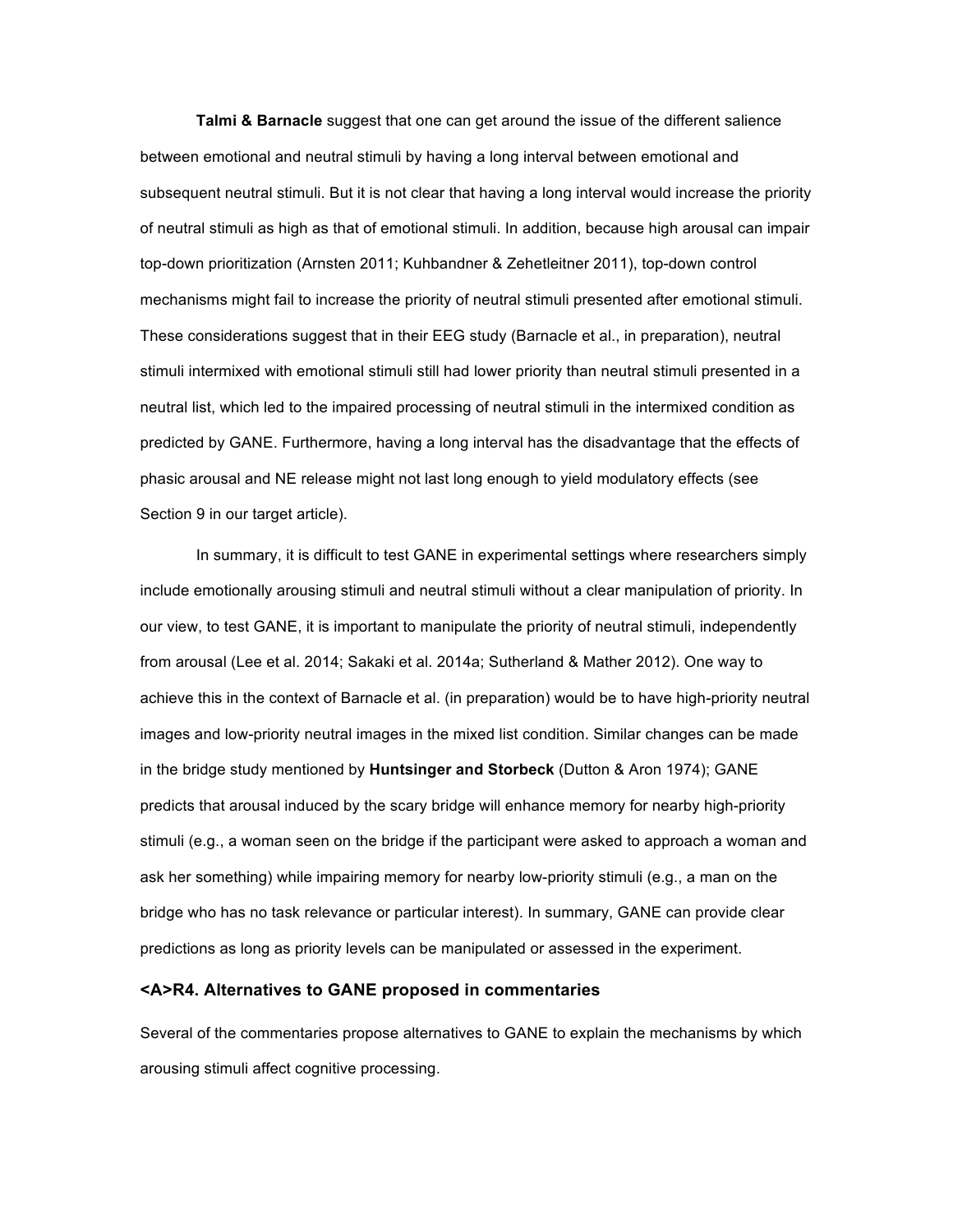#### *<B>R4.1. NE-only model*

**Strange & Galarza-Vallejo** propose that the glutamate aspect of the model is not necessary; they describe a simpler model in which priority is coded by phasic NE release in the brain. They work through an example from research on the emotional oddball  $-1$  (E-1) effect, in which emotional oddballs (words or pictures) impair memory for the immediately preceding item on the list if that item was low priority for the participant, but enhance it if that item was high priority (e.g., Sakaki et al. 2014a). A problem with their NE-only model is that it is not clear how phasic NE release can selectively "tag" the E-1 item and not other items. Perhaps in the simple setup they describe, in which one word or object appears at a time in the list, phasic NE release could mark activated neural networks via a temporal tagging process. However, they do not consider findings that when multiple items are shown simultaneously, whether and how much memory for them is enhanced or impaired by a subsequent emotional item depends on their priority. For example, in an experiment in which a scene was shown either alone or with an object superimposed (Fig. R1A), if the image was followed by an emotional sound, there was impaired memory for the scene later, but only if it had been made lower priority by being in the background (Fig. R1B) (Ponzio & Mather 2014). Likewise, in another study in which participants saw four items at the same time that were then followed by a tone that was conditioned to predict either a shock (CS+) or no shock (CS−), having a subsequent arousing tone affected later memory for the simultaneously shown items differently depending on the relative priority of the items (Lee et al. 2015). The model Strange and Galarza-Vallejo propose does not explain how phasic LC activation could have different effects on items shown at the same time. In our view, this is the main contribution of GANE: by positing a mechanism for local cortical modulation of NE, it provides the only explanation to date of how arousal can have simultaneous differential effects on items based on their priority.

**[COMP: INSERT FIGURE 1 with Fig. 1 Caption HERE]**.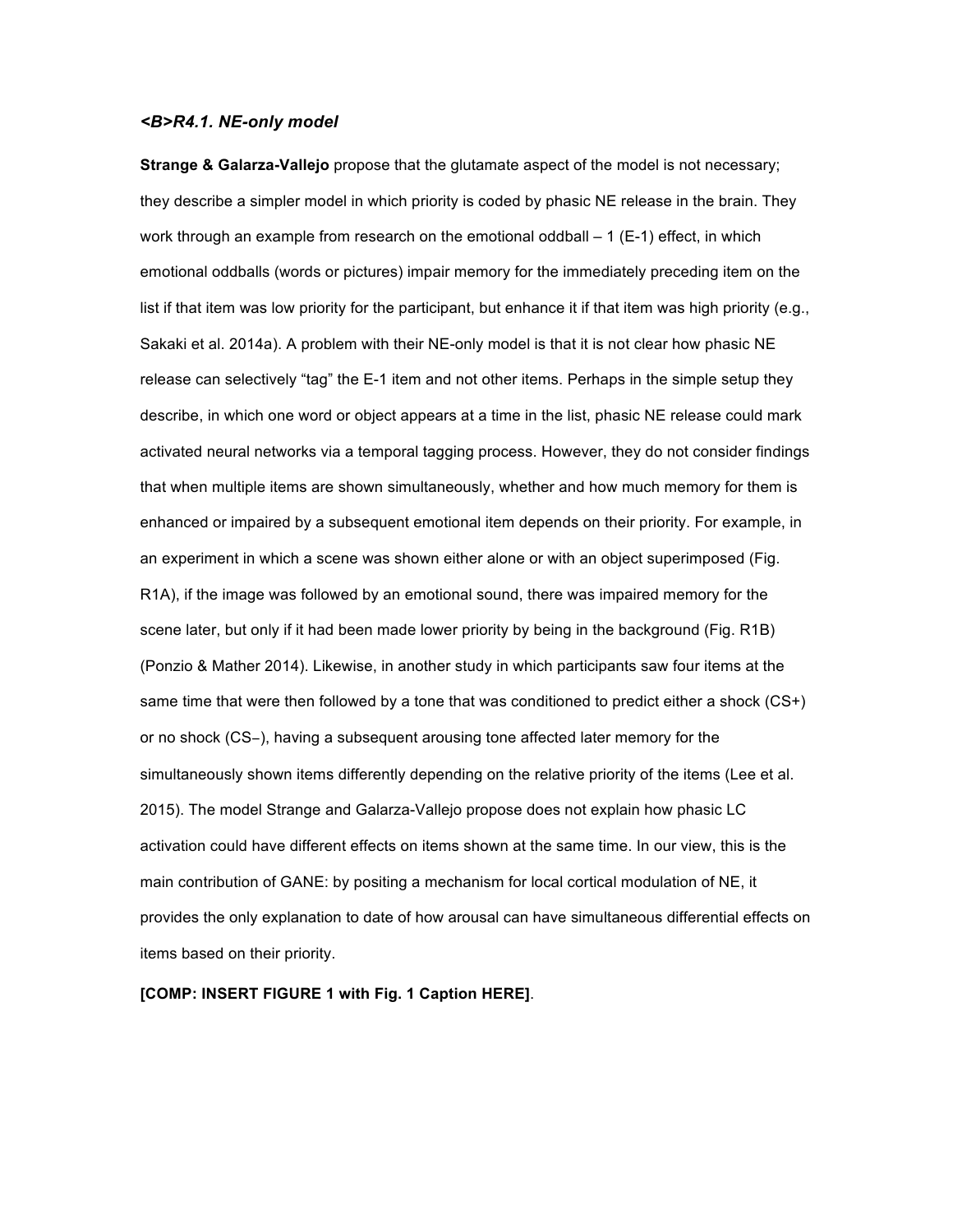# *<B>R4.2. Amygdala-based model*

**Roozendaal, Luyten, Voogd, & Hermans** argue that the amygdala is necessary for NE to enhance selective processing and memory consolidation of arousing stimuli. We agree that the amygdala plays a critical role, but argue that its role in mediating the effects of NE is **necessary** only when the amygdala is the primary site of the neural representation in question.

Data from individuals with amygdala lesions help reveal which types of representations depend on the amygdala and which types can be supported by other brain regions. Compared with controls, unilateral amygdala patients exhibited as much enhanced visual cortex activity when viewing emotionally salient images (Edmiston et al. 2013), as much of an advantage for detecting emotional targets (Piech et al. 2010), and as much emotional capture by emotional stimuli during an attentional blink task (Piech et al. 2011). Two individuals with selective bilateral amygdala lesions exhibited a significant advantage in recalling aversive (compared with neutral) words during an attentional blink task, and this advantage was as large as that seen for matched control participants (Bach et al. 2011). Someone with complete bilateral amygdala lesions who could not recognize fear from faces still showed normal rapid detection of those faces (Tsuchiya et al. 2009). Thus, the amygdala is not necessary for the initial selective attention and encoding advantages seen for emotionally arousing stimuli, suggesting that NE–glutamate hot spots in sensory brain regions can occur even in the absence of the amygdala.

In addition, highly salient sensory stimuli yield normal physiological responses in people missing amygdalae (e.g., Tranel & Damasio 1989). For example, in studies of fear conditioning, individuals with amygdala lesions have normal skin conductance responses to aversive stimuli such as loud noises (Bechara et al. 1995; Klumpers et al. 2014). Likewise, three patients with bilateral amygdala lesions each had a panic attack when inhaling  $35\%$  CO<sub>2</sub> (Feinstein et al. 2013), indicating that amygdala lesion patients still experience fear in response to interoceptive alarming cues. These intact responses to interoceptive or external sensory stimuli contrast with the lack of fear shown by amygdala patients in response to experiences or visual stimuli (e.g., a haunted house or a live snake) that typically elicit fear because of their association with danger (Feinstein et al. 2011).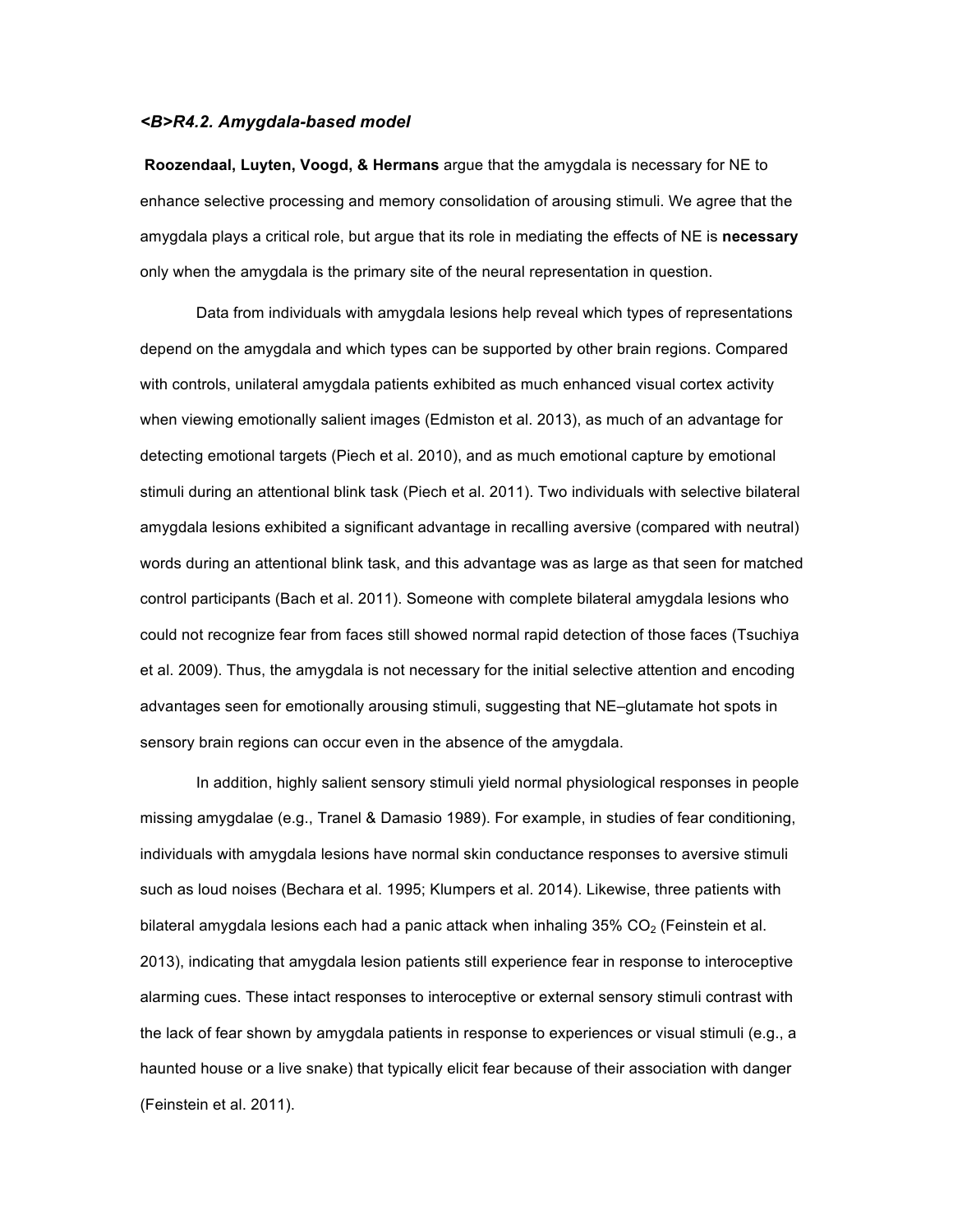This pattern of findings suggests that the amygdala is essential for anticipatory physiological responses to stimuli that predict something aversive. This possibility is supported by fear conditioning studies with individuals with amygdala lesions (Bechara et al. 1995; Klumpers et al. 2014). These individuals lacked skin conductance responses to CS+ cues that predicted loud noises, even though they acquired explicit knowledge about the CS+ contingency. In contrast, an individual with bilateral hippocampal lesions failed to acquire explicit knowledge about the contingency, but had skin conductance responses to the CS+ (Bechara et al. 1995). Therefore, amygdala lesions impair physiological responding to cues that predict threat, but do not impair explicit learning about these cues. Amygdala lesions also impair physiological responding to simulated monetary rewards and losses in the context of a gambling game (Bechara et al. 1999), indicating that the amygdala is necessary for an abstract stimulus predicting something positive or negative to yield a physiological affective response.

The findings that patients with amygdala lesions no longer have physiological responses to predictive cues despite having as much explicit knowledge of the contingencies as normal controls suggests that: (1) there are amygdala-based neural representations of associations between neutral cues and potential affectively relevant outcomes; and (2) these amygdala-based representations are necessary to trigger signals to sympathetic pathways to mount a physiological response, possibly in part via amygdala projections to the LC (Cedarbaum & Aghajanian 1978).

Likewise, the finding that an individual with a hippocampal lesion lacked explicit knowledge of fear conditioning contingencies despite exhibiting a skin conductance response to the CS+ suggests that there also are amygdala-independent, hippocampus-based neural representations of associations between CSs and USs. However, in people with intact amygdalae and hippocampi, these separate representations in the two regions are likely to have close interactions, in part supported by a direct glutamatergic pathway from the basolateral amygdala to the CA1 region of the hippocampus (Rei et al. 2015).

Noradrenergic contributions to interactions between amygdala and hippocampus have been examined using one-trial learning to avoid a shock (McIntyre et al. 2005). In this paradigm,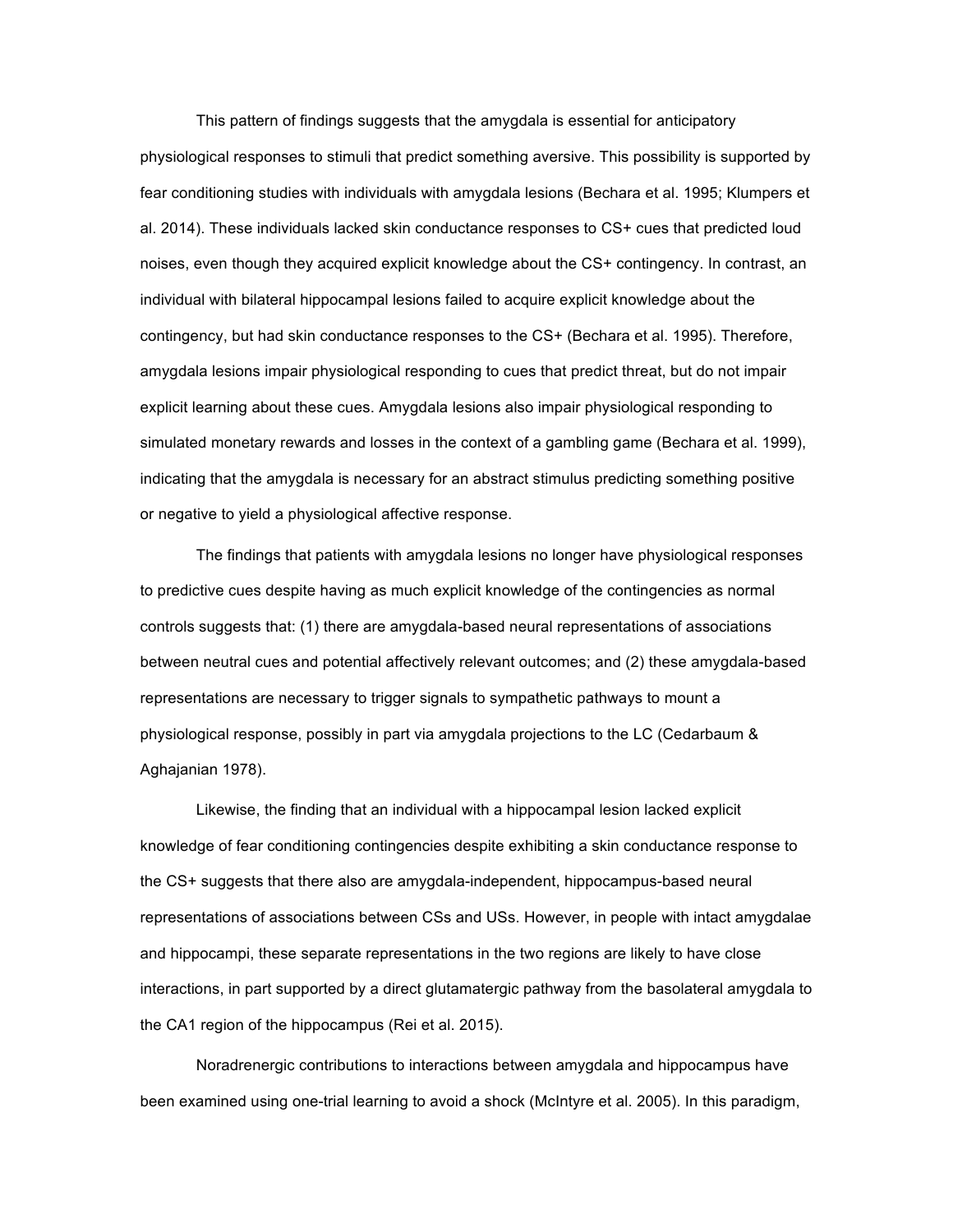the β-adrenergic receptor agonist clenbuterol is infused into the basolateral complex of the amygdala shortly after a rat learns that moving from a brightly lit compartment of an alley through a door to a dark compartment is associated with a shock. The β-adrenergic stimulation of the amygdala increases Arc expression (indicating more synaptic changes occurred) in the hippocampus in the 45 min after the shock. Of particular relevance in this context, however, are findings that the increased Arc expression depends not only on greater NE activity in the amygdala itself, but also on arousal levels more generally (McReynolds et al. 2014). Specifically, whereas basolateral amygdala infusions of a β-agonist increased Arc protein levels for the inhibitory avoidance shock task, as seen in previous studies and also for a "high-arousal" version of an object recognition task, NE activity in the amygdala was not sufficient to increase Arc in the hippocampus when the object recognition task was not arousing. These findings suggest that glutamate–NE feedback loops in the amygdala can be intensified by within-amygdala local βadrenergic activation (Fig. R2A). This hot spot activity increases glutamatergic signaling to the hippocampus (Fig. R2B), but does not directly increase NE levels in the hippocampus. However, the increased glutamatergic activity in the hippocampus can stimulate local release of NE via NMDA receptor activity at LC neuron varicosities if the LC is depolarized (Fig. R2C; see target article for more details on hot spot mechanisms). In summary, McReynolds and colleagues' data suggest that NE can influence hippocampal activity either indirectly via glutamatergic pathways from the amygdala or directly via local release from LC varicosities. More generally, we posit that NE action within the amygdala has important glutamatergic modulatory effects elsewhere in the brain (in particular in the hippocampus), but that the LC also modulates excitation and inhibition directly in these other brain regions via local release of NE. The critical experiments necessary to test this hypothesis have not been performed yet (see relevant proposed study in Table R2).

#### **[COMP: INSERT FIGURE 2 with Fig. 2 Caption HERE]**

#### **[COMP: INSERT TABLE R2 HERE**

**Roozendaal, Luyten, Voogd, & Hermans** also argue that "the impairing effects of amygdala–NE interactions on memory of non-salient/non-arousing information involve an *active* process that is dependent on the amygdala." They make this case based on Lovitz and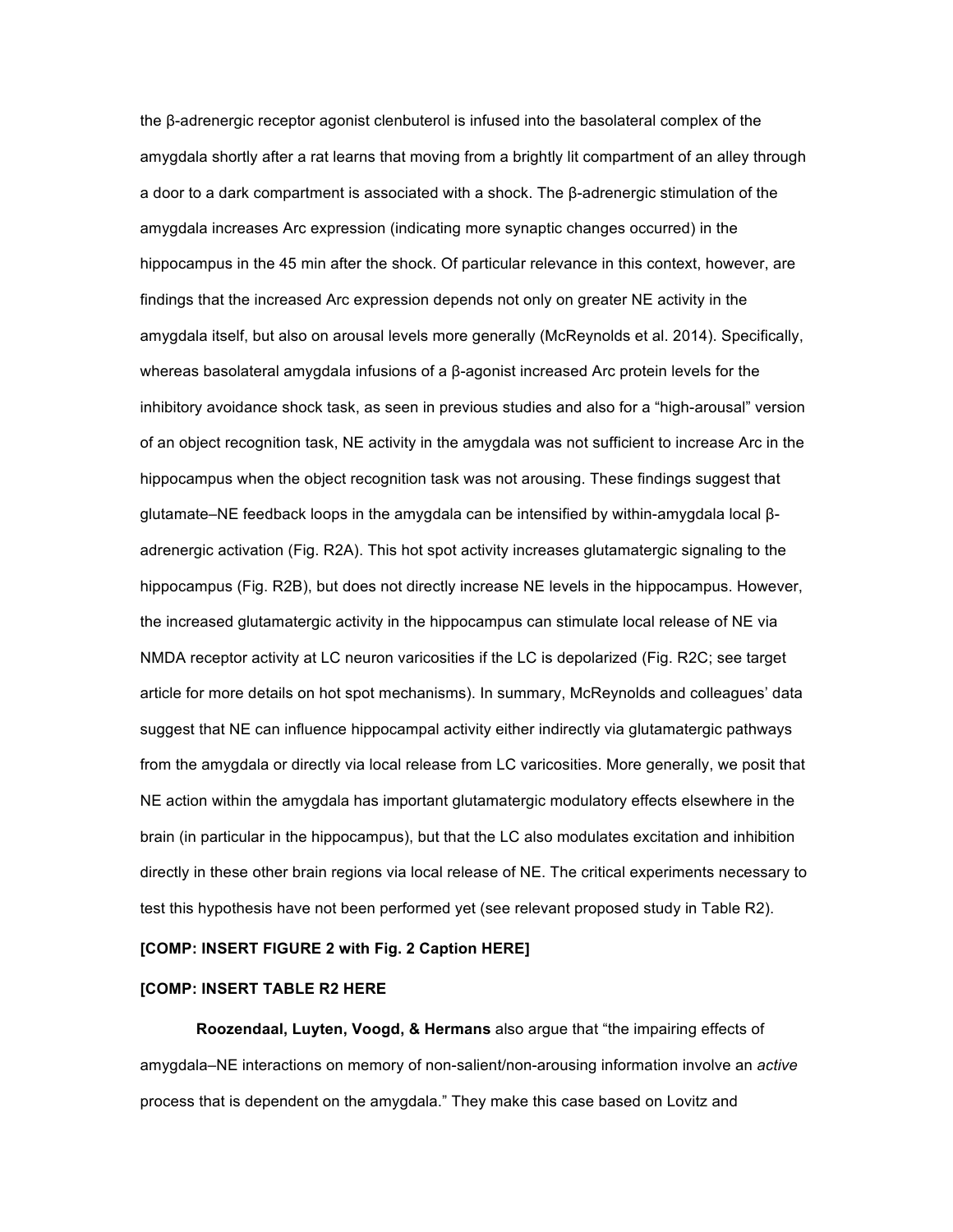Thompson (2015), whom they interpret as showing that intra-basolateral amygdala infusion of a β-adrenergic agonist (clenbuterol) decreases hippocampal excitability in non-inhibitory avoidance-trained control animals. However, their interpretation appears to be incorrect, as in that study, there was no significant difference between vehicle and clenbutorol conditions in the untrained rats.

#### **<A>R5. Role of NE hot spots in long-term memory formation**

Some commentaries raise questions concerning the role of NE hot spots in memory. First, **Hurlemann, Maier, & Scheele** point out the importance of cortisol, in addition to NE and glutamate, in explaining the effects of arousal on memory. Combining neuroimaging with a psychopharmacological approach, Hurlemann et al. demonstrated that NE and glucocorticoids interact during processing of emotional stimuli (Hurlemann 2008; Kukolja et al. 2008; 2011). In particular, their work suggests that NE interacts with cortisol to enhance learning of emotional information within the amygdala–hippocampus network.

Acute stress and administration of glucocorticoids lead to enhanced glutamate release both in the amygdala (Reznikov et al. 2007) and in the hippocampus (Moghaddam et al. 1994) via mechanisms mediated by glucocorticoid receptors (GRs) and mineralocorticoid receptors (MRs) (for reviews, see Popoli et al. 2012; Sandi 2011). In the amygdala and hippocampus, interactions between glucocorticoids and NE have been observed, as well (for reviews Joëls et al. 2011; Krugers et al. 2012). These results suggest the interesting possibility that glucocorticoids help NE create hot spots in the amygdala–hippocampus circuit by enhancing glutamatergic activity. One question is whether the NE–cortisol interaction goes beyond the amygdala–hippocampus circuit. Although most previous research focuses on the effects of glucocorticoids either in the amygdalahippocampus pathway or in the prefrontal cortex (PFC), glucocorticoids might also amplify NE hot spots in other cortical regions, given that GRs are widely expressed in brain (Morimoto et al. 1996). Furthermore, elevated cortisol and NE levels tend to impair goal-directed attentional processes in the PFC (Schwabe et al. 2012), which should enhance the impact of the bottom-up, salience-driven hot spots predominant in sensory brain regions.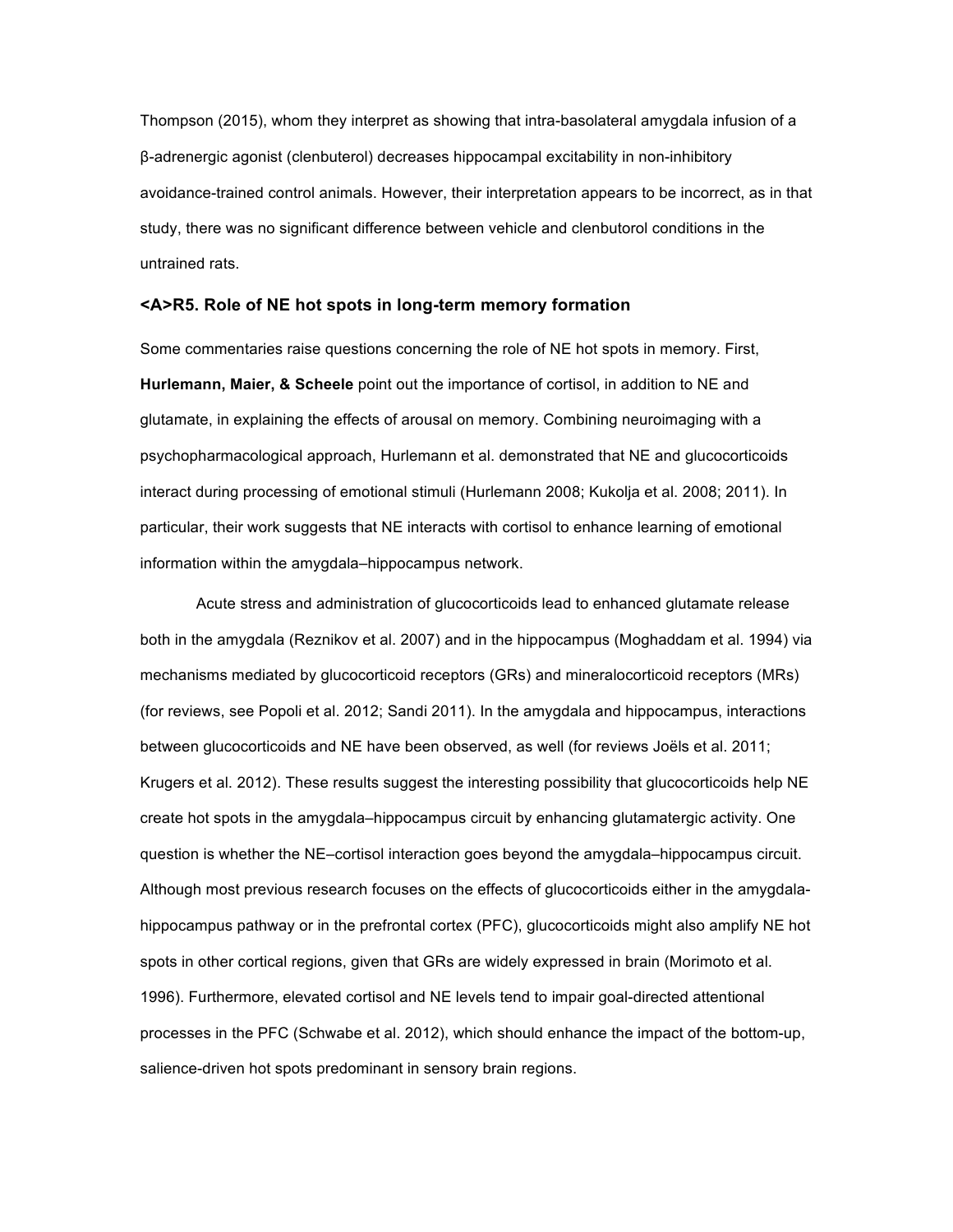Second, **Ritchey, Murty, & Dunsmoor** state that the tag-and-capture model is better able than GANE hot spot mechanisms to explain the effects of arousal on memories for events that occurred minutes to hours before the arousing event. For example, initially weak memories can be strengthened by a subsequent salient signal, such as a novelty or aversive event (Dunsmoor et al. 2015; Redondo & Morris 2011). The tag-and-capture model explains these results by asserting that memory traces are tagged during initial learning, which allows for subsequent plasticity-related protein-mediated mechanisms to capture those tagged traces to create long-term memories. Ritchey et al. also argue that the effects of arousal on protein synthesis processes are mediated by dopaminergic neuromodulation.

Although in our target article we focused mainly on the immediate effects of NE hot spots, we believe that evidence indicates a role for these hot spots in tag-and-capture scenarios. β-Adrenergic receptor activity stimulates protein synthesis and gene expression alterations associated with long-term potentiation maintenance (Maity et al. 2015; O'Dell et al. 2010). NE hot spots should play a role in tag-and-capture by elevating local NE levels to activate β-adrenergic receptors, as well as by increasing glutamatergic activation of NMDA receptors. Both βadrenergic activity and NMDA activity (in addition to dopamine D1/D5 receptor activity) are essential to "set the learning tag" for an initial weak memory, and β-adrenergic receptor activation is required during exposure to the modulating novel event occurring an hour later (Moncada et al. 2011). A particularly intriguing finding is that the behavioral tagging phenomenon requires the initial weak event and the subsequent novel event to occur in the same sensory modality, thereby activating the same general population of neurons (Ballarini et al. 2009). Likewise, Dunsmoor et al. (2015) found that fear conditioning enhanced memory for previously learned images only when those images were semantically related to a fear-conditioned category; when images of animals were fear-conditioned, memories for previously learned animals were enhanced, whereas when images of tools were fear-conditioned, memories for previously learned tools were enhanced. This is consistent with the local nature of NE hot spots and raises the interesting question of just how widely the plasticity-related proteins stimulated via β-adrenergic receptor activation at NE hot spots modulate interconnected memory circuitries. The behavioral findings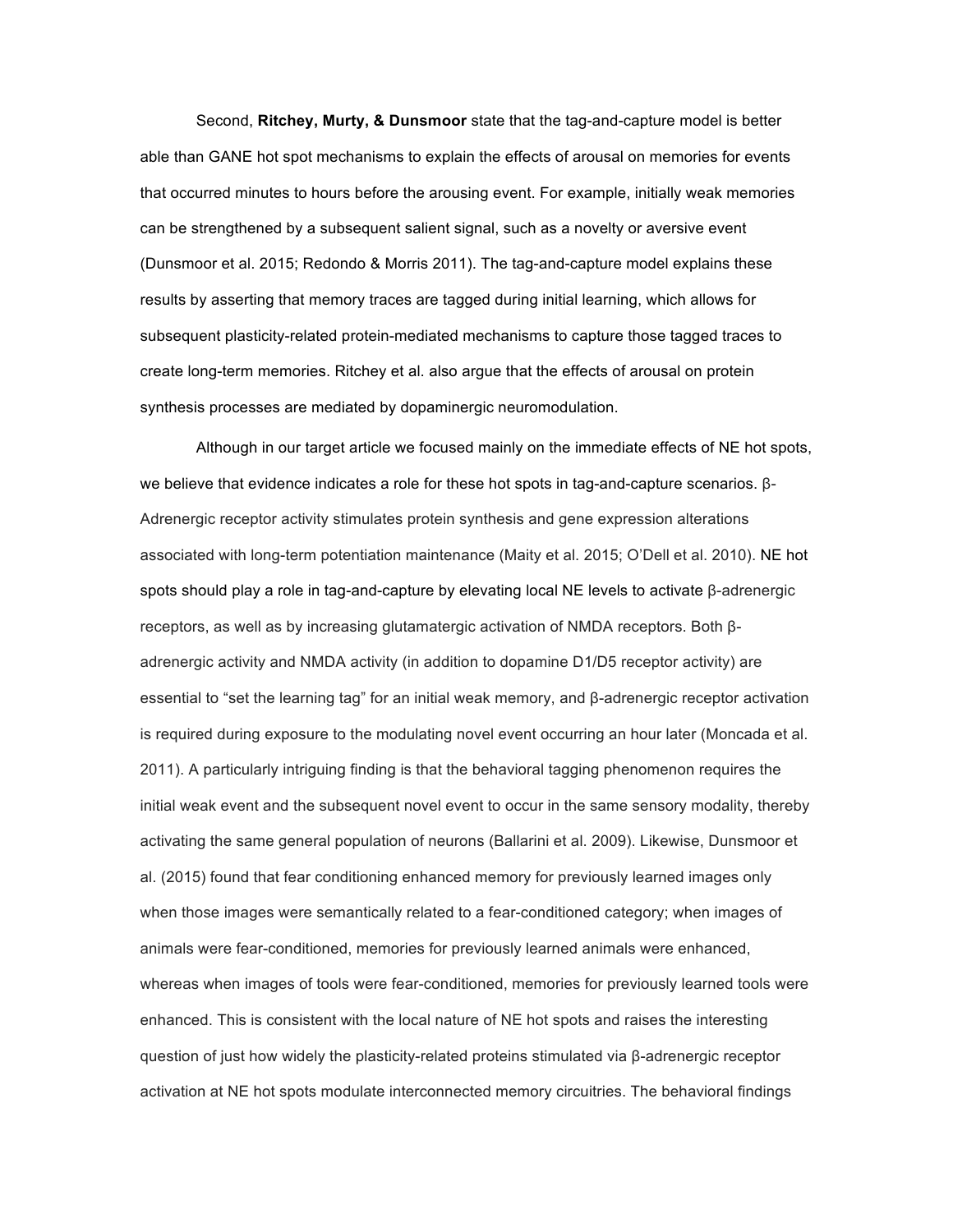(Ballarini et al. 2009; Dunsmoor et al. 2015) suggest that they do not have an influence much beyond a local region that represents the same category or sensory modality of item. Although much still needs to be worked out about the potentially complementary roles of dopamine and norepinephrine on tag-and-capture phenomena, we believe that thinking about the local nature of the β-adrenergic activity induced by arousing modulatory events will be fruitful.

#### **<A>R6. GANE amplification of prioritized representations during a "network reset"**

According to a prominent theory, NE release orchestrates a "network reset" that re-orients attention and, consequently, re-organizes underlying representational networks during a sudden and unexpected change in environmental imperatives (Bouret & Sara 2005; Sara & Bouret 2012). We agree with **Sara**'s perspective that GANE is complementary to the "reset" hypothesis. From the perspective of GANE, whether this type of reorienting occurs will depend on whether there are currently representations with high glutamatergic activity or not. If there are no current strongly active representations, both GANE and the network reset theory predict that the predominant effect of an increase in LC activity would be to enhance re-orientation to new salient stimuli. However, when there is already a highly active representation, GANE predicts that an increase in LC activity will further enhance processing of that representation (e.g., Anderson et al. 2006; Knight & Mather 2009; Sakaki et al. 2014a), rather than having a network reset effect. On the basis of these findings, in our target article we argued that the network reset perspective fails to account for the ability of arousal to enhance memory of preceding high-priority information. **Bouret** responded by suggesting that enhanced memory for a preceding event could be consistent with a network reset if, when an arousing event occurred, the preceding salient event was now represented in a qualitatively different way that was integrated with the arousing event.

Consistent with **Bouret's** argument that arousal enhances memory for preceding information when the preceding information is integrated with the arousing events, in fear/evaluative conditioning paradigms events repeatedly followed by emotional outcomes acquire emotional properties (for a review, see Baeyens et al. 2005). Our previous research also demonstrated that when individuals are presented with neutral cues followed by emotional or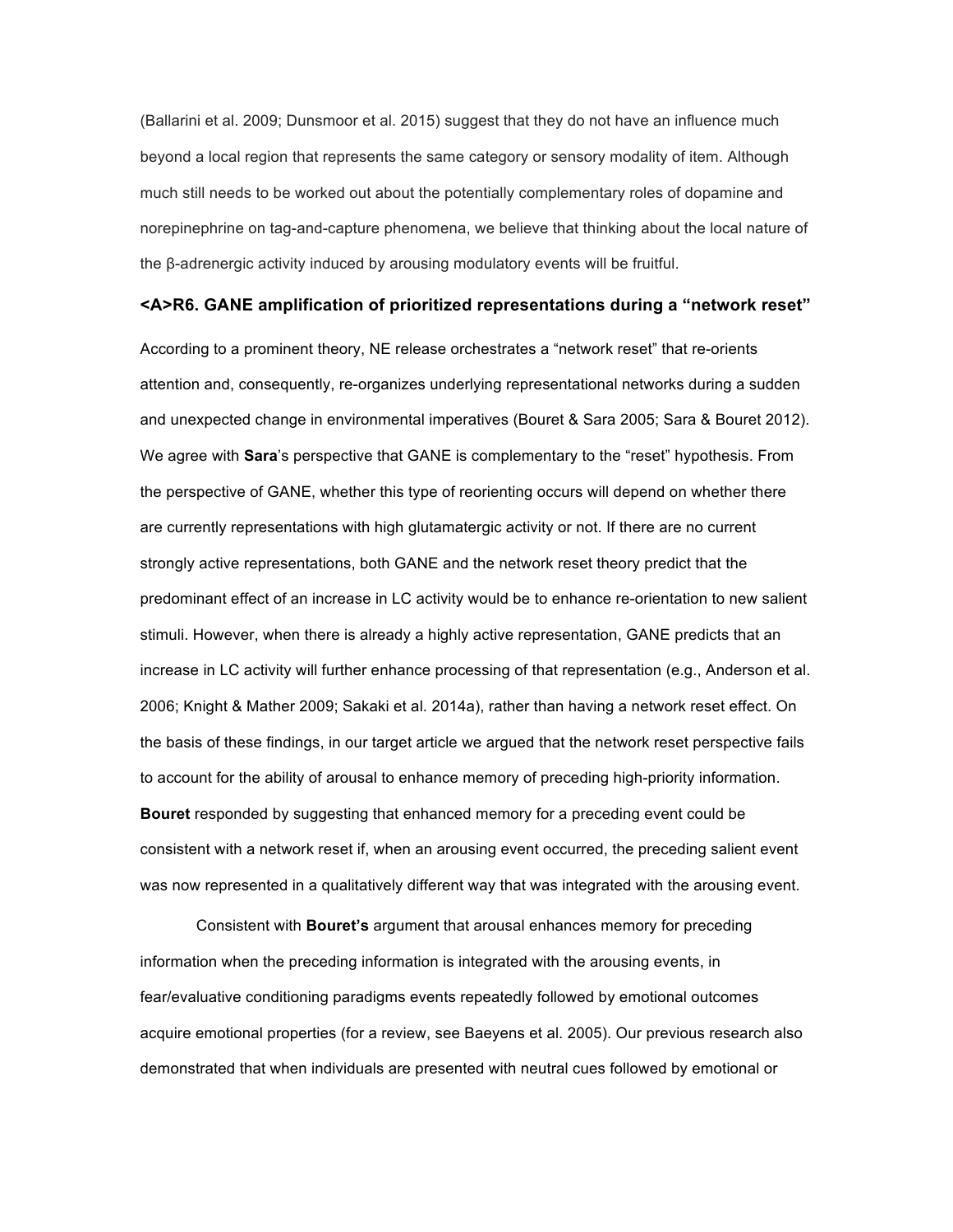neutral outcomes, emotional outcomes facilitate memory for neutral cues only when they are aware of the cue–outcome contingency (Mather & Knight 2008; Sakaki et al. 2014b).

To address the important question raised by **Bouret** about whether arousal changes the nature of representations, future research should probe the effects of arousal on the specificity of mental and neuronal representations. At least one recent study suggests active sensory representations are strengthened, rather than altered, by noradrenergic system activation (Shakhawat et al. 2015). In addition, our findings suggest that emotional arousal enhances the veracity of the original representation, or detail memory, rather than gist alone (Sakaki et al. 2014a).

# **<A>R7. Alternative ways to trigger LC activity**

Although most of the target article focused on how emotionally arousing stimuli shape cognitive processing, non-emotional stimuli can also activate the LC and thereby influence cognition. In this section, we discuss how prediction errors, uncertainty, and competition each influence LC activity.

# *<B>R7.1. Prediction errors*

 Prediction is a central feature of efficient cognitive processing. As described by **Ferreira-Santos,**  GANE fits well with "predictive coding" frameworks of cognition: sudden mismatches between predicted and actual sensory and affective inputs represent an important form of conflict and competition that can elicit arousal and LC activity. Supporting this view, pupil dilation has been linked to the occurrence of prediction errors (Braem et al. 2015; Preuschoff et al. 2011). Furthermore, in monkeys, phasic LC activity ceases to signal the occurrence of reward once the reward follows a specific action predictably (Sara & Segal 1991). Other research also indicates that affect enhances prediction error responses (Vogel et al. 2015) and that prediction errors are a fundamental component of generating interceptive feelings (Barrett & Simmons 2015).

#### *<B>R7.2. Uncertainty*

As pointed out by **Nassar, Bruckner, & Eppinger**, as well as by **Bouret**, it is important to consider the purpose of having one level of arousal modulate cognitive processing differently than another level. When is it useful for cognitive processing to remain focused on previously salient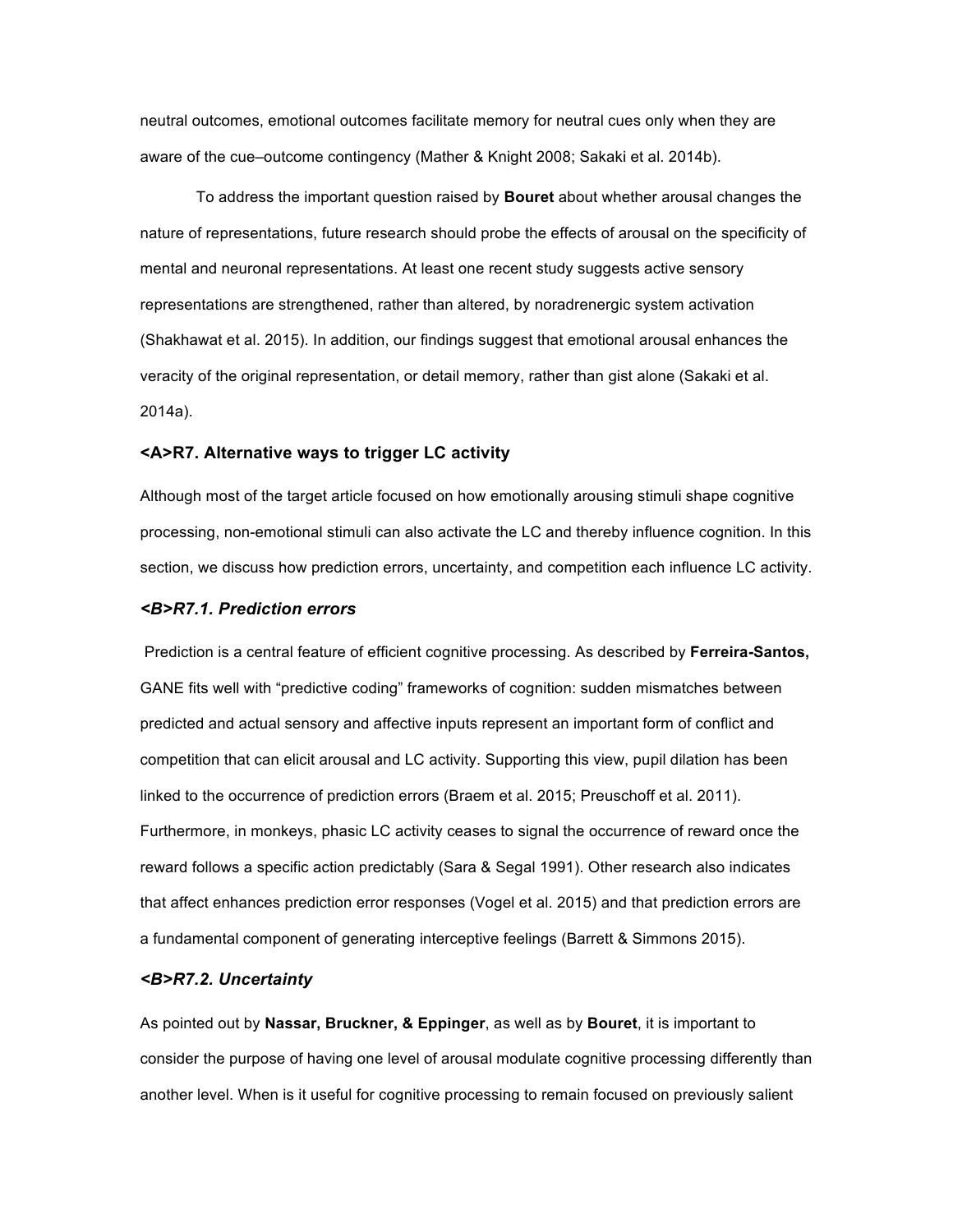information? And when will it be advantageous to be open to new prioritized information? Nassar and colleagues argue that during times of uncertainty, it is especially important not simply to focus on current prioritized cues, but to amplify incoming prioritized sensory information (Yu & Dayan 2005). They review findings that pupil diameter is larger during periods of uncertainty than when expectations are reliable. Thus, tonically higher levels of NE should decrease the threshold for new salient stimuli to ignite hot spots. They suggest that older adults' deficits in learning under conditions of uncertainty may be linked to age-related declines in LC function.

#### *<B>R7.3. Competition and conflict*

 As highlighted by **Phaf,** there is much evidence that competition and conflict between representations induce arousal. These stimuli/events are also likely to produce hot spots, based on evidence that conflict, along with novelty, target detection, uncertainty, and performance errors, elicit LC activity (for reviews, see Berridge & Waterhouse 2003; Nieuwenhuis et al. 2005; Ullsperger et al. 2010; Yu & Dayan 2005). Fundamentally, GANE predicts that *any* stimulus that activates the LC–NE system will produce hot spots in an activity-dependent manner, regardless of whether NE release is triggered by something emotional or not. If competition elicits arousal, it could very well be an effect driven by prediction errors (i.e., significant discrepancies between feedforward and feedback inputs; see Section R7.1), initiating a network reset via the LC.

**Phaf**'s also discusses the distinct but complementary roles of theta and gamma oscillations in signaling and resolving stimulus conflict, respectively. According to Phaf, theta arises from conflict, is a substrate of arousal, and helps select dominant representations via intercortical communication. Subsequently, gamma oscillations facilitate a resetting and stabilization of "winning" representations. His description is consistent with **Sara**'s empirical data. In her commentary, Sara describes evidence that stimulating the LC briefly suppresses gamma oscillations for 200 ms, which is followed by a near doubling of the gamma power immediately afterward, as well as an increase in theta power (Sara 2015). Interestingly, in an early report of conflict activating LC, the absence of expected reward elicited a specific theta band increase (~7.7 Hz) in hippocampus (Gray & Ball 1970). This effect was later demonstrated to require forebrain norepinephrine (Gray et al. 1975). It could be useful to re-examine this theta signature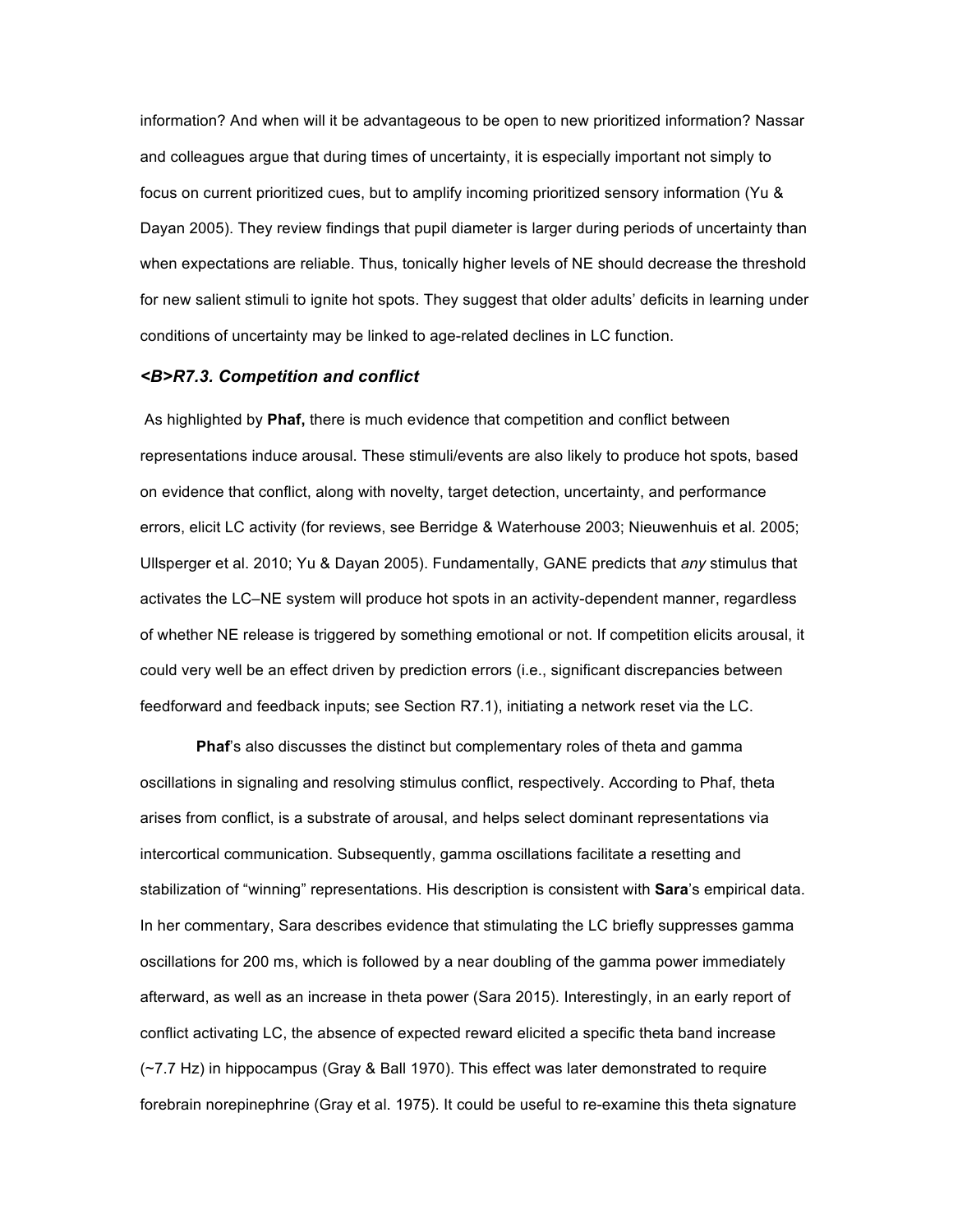of LC activation (for more recent support, see Walling et al. 2011) and its role in synchronizing activity for prioritized representations. Another interesting question is whether (as suggested in the target article) NE hot spots enhance local gamma power via a β-adrenergic pathway, thereby increasing selective attention.

#### **<A>R8. Additional mechanistic considerations/complications for GANE**

As noted by several commentators, GANE is necessarily a simplification of a complex reality. It does not, for example, incorporate the function of postsynaptic  $\alpha_2$ -receptors, the subthreshold input promoting role of  $\alpha_1$ -receptors, the synergistic role of  $\alpha_1$ - with β-adrenergic receptors or recently described astrocytic functions of  $\alpha_1$ -receptors. The co-release of peptides from LC varicosities is not considered; neither is the probable role of other neuromodulators known to be elevated in various forms of arousal discussed. This is a beginning that will, ideally, lead to a more veridical model of cortical self-regulation that addresses how neurotransmitters released during arousal interact with local cortical conditions to modulate activity in flexible yet highly targeted ways.

#### *<B>R8.1. Varied effects of adrenoceptors*

As highlighted in several commentaries**,** the GANE model does not incorporate all known adrenoreceptor functions. These omissions include the role of postsynaptic  $\alpha_2$ -receptors that play important roles in the PFC (see commentaries by **Abdallah, Averill, Krystal, Southwick, & Arnsten** and **Todd, Ehlers, & Anderson**) and that also occur in other areas of neocortex (Venkatesan et al. 1996). **Navarra & Waterhouse** and **Gaucher & Edeline** point out that α1 adrenoreceptors have more varied actions, including synergism with β-adrenoreceptor effects, potentiation of effects on their own, and astrocytic action. In particular, they highlight that the role of  $\alpha_1$ -adrenoreceptor in sensory cortex may be facilitatory: when activated, these receptors appear to potentiate postsynaptic excitatory responses and can boost subthreshold inputs (for a review, see Berridge & Waterhouse 2003). Furthermore, global astrocytic calcium waves are initiated via LC–NE activation of astrocytic  $\alpha_1$ -adrenoreceptors (Ding et al. 2013), consistent with a model in which LC–NE global effects recruit both  $\alpha_1$ - and  $\alpha_2$ -adrenoreceptors.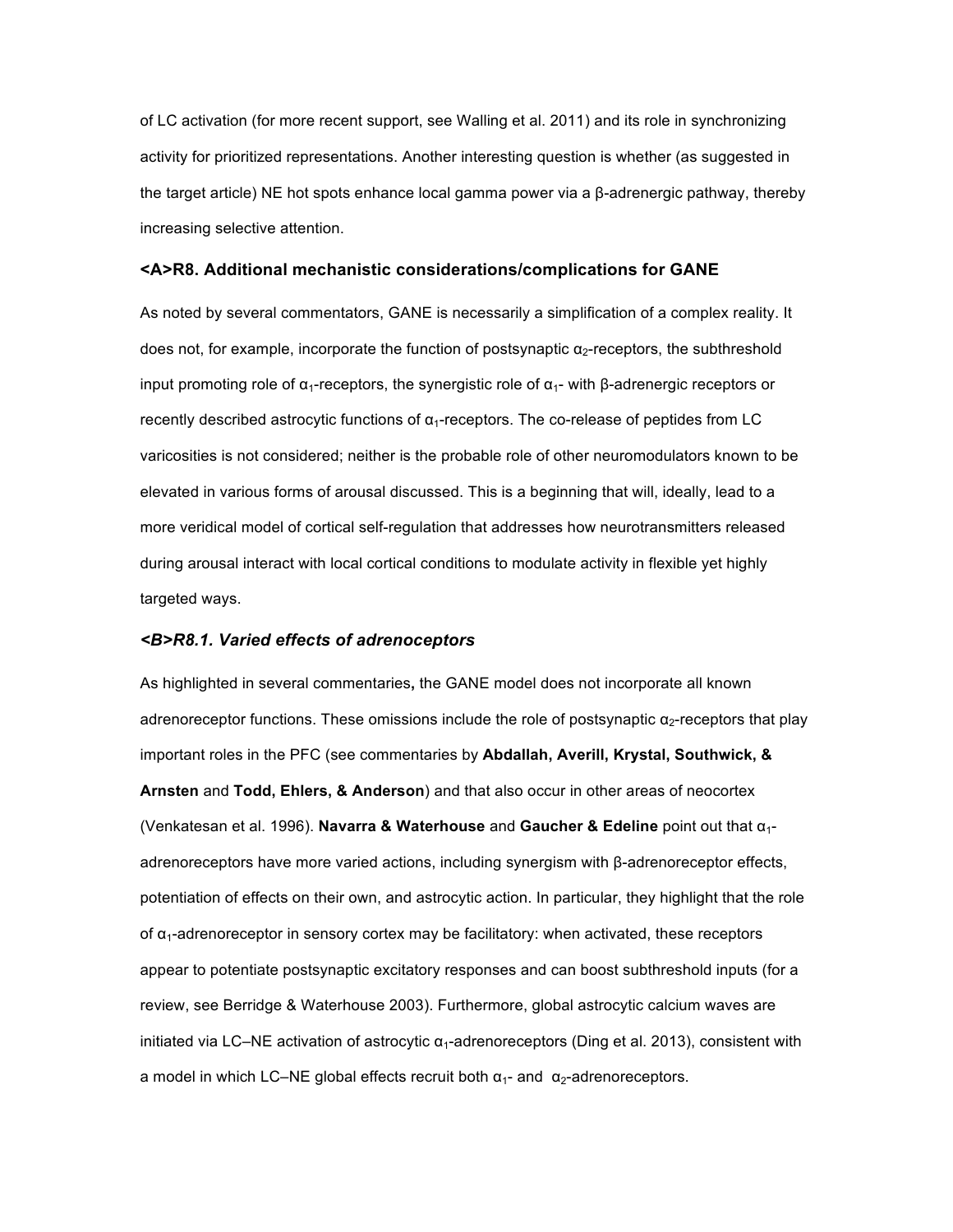# *<B>R8.2. Suppressive effects of NE in sensory regions*

 **Gaucher & Edeline** emphasize the suppressive actions of exogenous NE on processing in auditory cortex as being inconsistent with GANE. But their finding that a small population of auditory neurons encoding natural stimuli are enhanced by NE (Gaucher & Edeline 2015) and contribute to discrimination is similar to newer findings in olfactory cortex that LC–NE modulation is essential for difficult natural odor discrimination and increases the stability of small distributed odor representations (Shakhawat et al. 2015), as predicted by GANE.

*<B>R8.3. Differential effects of adrenergic receptors in prefrontal and posterior cortex*

**Abdallah, Averill, Krystal, Southwick, & Arnsten** highlight the differences between the actions of NE on classic sensory synapses in subcortical and posterior sensory regions and newly evolved circuits in layer 3 of the dorsolateral PFC (DLPFC). On the basis of animal and human research, they suggest hot spot effects are most likely to occur in sensory and limbic (e.g., amygdala, hippocampus) synapses where β-adrenoreceptors promote glutamate responses and long-term potentiation. In the PFC, in contrast to "classic" sensory areas, β-adrenoreceptor activation has been found to impair rather than enhance postsynaptic function via increased cAMP signaling (Arnsten et al. 2015; Ramos & Arnsten 2007). Like β-adrenoreceptors,  $\alpha_1$ - and  $\alpha$ -adrenoreceptors also appear to have contrasting influence on neuronal activity in the PFC versus sensory cortices. Although α1-receptors enhance sensory neuron firing, they tend to impair PFC function and working memory (Ramos & Arnsten 2007). On the other hand, whereas  $\alpha_{2}$ receptors enhance inhibitory signals and suppress noisy activity in the posterior cortex, their activation strengthens dorsolateral PFC functional network connectivity and promotes working memory (Arnsten et al. 2012).

These inverted rules of adrenoreceptor function in the PFC have important implications for how GANE influences cognitive processing during sudden arousal. Although an arousalinduced surge of NE may disrupt working memory representations in the DLPFC (e.g., current event models), it should also transiently enhance the throughput of strong glutamatergic signals in the hippocampus (Brown et al. 2005). Therefore, DLPFC impairments may facilitate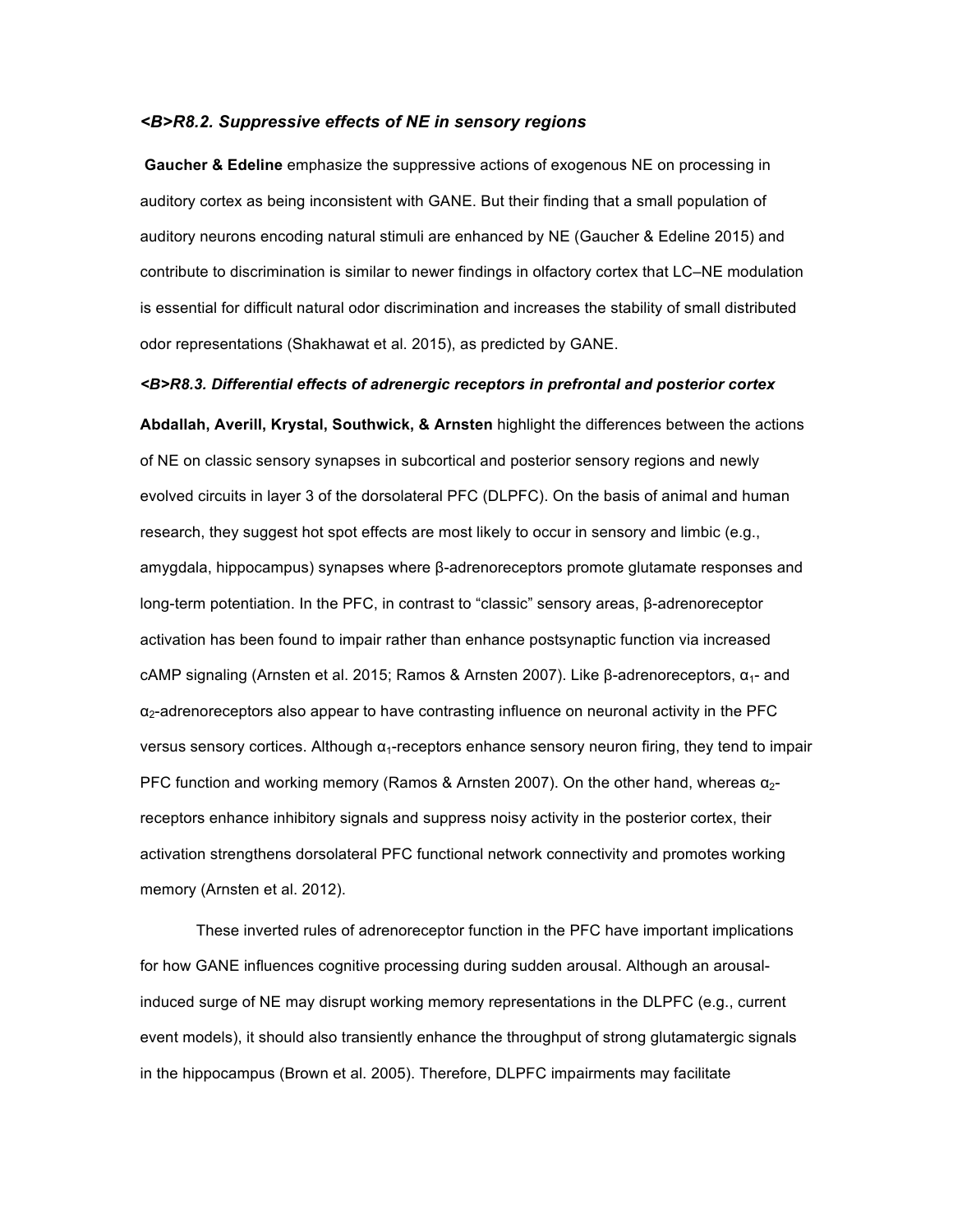reorientation during arousal to information that has bottom-up salience and is associated with hot spots of high activity in sensory regions but not in PFC.

# *<B>R8.4. Relative timing of arousal and prioritization process*

The key distinction outlined in the previous section between the effects of NE in sensory cortices and limbic regions versus the PFC agrees well with the timing hypotheses proposed by **Warren, Murphy, & Nieuwenhuis**. In their commentary, Warren and colleagues present evidence that the relative strength of bottom-up and top-down (cognitive control) priority inputs changes rapidly within a single trial. Whereas bottom-up salience dominates the competition for mental resources early on, cognitive control processes take longer to develop and overcome the initial dominance of perceptual salience. Warren et al. suggest that this time-variant model of salience determines whether phasic arousal enhances or impairs task-relevant (but not perceptually salient) information.

Indeed, the GANE model predicts that arousal-induced NE release will bias competition in favor of whatever information has the highest priority *at that moment.* Experiencing arousal while a representation is highly active should strengthen that representation regardless of whether top-down goals or bottom-up salience prioritized the representation, because the representation was activated before moderate to high levels of NE could disrupt goal-directed processing in the PFC (Ramos & Arnsten 2007). In contrast, the source of priority may matter more when experiencing arousal before a stimulus is perceived. Although prestimulus arousal should amplify the effects of bottom-up salience, it may diminish the effects of top-down priority if, as outlined in the previous section, working memory processes that help maintain and implement processing goals are impaired by the arousal (Ramos & Arnsten 2007).

Data from our lab provide clear evidence that prestimulus arousal enhances the impact of bottom-up salience (Lee et al. 2013; Sutherland & Mather 2011; 2015), whereas poststimulus arousal enhances the impact of top-down prioritization (Lee et al. 2015; Sakaki et al. 2014a; 2014b). Whether arousal enhances priority for the other two combinations remains to be seen. We have not yet tested scenarios in which something perceptually salient is followed by something arousing, but GANE would predict that as long as the representation associated with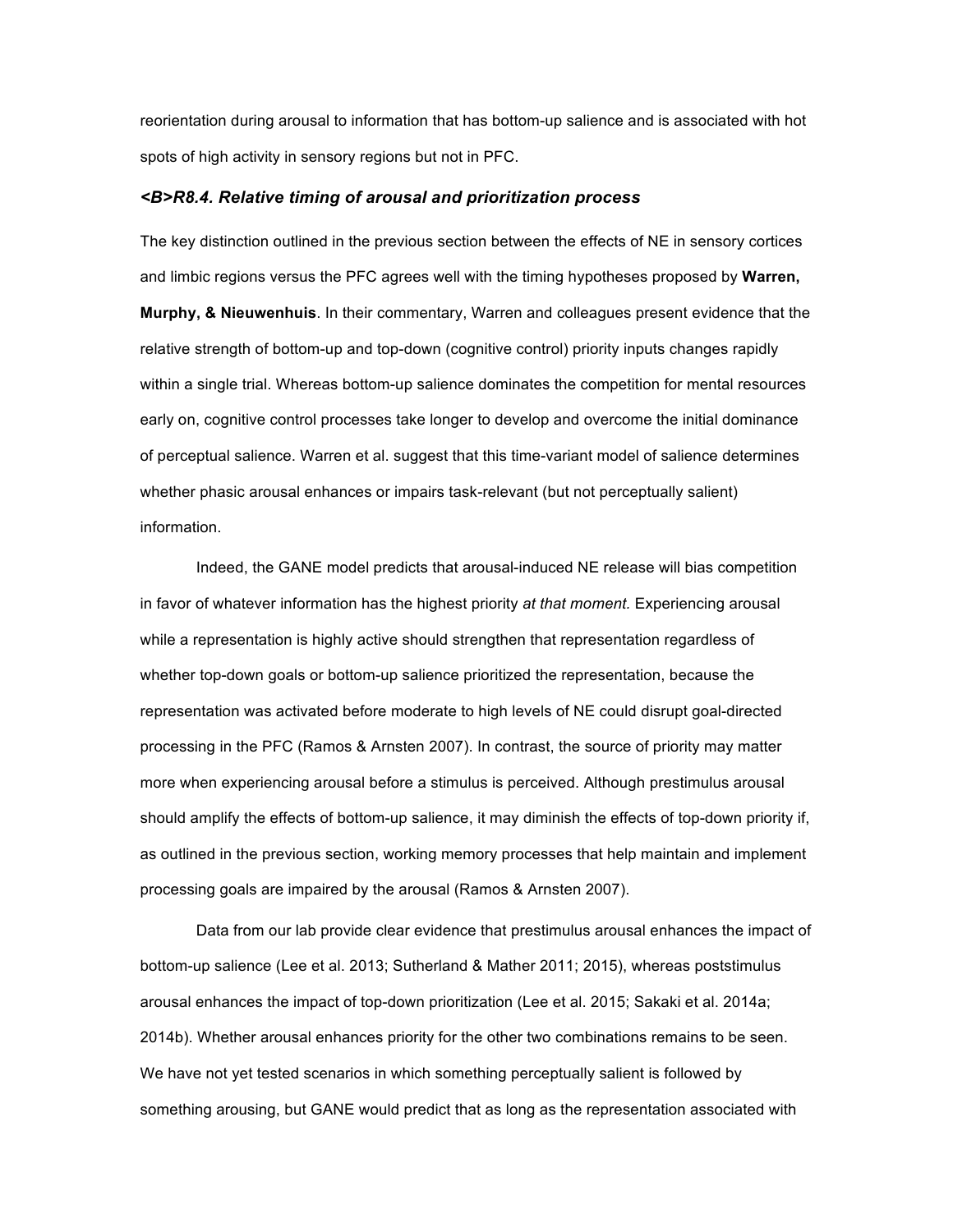that perceptually salient item were still strongly active when arousal increased, it would benefit further from the arousal. In contrast, as outlined above, the situation in which arousal occurs before top-down prioritization occurs could show the reverse effect; insofar as arousal disrupts the ability of the PFC to prioritize an otherwise nonsalient stimulus, arousal should diminish the impact of top-down priority because the goal-relevant representation is not highly activated. Consistent with this, we have found that playing an emotional sound before a brief display of letters makes it harder for participants to selectively report the letters in the high point value color (Sutherland et al., under review). Given the impairing effects of high NE on DLPFC, for a prestimulus arousal to enhance processing of a goal-relevant item, the goal prioritization process would need to be relatively independent of the PFC, perhaps because it is automatic or habitual.

#### *<B>R8.5. Inverted-U relationship between LC firing and cognitive selectivity*

Aston-Jones and Cohen (2005) proposed an inverted-U model of tonic NE function, in which low tonic LC activity promotes being inattentive and nonalert, moderate LC activity promotes being focused, and high tonic LC activity promotes distractibility. In their commentary, **Navarra & Waterhouse** ask where along the inverted-U function the glutamate–NE interactions proposed in GANE would operate. Their question is in part inspired by data from Devilbiss and Waterhouse (2000), who simultaneously administered glutamate and NE into in vitro rat barrel field cortex slices. They found that some cells showed a monotonic suppression of the excitatory postsynaptic response to glutamate, as NE increased. Other cells showed an inverse U shape, in which there were increasing glutamate-evoked discharges as NE increased to 5 nA, but then decreasing glutamate-evoked discharges as NE tonic levels were further increased (10–30 nA). These findings suggest that tonic levels of NE modulate postsynaptic responses to glutamatergic input, which is quite interesting. In particular, it seems that high tonic levels of NE would quiet activity in neurons exhibiting this postsynaptic NE suppression, which could contribute to the general decrease in neural noise seen under arousal (one interesting side note is that they found that, unlike in layers II/III, NE-induced facilitation of glutamate-evoked responses was the predominant response in layer V, which may be connected to the apical amplification ideas of **Larkum & Phillips**). However, the in vitro preparation of the study eliminated the LC from the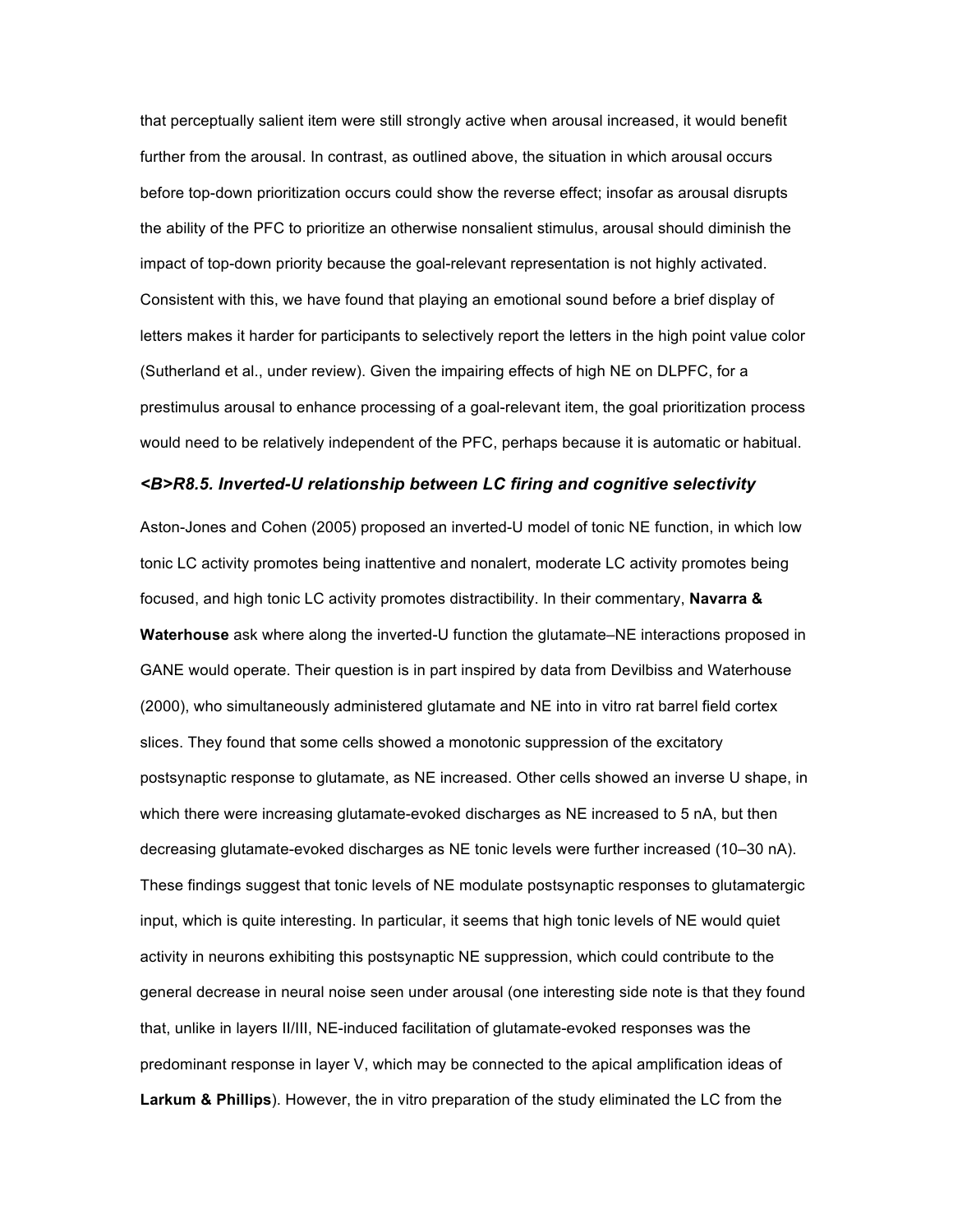equation and so did not provide the opportunity to observe the glutamate-evoked local release of NE proposed in GANE. As outlined in Table R2, more research is needed measuring in vivo interactions of glutamate and NE, as the GANE hot spot mechanism involves interactions between the LC and distant cortical representations.

#### *<B>R8.6. Individual differences*

**Geva** points out that tonic levels of arousal predict whether infants orient toward novel or familiar stimuli, and suggests that infancy is an interesting test case for GANE, as, unlike in later stages of development, infants lack an "established neural network set with implicit know-hows" that provide the glutamatergic priority signal necessary to ignite hot spots under arousal. Differences at the other end of life are also relevant, as **Nassar, Bruckner, & Eppinger** point out. Genetic variation in adrenergic receptors also may matter, as **Todd, Ehlers, and Anderson** make the case that ADRA2b deletion carriers have reduced inhibitory autoreceptor function.

# **<A>R9. Conclusions**

As evinced by the diverse range of commentary, the NE hot spot mechanism goes beyond just the emotion–cognition literature to explain how arousal influences different forms of cognitive selectivity. One of GANE's most vital contributions is that it showcases the ability of the cortex to regulate its own processing efficiency. Such local control of cognition represents a fundamental mechanism of adaptive brain function that has the potential to explain a variety of cognitive phenomena. As GANE exemplifies, synaptic activity is not just passively modified by neuromodulators. Instead, under situations of arousal that demand our attention, such as threat or excitement, salient brain signals recruit the ingredients necessary to form lasting memories.

<R-Text ends>

<RFT>References [Mara Mather, David Clewett, Michiko Sakaki, and Carolyn W. Harley]

<refs>

Albrecht, S. & Carbon, C. C. (2014) The fluency amplification model: Fluent stimuli show more intense but not evidently more positive evaluations. *Acta Psychologica* 148:195–203.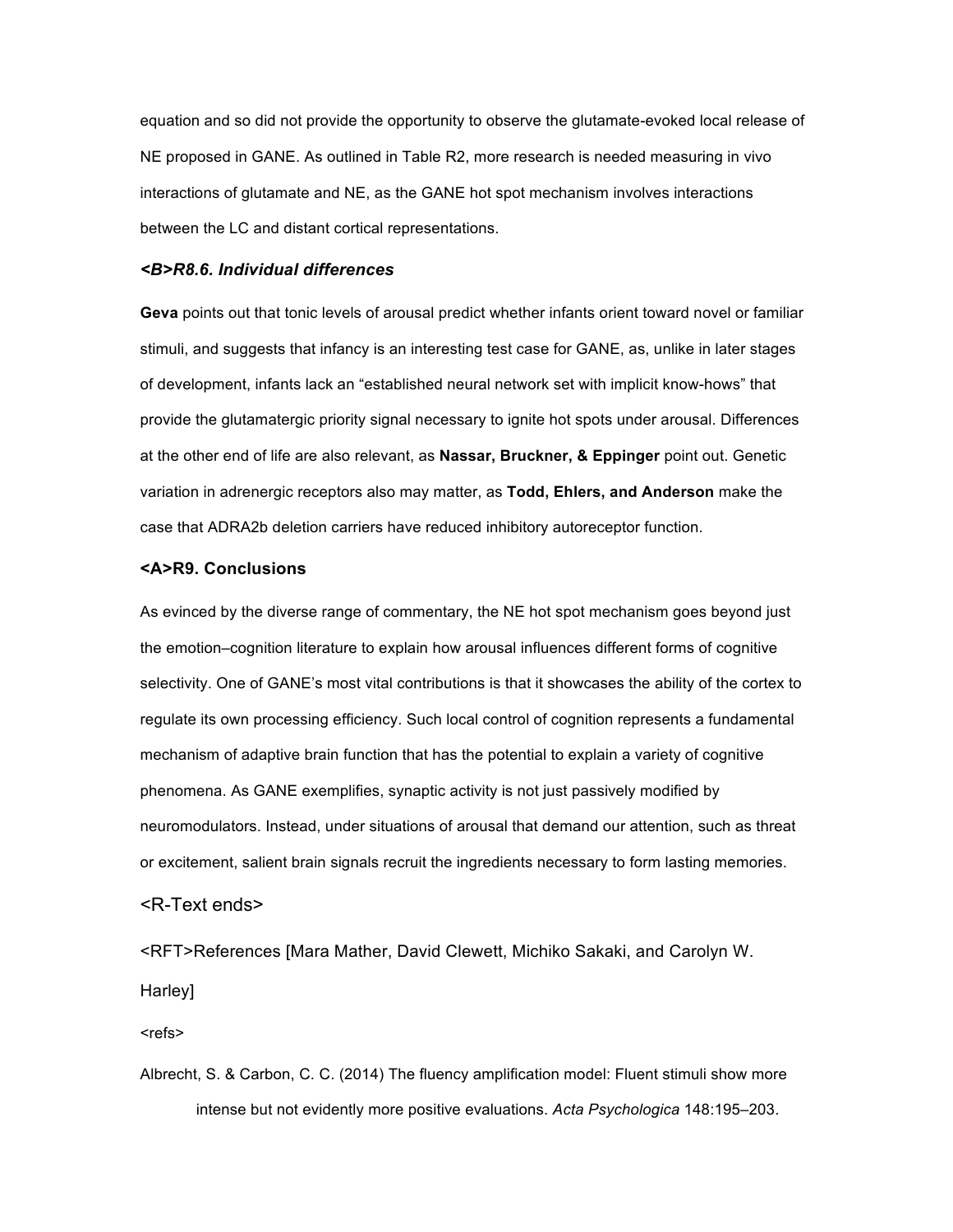- Anderson, A. K., Christoff, K., Panitz, D., De Rosa, E. & Gabrieli, J. D. (2003) Neural correlates of the automatic processing of threat facial signals. *The Journal of Neuroscience* 23(13):5627–33.
- Anderson, A. K., Wais, P. E. & Gabrieli, J. D. E. (2006) Emotion enhances remembrance of neutral events past. *Proceedings of the National Academy of Sciences of the United States of America* 103(5):1599–604. doi: 10.1073/pnas.0506308103
- Arnsten, A. F., Raskind, M. A., Taylor, F. B. & Connor, D. F. (2015) The effects of stress exposure on prefrontal cortex: Translating basic research into successful treatments for post-traumatic stress disorder. *Neurobiology of Stress* 1:89–99.
- Arnsten, A. F., Wang, M. J. & Paspalas, C. D. (2012) Neuromodulation of thought: Flexibilities and vulnerabilities in prefrontal cortical network synapses. *Neuron* 76(1):223–39.
- Arnsten, A. F. T. (2011). Catecholamine influences on dorsolateral prefrontal cortical networks. *Biological Psychiatry, 69(12): e89–e99. Available at:* http://www.sciencedirect.com/science/article/pii/S0006322311001193
- Aston-Jones, G. & Cohen, J. D. (2005) An integrative theory of locus coeruleus-norepinephrine function: Adaptive gain and optimal performance. *Annual Review of Neuroscience* 28:403–50.
- Bach, D. R., Talmi, D., Hurlemann, R., Patin, A. & Dolan, R. J. (2011) Automatic relevance detection in the absence of a functional amygdala. *Neuropsychologia* 49(5):1302–05.
- Baeyens, F., Field, A. P. & Houwer, J. D. (2005) Associative learning of likes and dislikes: Some current controversies and possible ways forward. *Cognition & Emotion* 19(2):161–74.
- Ballarini, F., Moncada, D., Martinez, M. C., Alen, N. & Viola, H. (2009) Behavioral tagging is a general mechanism of long-term memory formation. *Proceedings of the National Academy of Sciences of the United States of America* 106(34):14599–604.
- Barnacle, Schaefer, Tsvilis, & Talmi, in preparation.
- Barrett, L. F. & Simmons, W. K. (2015) Interoceptive predictions in the brain. *Nature Reviews Neuroscience*. 16:419–29.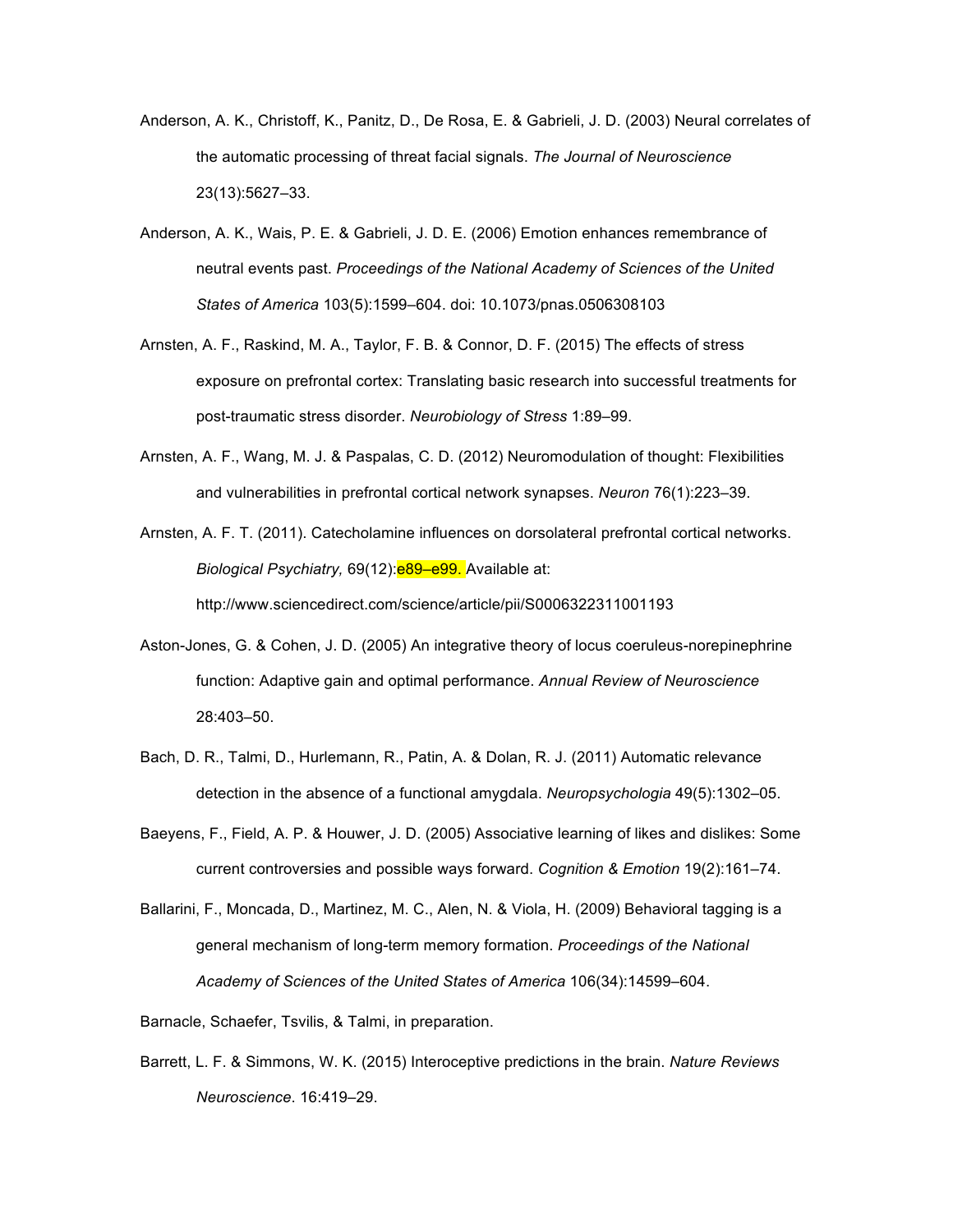- Barsegyan, A., McGaugh, J. L. & Roozendaal, B. (2014) Noradrenergic activation of the basolateral amygdala modulates the consolidation of object-in-context recognition memory. *Frontiers in Behavioral Neuroscience* 8:Article 160.
- Bechara, A., Damasio, H., Damasio, A. R. & Lee, G. P. (1999). Different contributions of the human amygdala and ventromedial prefrontal cortex to decision-making. *Journal of Neuroscience* 19(13):5473–81.
- Bechara, A., Tranel, D., Damasio, H., Adolphs, R., Rockland, C. & Damasio, A. R. (1995) Double dissociation of conditioning and declarative knowledge relative to the amygdala and hippocampus in humans. *Science* 269(5227):1115–18.
- Berridge, C. W. & Waterhouse, B. D. (2003) The locus coeruleus–noradrenergic system: Modulation of behavioral state and state-dependent cognitive processes. *Brain Research Reviews* 42(1):33–84. doi: 10.1016/s0165-0173(03)00143-7
- Bouret, S. & Sara, S. J. (2005) Network reset: A simplified overarching theory of locus coeruleus noradrenaline function. *Trends in Neurosciences* 28(11):574–82. Available at: http://dx.doi.org/10.1016/j.tins.2005.09.002
- Bradley, M. M., Costa, V. D. & Lang, P. J. (2015) Selective looking at natural scenes: Hedonic content and gender. *International Journal of Psychophysiology* 98(1):54–58.
- Bradley, M. M., Miccoli, L., Escrig, M. A. & Lang, P. J. (2008) The pupil as a measure of emotional arousal and autonomic activation. *Psychophysiology* 45(4):602–07. doi: 10.1111/j.1469-8986.2008.00654.x
- Braem, S., Coenen, E., Bombeke, K., van Bochove, M. E. & Notebaert, W. (2015) Open your eyes for prediction errors. *Cognitive, Affective, & Behavioral Neuroscience* 15(2):374–80.
- Brown, R. A. M., Walling, S. G., Milway, J. S. & Harley, C. W. (2005) Locus ceruleus activation suppresses feedforward interneurons and reduces beta-gamma electroencephalogram frequencies while it enhances theta frequencies in rat dentate gyrus. *Journal of Neuroscience* 25(8):1985–91. doi: 10.1053/jneurosci.4307-04-2005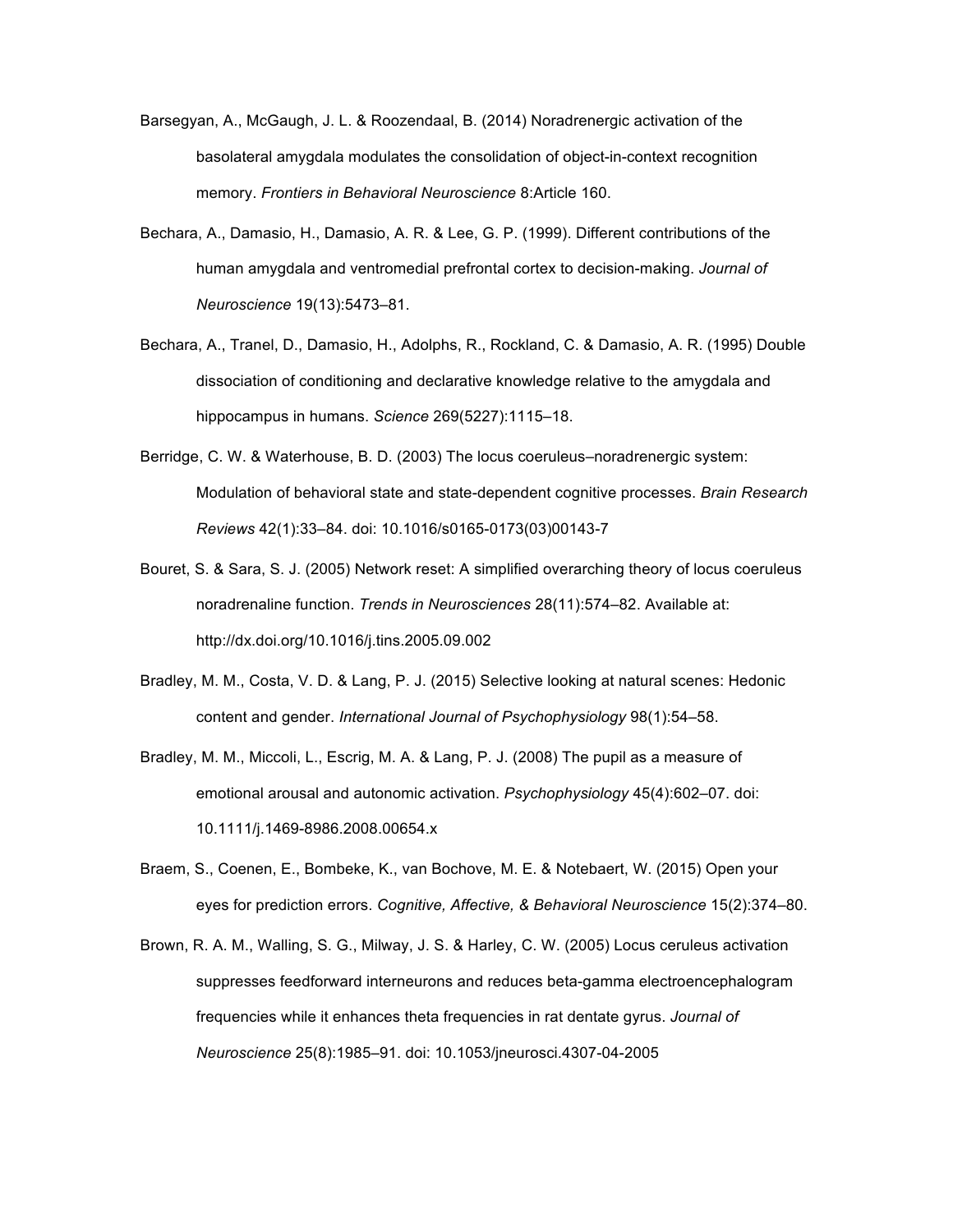- Carter, M. E., Yizhar, O., Chikahisa, S., Nguyen, H., Adamantidis, A., Nishino, S., Deisseroth, K. & de Lecea, L. (2010) Tuning arousal with optogenetic modulation of locus coeruleus neurons. *Nature Neuroscience* 13(12):1526–33. doi: 10.1038/nn.2682
- Cedarbaum, J. M. & Aghajanian, G. K. (1978) Afferent projections to the rat locus coeruleus as determined by a retrograde tracing technique. *Journal of Comparative Neurology* 178(1):1–15.
- Devilbiss, D. M. & Waterhouse, B. D. (2000) Norepinephrine exhibits two distinct profiles of action on sensory cortical neuron responses to excitatory synaptic stimuli. *Synapse* 37(4):273– 82.
- Ding, F., O'Donnell, J., Thrane, A. S., Zeppenfeld, D., Kang, H., Xie, L., Wang, F. & Nedergaard, M. (2013)  $\alpha_1$ -Adrenergic receptors mediate coordinated Ca<sup>2+</sup> signaling of cortical astrocytes in awake, behaving mice. *Cell Calcium* 54(6):387–94. Available at: http://dx.doi.org.idpproxy.reading.ac.uk/10.1016/j.ceca.2013.09.001
- Dunsmoor, J. E., Murty, V. P., Davachi, L. & Phelps, E. A. (2015) Emotional learning selectively and retroactively strengthens memories for related events. *Nature*. 520:345–348
- Dutton, D. G. & Aron, A. P. (1974) Some evidence for heightened sexual attraction under conditions of high anxiety. *Journal of Personality and Social Psychology* 30(4):510–17.
- Edmiston, E. K., McHugo, M., Dukic, M. S., Smith, S. D., Abou-Khalil, B., Eggers, E. & Zald, D. H. (2013) Enhanced visual cortical activation for emotional stimuli is preserved in patients with unilateral amygdala resection. *The Journal of Neuroscience* 33(27):11023–31.
- Elam, M., Thorén, P. & Svensson, T. H. (1986) Locus coeruleus neurons and sympathetic nerves: Activation by visceral afferents. *Brain Research* 375(1):117–25.
- Elam, M., Yoa, T., Svensson, T. & Thoren, P. (1984) Regulation of locus coeruleus neurons and splanchnic, sympathetic nerves by cardiovascular afferents. *Brain Research* 290(2):281– 87.
- Feinstein, J. S., Adolphs, R., Damasio, A. & Tranel, D. (2011) The human amygdala and the induction and experience of fear. *Current Biology* 21(1):34–38.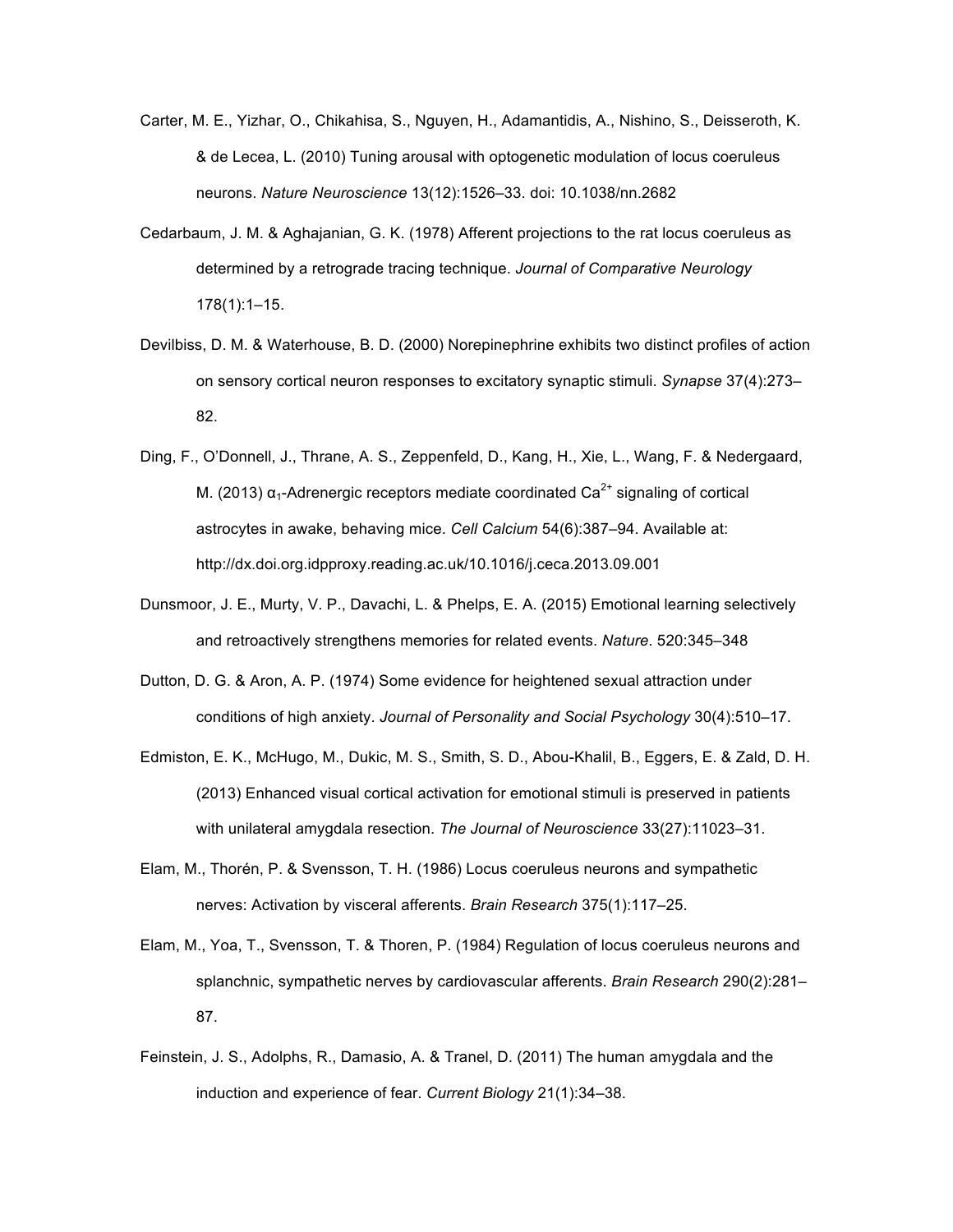- Feinstein, J. S., Buzza, C., Hurlemann, R., Follmer, R. L., Dahdaleh, N. S., Coryell, W. H., Welsh, M. J., Tranel, D. & Wemmie, J. A. (2013) Fear and panic in humans with bilateral amygdala damage. *Nature Neuroscience* 16(3):270–72.
- Garfinkel, S. N., Barrett, A. B., Minati, L., Dolan, R. J., Seth, A. K. & Critchley, H. D. (2013). What the heart forgets: Cardiac timing influences memory for words and is modulated by metacognition and interoceptive sensitivity. *Psychophysiology* 50(6):505–12. doi: 10.1111/psyp.12039
- Garfinkel, S. N., Minati, L., Gray, M. A., Seth, A. K., Dolan, R. J. & Critchley, H. D. (2014) Fear from the heart: Sensitivity to fear stimuli depends on individual heartbeats. *The Journal of Neuroscience* 34(19):6573–82.
- Gaucher, Q. & Edeline, J. M. (2015) Stimulus-specific effects of noradrenaline in auditory cortex: Implications for the discrimination of communication sounds. *The Journal of Physiology* 593(4):1003–20.
- Gray, J. & Ball, G. (1970) Frequency-specific relation between hippocampal theta rhythm, behavior, and amobarbital action. *Science* 168(3936):1246–48.
- Gray, J., McNaughton, N., James, D. & Kelly, P. (1975) Effect of minor tranquillisers on hippocampal θ rhythm mimicked by depletion of forebrain noradrenaline. Nature 258:424–25.
- Grühn, D. & Scheibe, S. (2008) Age-related differences in valence and arousal ratings of pictures from the International Affective Picture System (IAPS): Do ratings become more extreme with age? *Behavior Research Methods* 40(2):512–21.
- Hurlemann, R. (2008) Noradrenergic–glucocorticoid mechanisms in emotion-induced amnesia: From adaptation to disease. *Psychopharmacology* 197(1):13–23.
- Ishigaki, H., Miyao, M. & Ishihara, S. Y. (1991) Change of pupil size as a function of exercise. *Journal of Human Ergology* 20(1):61–66.
- Joëls, M., Fernandez, G. & Roozendaal, B. (2011) Stress and emotional memory: A matter of timing. *Trends in Cognitive Sciences* 15(6):280–88.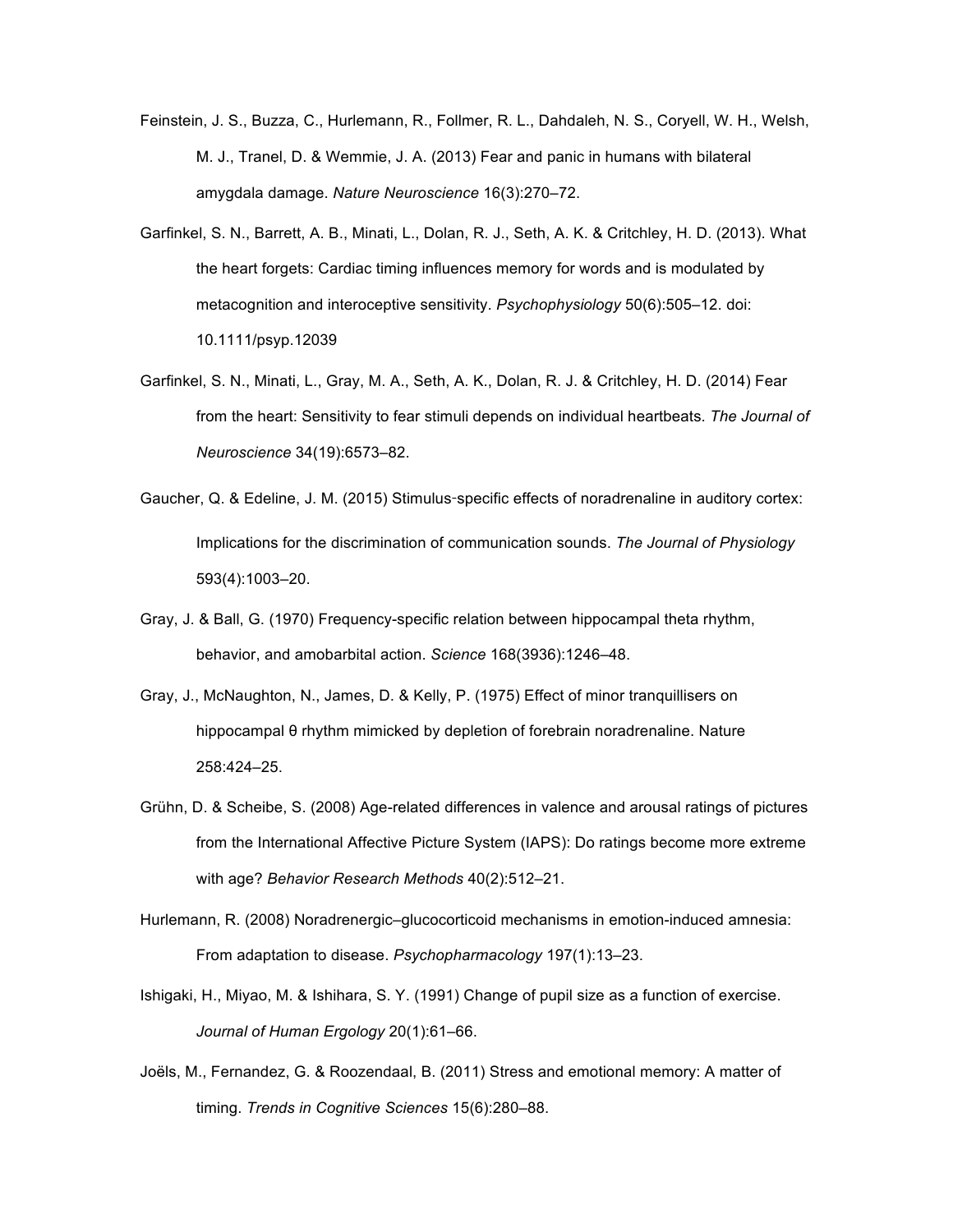- Kensinger, E. A. (2008) Age differences in memory for arousing and nonarousing emotional words. *Journal of Gerontology: Psychological Sciences* 63:P13–P18.
- Klumpers, F., Morgan, B., Terburg, D., Stein, D. J. & van Honk, J. (2014) Impaired acquisition of classically conditioned fear-potentiated startle reflexes in humans with focal bilateral basolateral amygdala damage. *Social Cognitive & Affective Neuroscience* 10:1161–68.
- Knight, M. & Mather, M. (2009) Reconciling findings of emotion-induced memory enhancement and impairment of preceding items. *Emotion* 9(6):763–81. doi: 10.1037/a0017281
- Knight, M., Seymour, T. L., Gaunt, J. T., Baker, C., Nesmith, K. & Mather, M. (2007) Aging and goal-directed emotional attention: Distraction reverses emotional biases. *Emotion* 7(4):705–14. doi: 10.1037/1528-3542.7.4.705
- Koss, M. C., Gherezghiher, T. & Nomura, A. (1984) CNS adrenergic inhibition of parasympathetic oculomotor tone. *Journal of the Autonomic Nervous System* 10(1):55–68.
- Krauseneck, T., Padberg, F., Roozendaal, B., Grathwohl, M., Weis, F., Hauer, D., Kaufmann, I., Schmoeckel, M. & Schelling, G. (2010) A β-adrenergic antagonist reduces traumatic memories and PTSD symptoms in female but not in male patients after cardiac surgery. *Psychological Medicine* 40(05):861–69.
- Krugers, H. J., Karst, H. & Joels, M. (2012) Interactions between noradrenaline and corticosteroids in the brain: From electrical activity to cognitive performance. *Frontiers in Cellular Neuroscience* 6:Article 15.
- Kuhbandner, C. & Zehetleitner, M. (2011) Dissociable effects of valence and arousal in adaptive executive control. PLoS One 6(12):e29287.
- Kukolja, J., Klingmüller, D., Maier, W., Fink, G. & Hurlemann, R. (2011) Noradrenergic– glucocorticoid modulation of emotional memory encoding in the human hippocampus. *Psychological Medicine* 41(10):2167–76.
- Kukolja, J., Schlapfer, T. E., Keysers, C., Klingmuller, D., Maier, W., Fink, G. R. & Hurlemann, R. (2008) Modeling a negative response bias in the human amygdala by noradrenergic-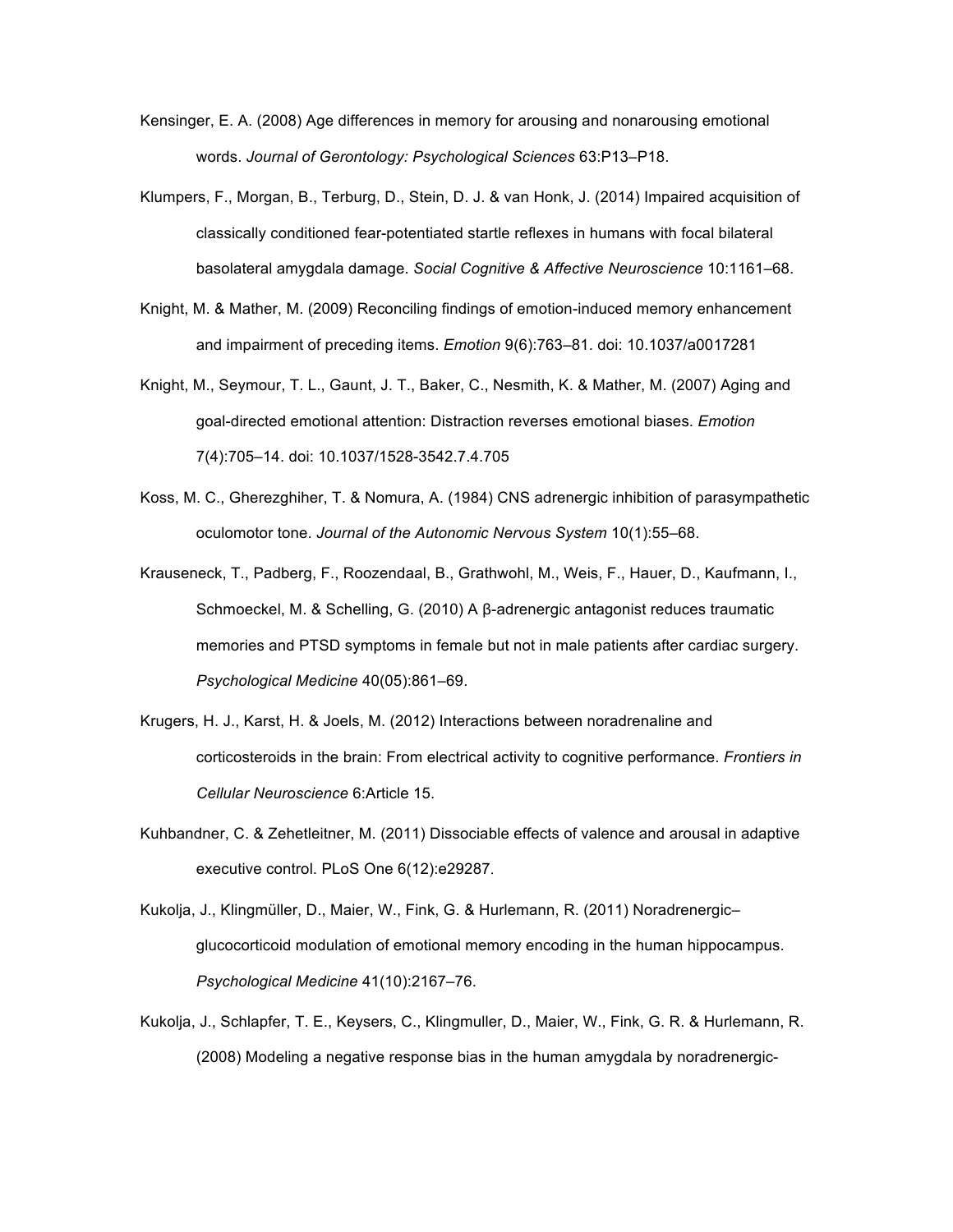glucocorticoid interactions. *Journal of Neuroscience* 28(48):12868–76. doi: 10.1523/jneurosci.3592-08.2008

- Leclerc, C. M. & Kensinger, E. A. (2008) Effects of age on detection of emotional information. *Psychology and Aging* 23(1):209–15.
- Lee, T. H., Greening, S. G. & Mather, M. (2015) Encoding on goal-relevant stimuli is strengthened by emotional stimuli in memory. *Frontiers in Psychology* 6:1173.
- Lee, T. H., Sakaki, M., Cheng, R., Velasco, R. & Mather, M. (2014) Emotional arousal amplifies the effects of biased competition in the brain. *Social Cognitive and Affective Neuroscience* 9(12):2067–77.
- Lester, R. A., Clements, J. D., Westbrook, G. L. & Jahr, C. E. (1990) Channel kinetics determine the time course of NMDA receptor-mediated synaptic currents. *Nature* 346:565–67.
- Lindgren, M. E., Fagundes, C. P., Alfano, C. M., Povoski, S. P., Agnese, D. M., Arnold, M. W., Farrar, W. B., Yee, L. D., Carson, W. E. & Schmidt, C. R. (2013) Beta blockers may reduce intrusive thoughts in newly diagnosed cancer patients. *Psychooncology* 22(8):1889–94.
- Lovitz, E. & Thompson, L. (2015) Memory-enhancing intra-basolateral amygdala clenbuterol infusion reduces post-burst afterhyperpolarizations in hippocampal CA1 pyramidal neurons following inhibitory avoidance learning. *Neurobiology of Learning and Memory* 119:34–41.
- Maity, S., Jarome, T. J., Blair, J., Lubin, F. D. & Nguyen, P. V. (2015) Norepinephrine goes nuclear: Epigenetic modifications during long-lasting synaptic potentiation triggered by activation of **beta-adrenergic** receptors. The Journal of Physiology. Available online 21 December 2015 at: doi: 10.1113/JP271432
- Mather, M. & Knight, M. (2008) The emotional harbinger effect: Poor context memory for cues that previously predicted something arousing. *Emotion* 8(6):850–60.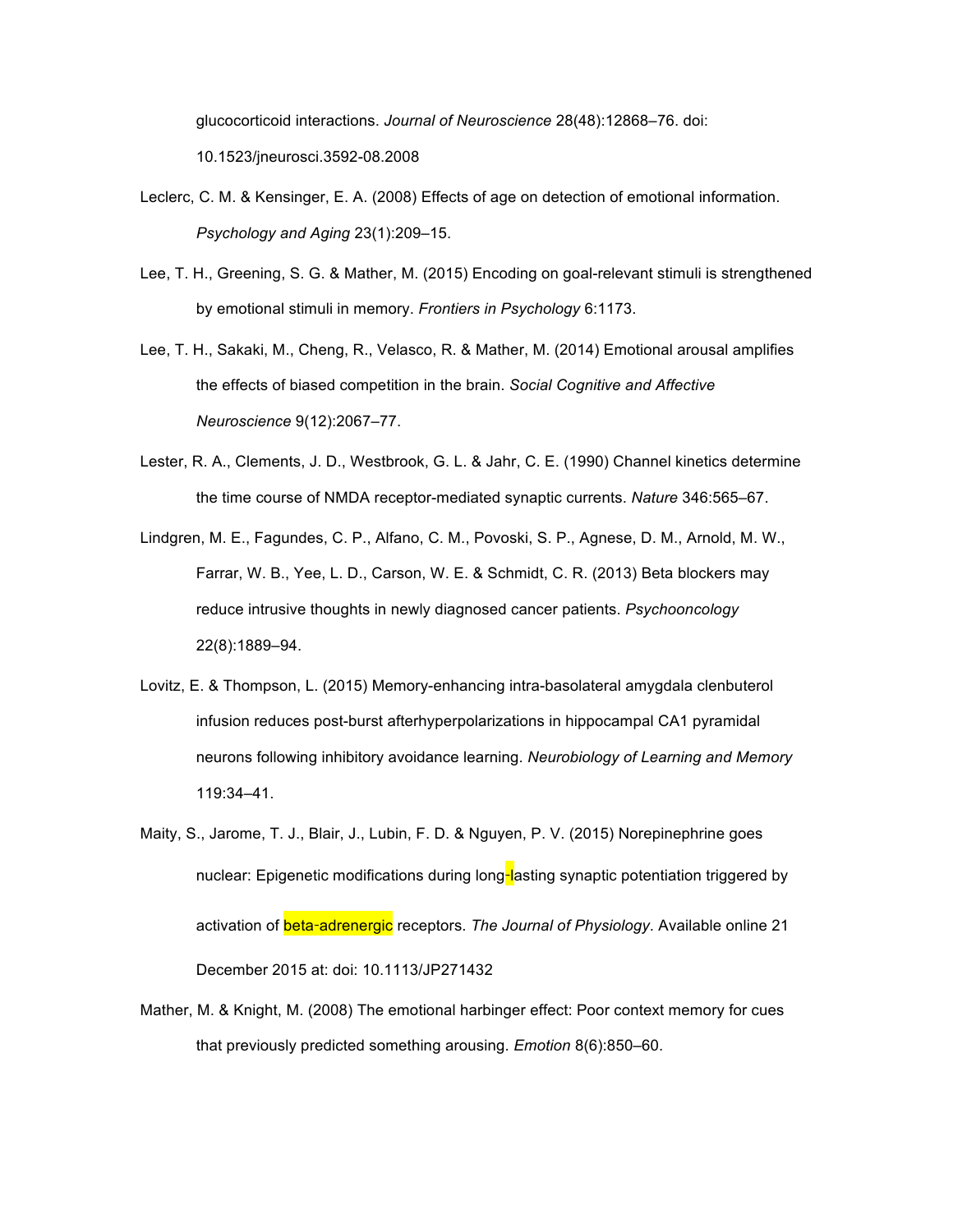- Mather, M. & Knight, M. R. (2006) Angry faces get noticed quickly: Threat detection is not impaired among older adults. *Journals of Gerontology Series B: Psychological Sciences and Social Sciences* 61:P54–P57.
- McIntyre, C. K., Miyashita, T., Setlow, B., Marjon, K. D., Steward, O., Guzowski, J. F. & McGaugh, J. L. (2005) Memory-influencing intra-basolateral amygdala drug infusions modulate expression of Arc protein in the hippocampus. *Proceedings of the National Academy of Sciences of the United States of America* 102(30):10718–23.
- McReynolds, J. R., Anderson, K. M., Donowho, K. M. & McIntyre, C. K. (2014) Noradrenergic actions in the basolateral complex of the amygdala modulate Arc expression in hippocampal synapses and consolidation of aversive and non-aversive memory. *Neurobiology of Learning and Memory* 115:49–57. Available at: http://dx.doi.org/10.1016/j.nlm.2014.08.016
- Moghaddam, B., Bolinao, M. L., Stein-Behrens, B. & Sapolsky, R. (1994) Glucocortcoids mediate the stress-induced extracellular accumulation of glutamate. *Brain Research* 655(1):251– 54.
- Moncada, D., Ballarini, F., Martinez, M. C., Frey, J. U. & Viola, H. (2011) Identification of transmitter systems and learning tag molecules involved in behavioral tagging during memory formation. *Proceedings of the National Academy of Sciences of the United States of America* 108(31):12931–36. doi: 10.1073/pnas.1104495108
- Montagrin, A., Brosch, T. & Sander, D. (2013) Goal conduciveness as a key determinant of memory facilitation. *Emotion* 13(4):622–28.
- Morilak, D. A., Fornal, C. & Jacobs, B. L. (1986) Single unit activity of noradrenergic neurons in locus coeruleus and serotonergic neurons in the nucleus raphe dorsalis of freely moving cats in relation to the cardiac cycle. *Brain Research* 399(2):262–70.
- Morimoto, M., Morita, N., Ozawa, H., Yokoyama, K. & Kawata, M. (1996) Distribution of glucocorticoid receptor immunoreactivity and mRNA in the rat brain: An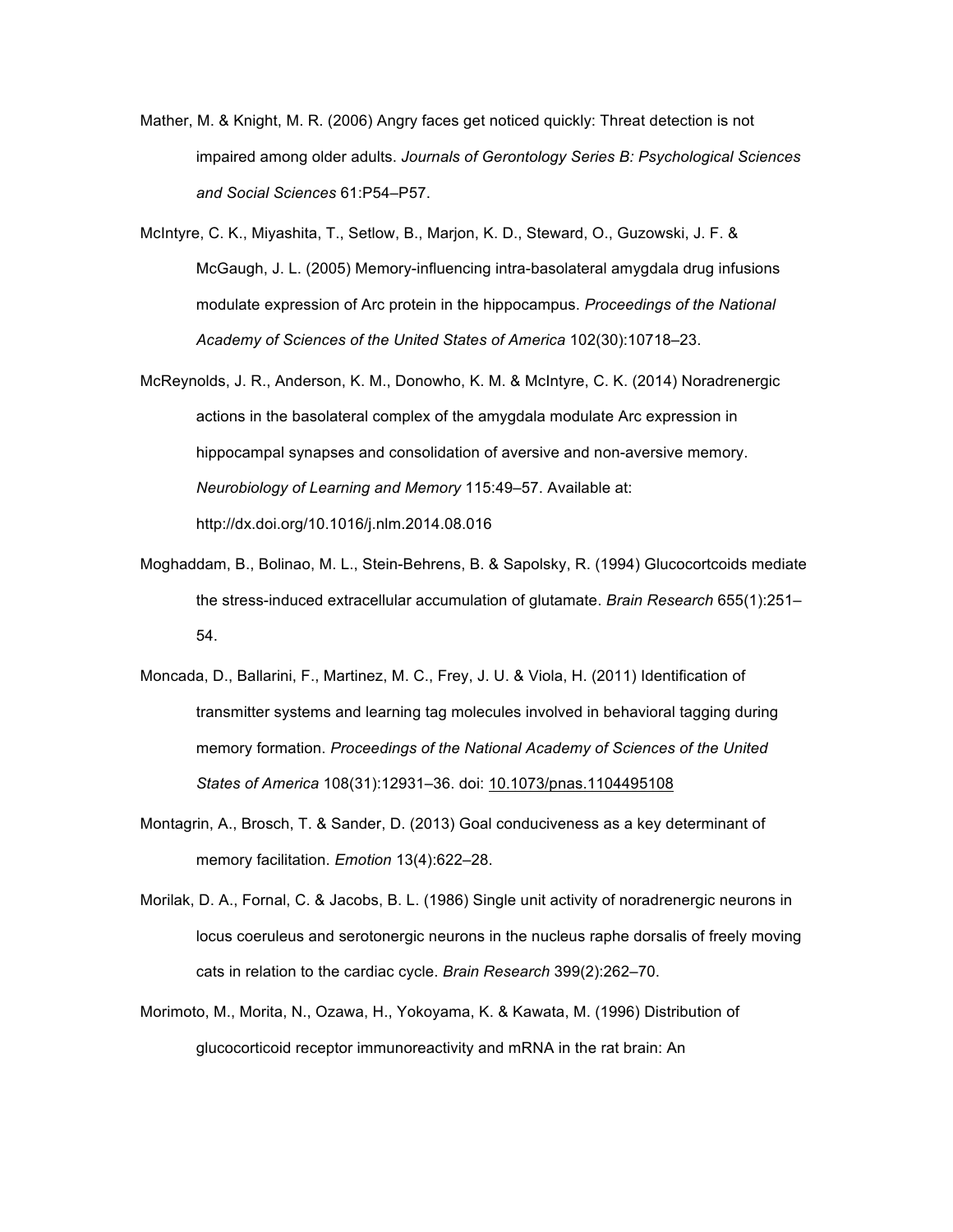immunohistochemical and in situ hybridization study. *Neuroscience Research* 26(3):235– 69.

- Muller, A., Joseph, V., Slesinger, P. A. & Kleinfeld, D. (2014) Cell-based reporters reveal in vivo dynamics of dopamine and norepinephrine release in murine cortex. *Nature Methods* 11(12):1245–52.
- Nielsen, S. E., Barber, S. J., Chai, A., Clewett, D. V. & Mather, M. (2015) Sympathetic arousal increases a negative memory bias in young women with low sex hormone levels. *Psychoneuroendocrinology* 62:96–106.
- Nielsen, S. E., Chai, A. & Mather, M. (in preparation) Sympathetic arousal enhances memory for negative stimuli in older women not taking hormone replacement therapy.
- Nielsen, S. E. & Mather, M. (2015) Comparison of two isometric handgrip protocols on sympathetic arousal in women. *Physiology and Behavior* 142:5–13.
- Nieuwenhuis, S., Aston-Jones, G. & Cohen, J. D. (2005) Decision making, the P3, and the locus coeruleus–norepinephrine system. *Psychological Bulletin* 131(4):510–32.
- O'Dell, T. J., Connor, S. A., Gelinas, J. N. & Nguyen, P. V. (2010). Viagra for your synapses: Enhancement of hippocampal long-term potentiation by activation of beta-adrenergic receptors. *Cellular Signalling* 22(5):728–36. doi: 10.1016/j.cellsig.2009.12.004
- Okubo, Y., Sekiya, H., Namiki, S., Sakamoto, H., Iinuma, S., Yamasaki, M., Watanabe, M., Hirose, K. & Iino, M. (2010) Imaging extrasynaptic glutamate dynamics in the brain. *Proceedings of the National Academy of Sciences of the United States of America* 107(14):6526–31.

Pfaff, D. W. (2006) *Brain arousal and information theory*: Harvard University Press.

Phillips, W. A. (2015) Cognitive functions of intracellular mechanisms for contextual amplification. *Brain and Cognition*. Available online 1 October 2015 at: http://dx.doi.org/10.1016/j.bandc.2015.09.005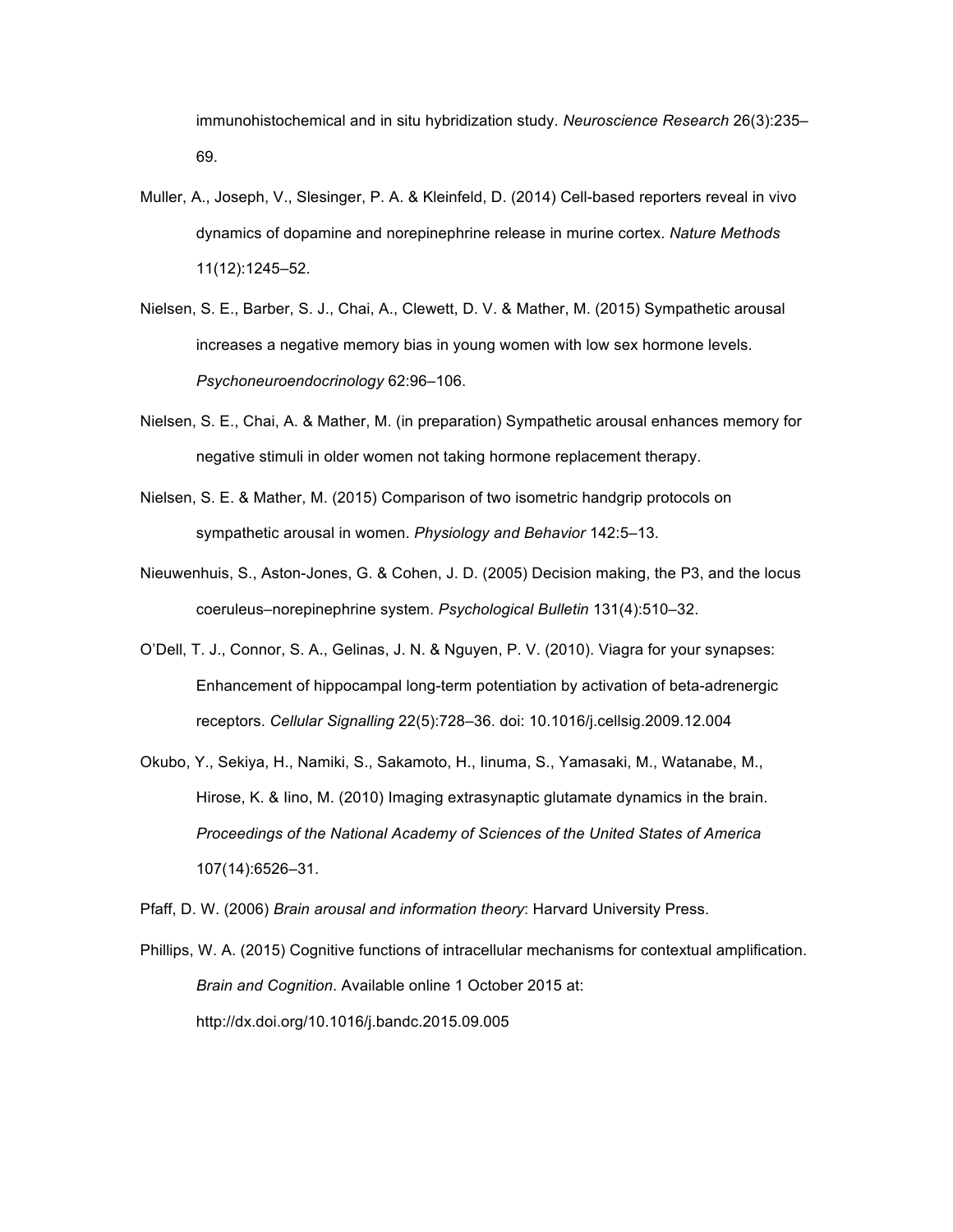- Piech, R. M., McHugo, M., Smith, S. D., Dukic, M. S., Van Der Meer, J., Abou-Khalil, B., Most, S. B. & Zald, D. H. (2011) Attentional capture by emotional stimuli is preserved in patients with amygdala lesions. *Neuropsychologia* 49(12):3314–19.
- Piech, R. M., McHugo, M., Smith, S. D., Dukic, M. S., Van Der Meer, J., Abou-Khalil, B. & Zald, D. H. (2010) Fear-enhanced visual search persists after amygdala lesions. *Neuropsychologia* 48(12):3430–35.
- Ponzio, A. & Mather, M. (2014) Hearing something emotional affects memory for what was just seen: How arousal amplifies trade-off effects in memory consolidation. *Emotion* 14:1137– 42.
- Pool, E., Brosch, T., Delplanque, S. & Sander, D. (2015) Attentional bias for positive emotional stimuli: A meta-analytic investigation. *Psychological Bulletin* 142(1):79–106.
- Popoli, M., Yan, Z., McEwen, B. S. & Sanacora, G. (2012) The stressed synapse: The impact of stress and glucocorticoids on glutamate transmission. *Nature Reviews Neuroscience* 13(1):22–37.
- Preuschoff, K., Marius't Hart, B. & Einhäuser, W. (2011) Pupil dilation signals surprise: Evidence for noradrenaline's role in decision making. *Frontiers in Neuroscience* 5:Article 115.
- Ramos, B. P. & Arnsten, A. F. T. (2007) Adrenergic pharmacology and cognition: Focus on the prefrontal cortex. *Pharmacology and Therapeutics* 113(3):523–36. Available at: http://dx.doi.org.idpproxy.reading.ac.uk/10.1016/j.pharmthera.2006.11.006
- Redondo, R. L. & Morris, R. G. (2011) Making memories last: the synaptic tagging and capture hypothesis. *Nature Reviews Neuroscience* 12(1):17–30.

Rei, D., Mason, X., Seo, J., Gräff, J., Rudenko, A., Wang, J., Rueda, R., Siegert, S., Cho, S., Canter, R. G., Mungenast, A. E., Deisseroth, K. & Tsai, L. H. (2015) Basolateral amygdala bidirectionally modulates stress-induced hippocampal learning and memory deficits through a p25/Cdk5-dependent pathway. *Proceedings of the National Academy of Sciences of the United States of America* 112(23):7291–96. doi: 10.1073/pnas.1415845112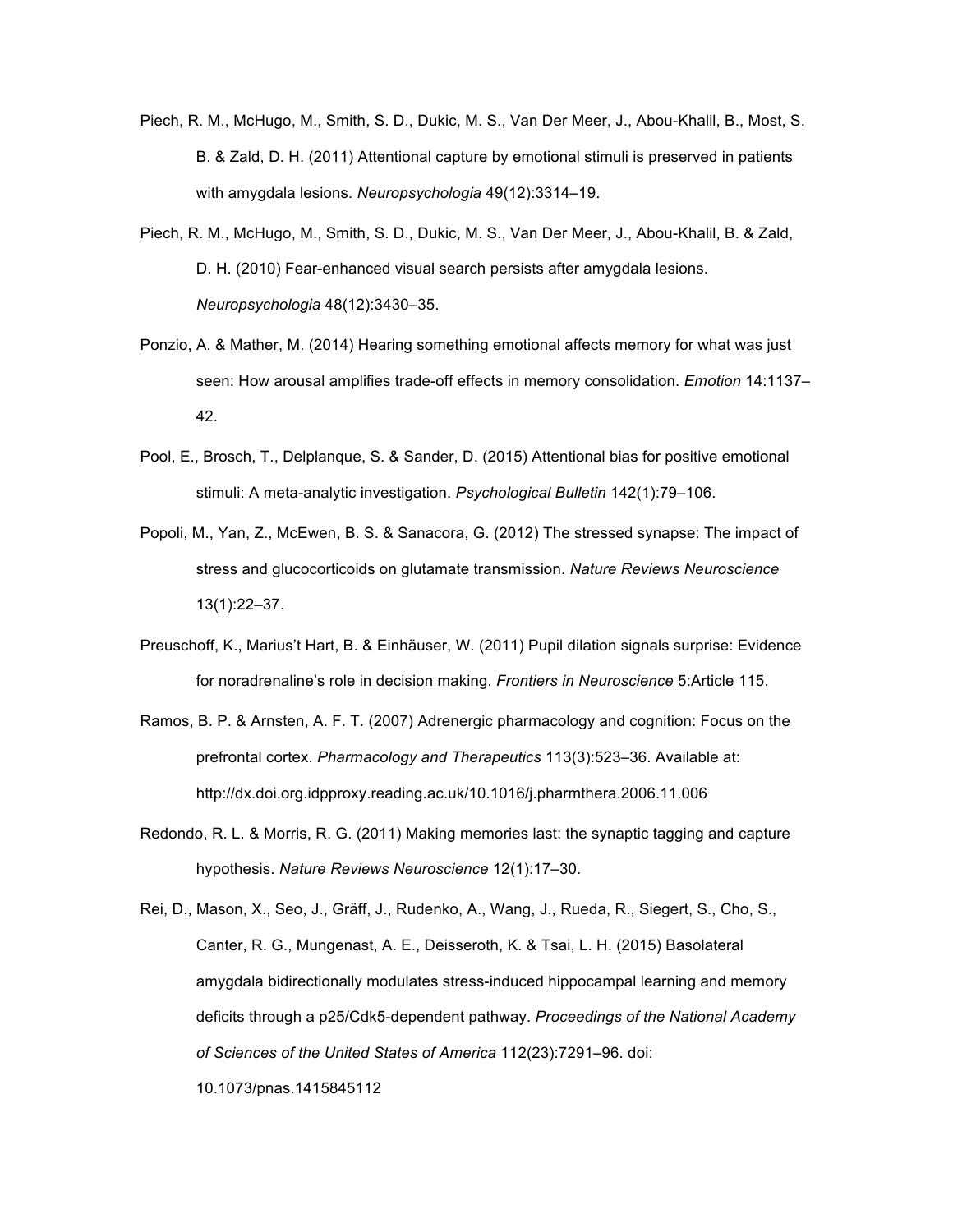- Reznikov, L. R., Grillo, C. A., Piroli, G. G., Pasumarthi, R. K., Reagan, L. P. & Fadel, J. (2007) Acute stress-mediated increases in extracellular glutamate levels in the rat amygdala: Differential effects of antidepressant treatment. *European Journal of Neuroscience* 25(10):3109–14.
- Sakaki, M., Fryer, K. & Mather, M. (2014a) Emotion strengthens high priority memory traces but weakens low priority memory traces. *Psychological Science* 25:387–95.
- Sakaki, M., Ycaza-Herrera, A. E. & Mather, M. (2014b) Association learning for emotional harbinger cues: When do previous emotional associations impair and when do they facilitate subsequent learning of new associations? *Emotion* 14(1):115.
- Sandi, C. (2011) Glucocorticoids act on glutamatergic pathways to affect memory processes. *Trends in Neurosciences* 34(4):165–76.
- Sara, S. J. (2015) Locus coeruleus in time with the making of memories. *Current Opinion in Neurobiology* 35:87–94.
- Sara, S. J. & Bouret, S. (2012) Orienting and reorienting: The locus coeruleus mediates cognition through arousal. *Neuron* 76(1):130–41. doi: 10.1016/j.neuron.2012.09.011
- Sara, S. J. & Segal, M. (1991) Plasticity of sensory responses of locus coeruleus neurons in the behaving rat: Implications for cognition. *Progress in Brain Research* 88:571–85.
- Schwabe, L., Tegenthoff, M., Höffken, O. & Wolf, O. T. (2012) Simultaneous glucocorticoid and noradrenergic activity disrupts the neural basis of goal-directed action in the human brain. *The Journal of Neuroscience* 32(30):10146–55.
- Shakhawat, A. M., Gheidi, A., MacIntyre, I. T., Walsh, M. L., Harley, C. W. & Yuan, Q. (2015) Arcexpressing neuronal ensembles supporting pattern separation require adrenergic activity in anterior piriform cortex: An exploration of neural constraints on learning. *The Journal of Neuroscience* 35(41):14070–75.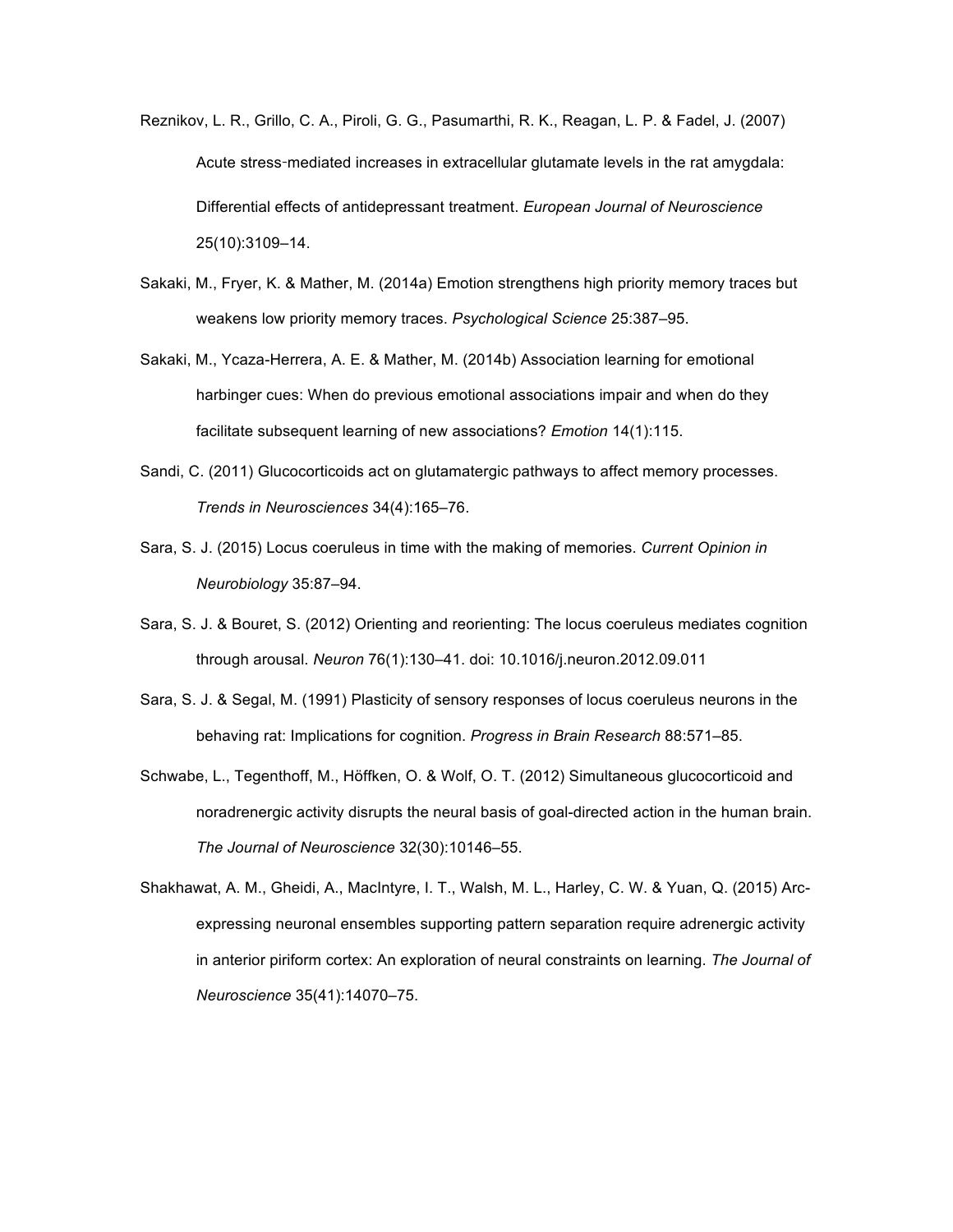- Stein, M. B., Kerridge, C., Dimsdale, J. E. & Hoyt, D. B. (2007) Pharmacotherapy to prevent PTSD: Results from a randomized controlled proof-of-concept trial in physically injured patients. *Journal of Traumatic Stress* 20(6):923–32.
- Sutherland, M. R., Lee, T. H. & Mather, M. (in preparation) Arousal impairs top-down prioritization in selective attention.
- Sutherland, M. R. & Mather, M. (2012) Negative arousal amplifies the effects of saliency in shortterm memory. *Emotion* 12:1367–72. doi: 10.1037/a0027860
- Tranel, D. & Damasio, H. (1989) Intact electrodermal skin conductance responses after bilateral amygdala damage. *Neuropsychologia* 27(4):381–90. Available at: http://dx.doi.org/10.1016/0028-3932(89)90046-8
- Tsuchiya, N., Moradi, F., Felsen, C., Yamazaki, M. & Adolphs, R. (2009) Intact rapid detection of fearful faces in the absence of the amygdala. *Nature Neuroscience* 12(10):1224–25.
- Ullsperger, M., Harsay, H., Wessel, J. & Ridderinkhof, K. R. (2010) Conscious perception of errors and its relation to the anterior insula. *Brain Structure and Function* 214(5/6):629– 43. doi: 10.1007/s00429-010-0261-1
- Venkatesan, C., Song, X. Z., Go, C. G., Kurose, H. & Aoki, C. (1996) Cellular and subcellular distribution of  $\alpha_{2A}$ -adrenergic receptors in the visual cortex of neonatal and adult rats. *Journal of Comparative Neurology* 365(1):79–95.
- Vogel, B. O., Shen, C. & Neuhaus, A. H. (2015) Emotional context facilitates cortical prediction error responses. *Human Brain Mapping* 36(9):3641–52.
- Walling, S. G., Brown, R. A. M., Milway, J. S., Earle, A. G. & Harley, C. W. (2011) Selective tuning of hippocampal oscillations by phasic locus coeruleus activation in awake male rats. *Hippocampus* 21(11):1250–62. doi: 10.1002/hipo.20816

Wilhelm, H. (2008) The pupil. *Current Opinion in Neurology* 21(1):36–42.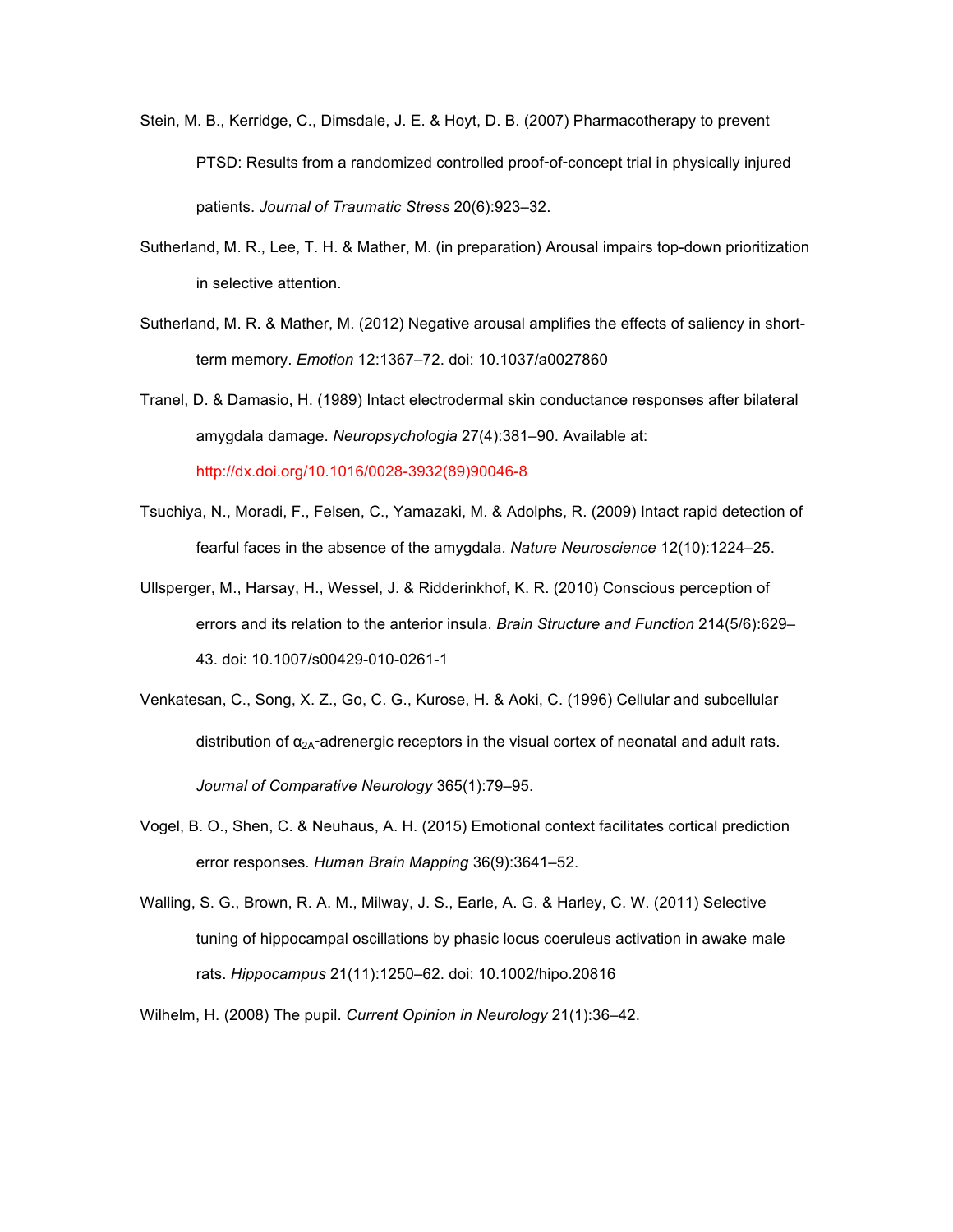Winkielman, P. & Cacioppo, J. T. (2001) Mind at ease puts a smile on the face:

Psychophysiological evidence that processing facilitation elicits positive affect. *Journal of Personality and Social Psychology* 81(6):989–1000.

Yoss, R. E., Moyer, N. J. & Hollenhorst, R. W. (1970) Pupil size and spontaneous pupillary waves associated with alertness, drowsiness, and sleep. *Neurology* 20(6):545–554.

Yu, A. J. & Dayan, P. (2005) Uncertainty, neuromodulation, and attention. *Neuron* 46(4):681–92.

# <FIGURES>

# **<COMP: Tables R1 and R2 for Mather et al. Response article are given on following page. SET WITHIN R-TEXT WHERE INDICATED. AND KEEP THE LETTER 'R' BEFORE TABLE NUMBER – CCE>**

Fig. R1. (A) Arousing negative sounds were heard after seeing a background scene either alone or superimposed with a foreground object. (B) The arousing sounds impaired memory for the scene only when it was seen behind the object and, therefore, was somewhat suppressed by that competitor (Ponzio & Mather 2014).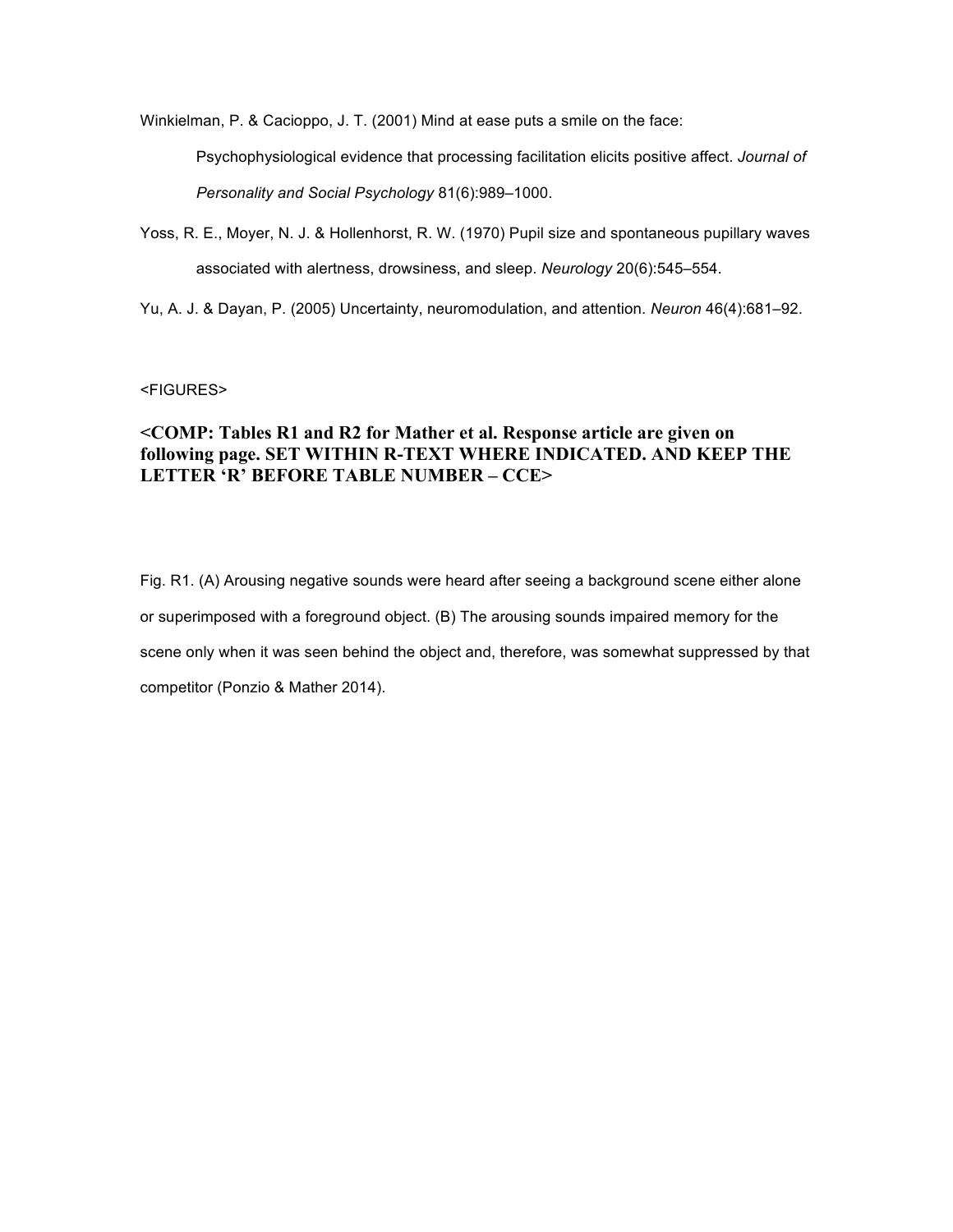Table R1 General topics raised in commentaries.

| What elicits LC        | Higher levels of arousal associated with <b>uncertainty</b> may help new   |
|------------------------|----------------------------------------------------------------------------|
| activity?              | salient information gain priority via hot spot mechanisms, whereas lower   |
|                        | levels of arousal may protect existing strong predictions from distracting |
|                        | information under conditions of high certainty (Nassar, Bruckner &         |
|                        | Eppinger).                                                                 |
|                        | Prediction errors may trigger a phasic NE response that facilitates the    |
|                        | selective updating of predictions in the prioritized manner outlined by    |
|                        | GANE (Ferreira-Santos).                                                    |
|                        | Competition elicits arousal, which leads to an increase in theta and       |
|                        | gamma oscillations that select and stabilize "winning" representations     |
|                        | (Phaf).                                                                    |
|                        | Negative stimuli might evoke more arousal than positive stimuli            |
|                        |                                                                            |
|                        | (Kaspar).                                                                  |
| Forms of priority      | Fluently processed stimuli yield a stronger signal (or are more salient),  |
|                        | and so GANE can explain how arousal amplifies responses to these           |
|                        | stimuli (Carbon & Albrecht).                                               |
|                        |                                                                            |
| How does GANE          | Commentators discussed dendritic integration (Larkum & Phillips),          |
| operate in relation to | relative timing of oscillatory patterns (Phaf), the role of the dentate    |
| specific aspects of    | gyrus in memory selection (Houghton), and genetic variations in the        |
| brain function?        | ADRA2B gene (Todd, Ehlers, & Anderson).                                    |
| Spatial extent of hot  | Eldar, Cohen, & Liv recognize that in the GANE model, hot spots would      |
| spots                  | be co-extant with distributed cortical representations, whereas Gaucher    |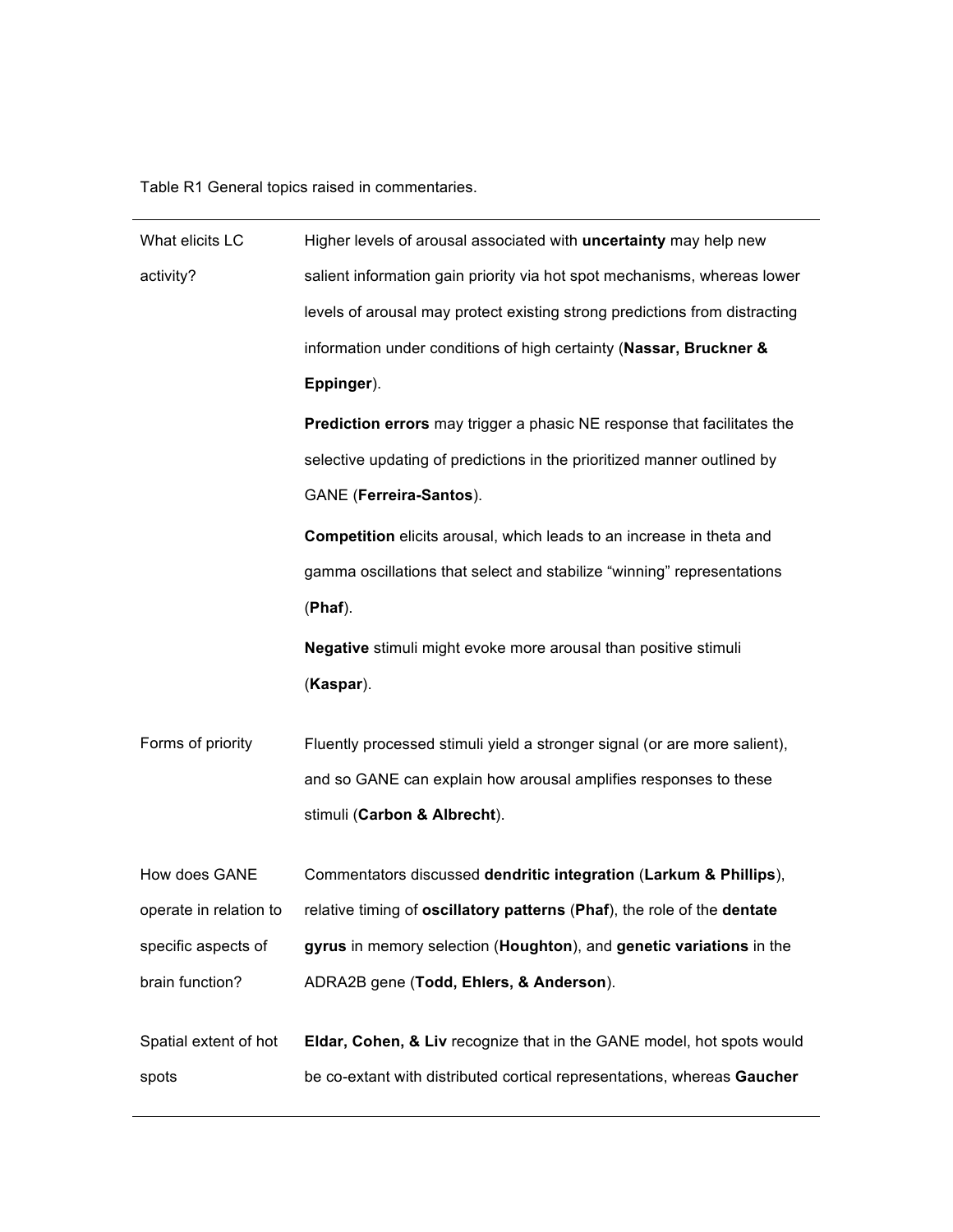**and Edeline** are expecting more spatially extensive loci. This difference in visualization highlights the need for tools to identify active hot spot elements. Immediate early genes may be useful in this regard.

What are the adaptive functions of GANE may be a general-purpose function that cuts across a variety of cognitive and behavioral effects (**Hull**).

the neural effects of NE? Salient events trigger the LC to release NE cortically, which facilitates a "network reset" that promotes quick changes in cortical states and adaptive behavioral responses (**Sara**).

Salient stimuli may predict threatening or significant stimuli (**Bouret**).

Relevance of GANE in various domains **Stress.** Endocrine signals, in particular cortisol, work in tandem with NE to promote long-term adaptive changes and memories (**Hurlemann, Maier, & Scheele**).

> **Sleep and memory**. Acetylcholine is likely to have hot spot properties different from those of NE, and so low NE and high acetylcholine during REM sleep may help explain lack of memory for dreams (**Becchetti & Amadeo**).

**Early development**. The LC exhibits developmental changes during infancy and early development, and early life stress shapes glutamate and GABA responses in ways that should be considered in the GANE model (**Geva**).

**Responses to sexual stimuli**. Contrary to expectations of posture showing approach/avoidance biases, people viewing either threatening or sexual stimuli exhibit a freezing-like reaction in which they are more immobile (**Mouras**).

**Emotion regulation**. Arousal levels should influence the ability to alter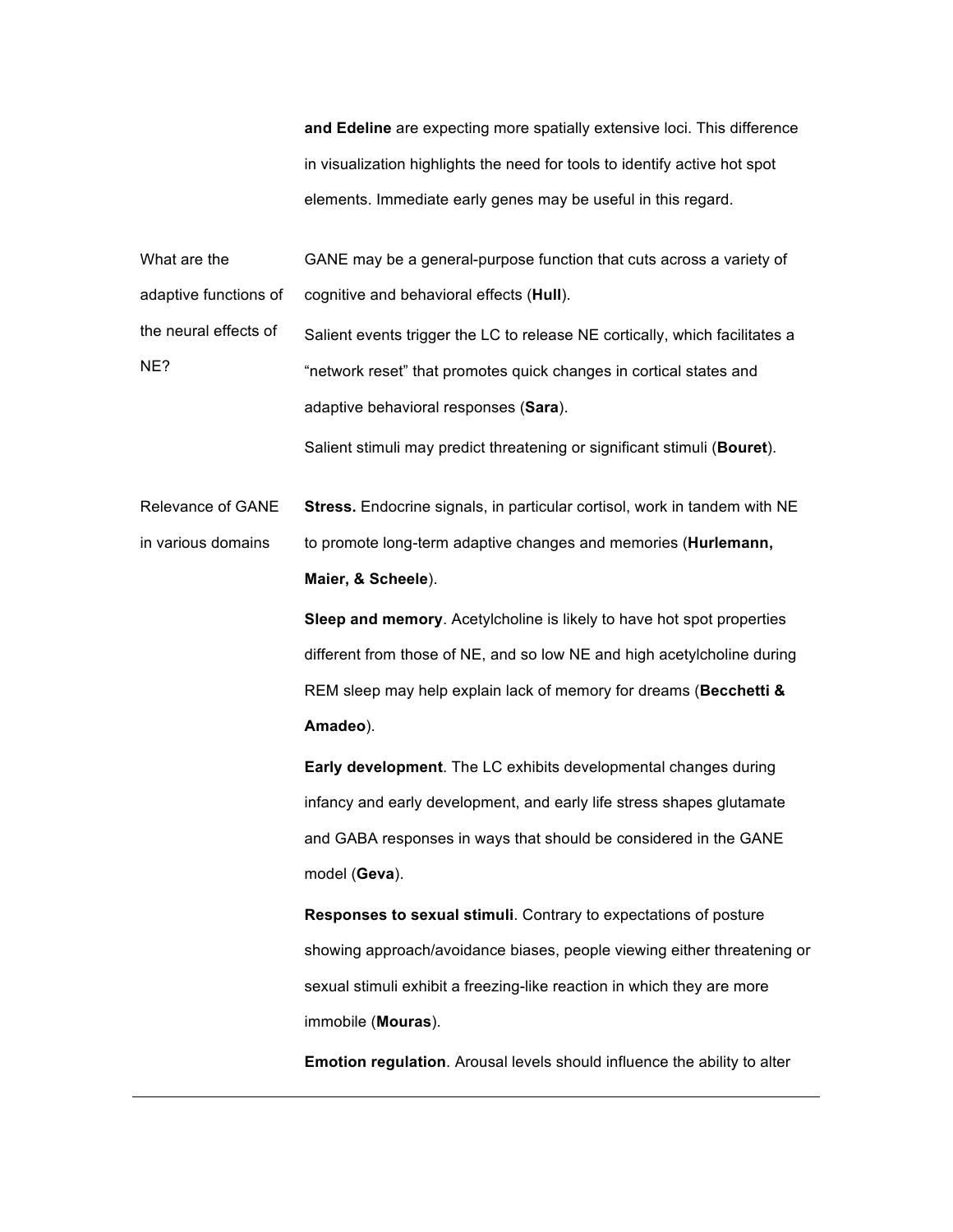behavioral responses (**Hull**).

**Appraisal theory**. Stimuli that are relevant for individuals' goals, needs, and values induce strong arousal and amygdala activity (**Montagrin & Sander**).

- Factors that should be addressed Commentators pointed out that GANE requires further development to specify **timing** (**Talmi & Barnacle; Navarra & Waterhouse; Warren, Murphy, & Nieuwenhuis**), address different effects in **prefrontal cortex** (**Abdallah et al.**), examine **context and individual differences** in determining salience (**Huntsinger & Storbeck**), address role of **α1 receptors** (**Navarra & Waterhouse**), and address how **cardiac afferent**s influence how LC modulates cortical activity (**Critchley & Garfinkel**).
- Alternatives to GANE Priority is coded by phasic NE release and so there is no need for glutamate to signal priority (**Strange & Galarza-Vallejo**; see response in Section R4.1)

The amygdala is necessary for NE to enhance selective processing and memory consolidation of arousing stimuli (**Roozendaal, Luyten, de Voogd, & Hermans**; see response in Section R4.2)

The tag-and-capture model is better able than GANE hot spot mechanisms to explain the effects of arousal on memories for events that occurred minutes to hours before the arousing event (**Ritchey, Murty, & Dunsmoor**; see response in Section R5).

Countering the target article's argument that a "network reset" model could not account for enhanced memory for well-attended items seen before an arousing event, **Bouret** argued that such enhanced memories could be accounted for by network reset if the qualitative nature of the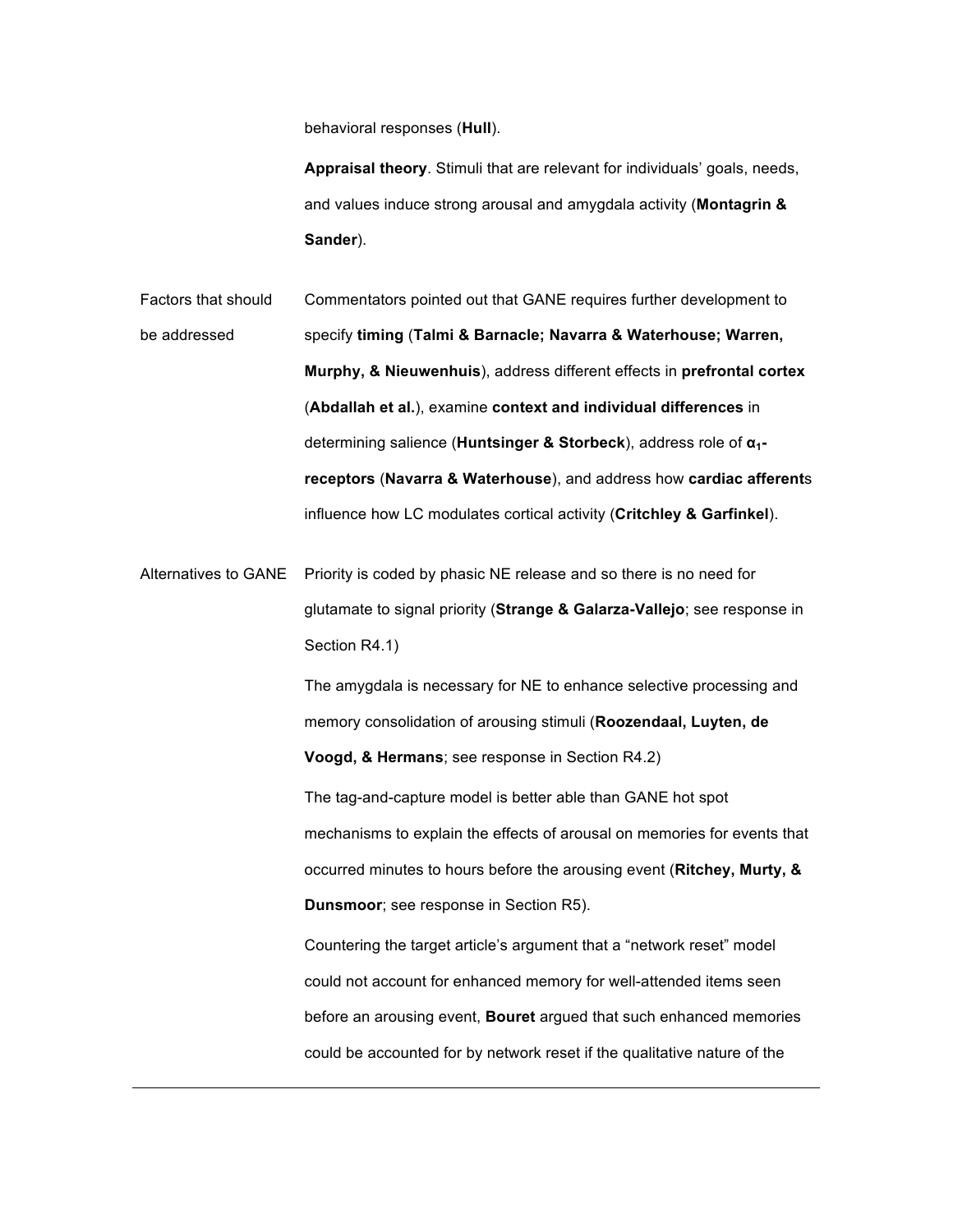Table R2. Data needed to test hypotheses and better understand arousal–priority or NE– glutamate interactions.

| Can we measure GANE-      | Direct measurements of local glutamate levels and NE or $\beta$ - |
|---------------------------|-------------------------------------------------------------------|
| proposed neurotransmitter | adrenergic receptor activation levels in awake cortex with        |
| mechanisms in laboratory  | arousal/cue manipulations would make it possible to test our      |
| animals?                  | physiological GANE model. New techniques make it possible         |
|                           | to track extra-synaptic glutamate activity (Okubo et al. 2010),   |
|                           | and researchers are getting closer to being able to monitor       |
|                           | levels of NE and G-couple protein receptor activation at spatial  |
|                           | resolutions corresponding to a representational network           |
|                           | (Muller et al. 2014).                                             |

| Does NE interact with         | The Larkum & Phillips hypothesis that NE modulates apical        |
|-------------------------------|------------------------------------------------------------------|
| apical amplification priority | amplification in the output neurons of cortex as the mediator of |
| signaling?                    | top-down or cortico-cortical priority signals can be examined    |
|                               | both in vitro and in vivo. Evidence for such gating would        |
|                               | significantly expand the GANE model.                             |

| Is "network reset" a       | Immediate early genes with the ability to reveal two brain    |
|----------------------------|---------------------------------------------------------------|
| general motor-sensory or   | activation sequences separated by a temporal interval could   |
| structure-specific effect? | test the reset (reorganizing)-versus-amplification effects of |
|                            | phasic LC activation. We predict evoked sensory               |
|                            | representations would be enhanced and stabilized by phasic    |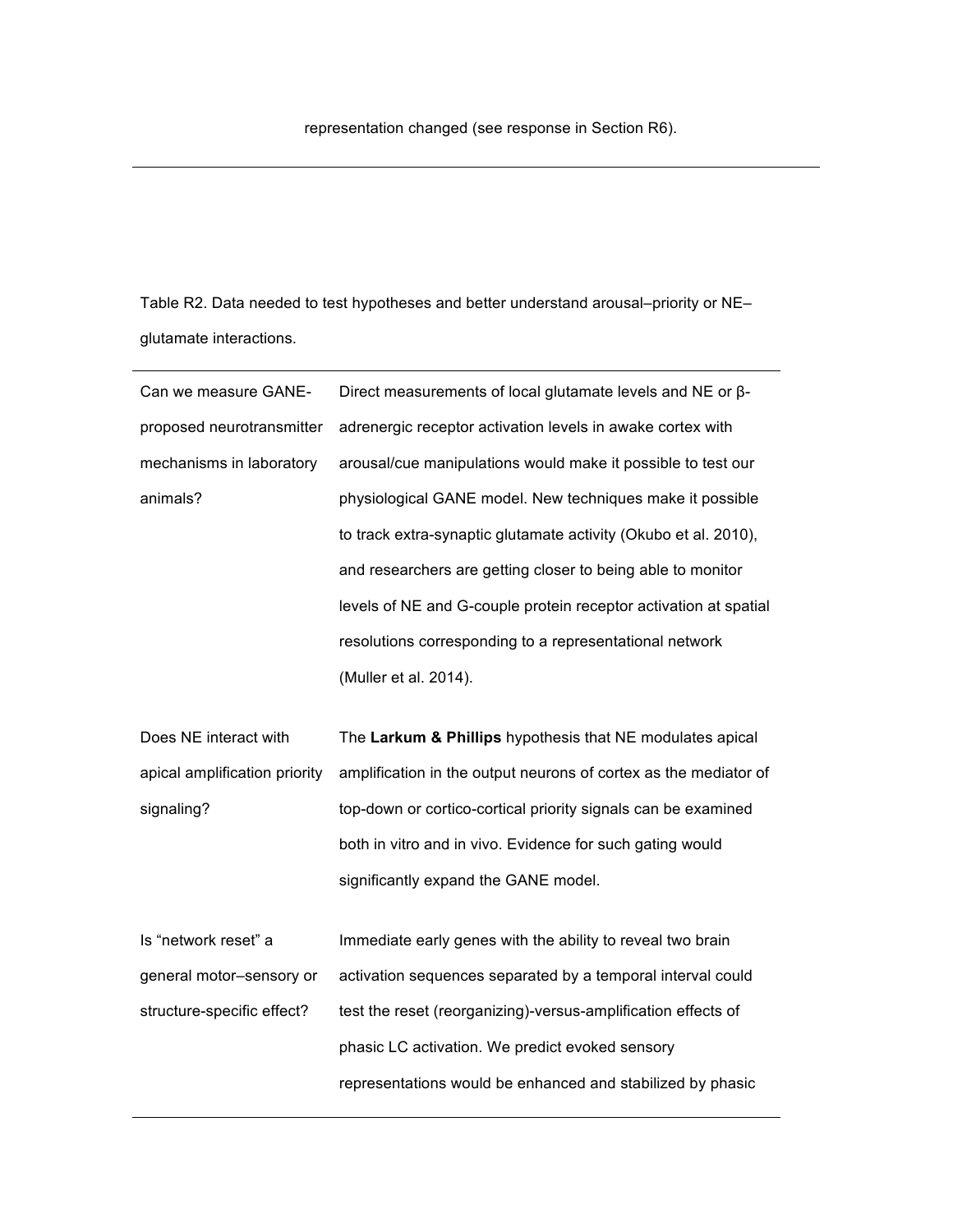glutamatergic activation of LC, whereas hippocampal and possible prefrontal representations would be reconfigured. Tonic effects of NE would not evoke reset.

How close in time does phasic arousal need to be to modulate the priority of another event?

Initial behavioral data suggest that arousal induced by one event can modulate processing of other events occurring within a few seconds (see target article for review). Previous work indicates that glutamate activation of NMDA receptors decays slowly and can last hundreds of milliseconds (Lester et al. 1990), but more work is needed to quantify the timing of glutamate and NE actions at hot spots (allowing for formal modeling, as highlighted by **Warren et al.** in their commentary).

Can we measure GANEproposed neurotransmitter mechanisms in humans? Advances in human magnetic resonance spectroscopy (MRS) enable the measurement of glutamate metabolites in vivo, but with poor spatial and temporal resolution. One straightforward test of GANE would be to examine whether an arousing stimulus can elicit a local, activity-dependent increase in glutamate levels for a prioritized stimulus.

Test of NE hot spots in humans During task-related fMRI involving an arousal × priority manipulation, trial-by-trial estimates of pupil dilation to the arousing stimulus could be used to scale BOLD responses in cortical representational regions underlying the high-priority stimulus. This would provide an estimate of how LC responses selectively modulate local cortical activity.

Test Roozendaal et al. The fact that the hippocampus has many NE receptors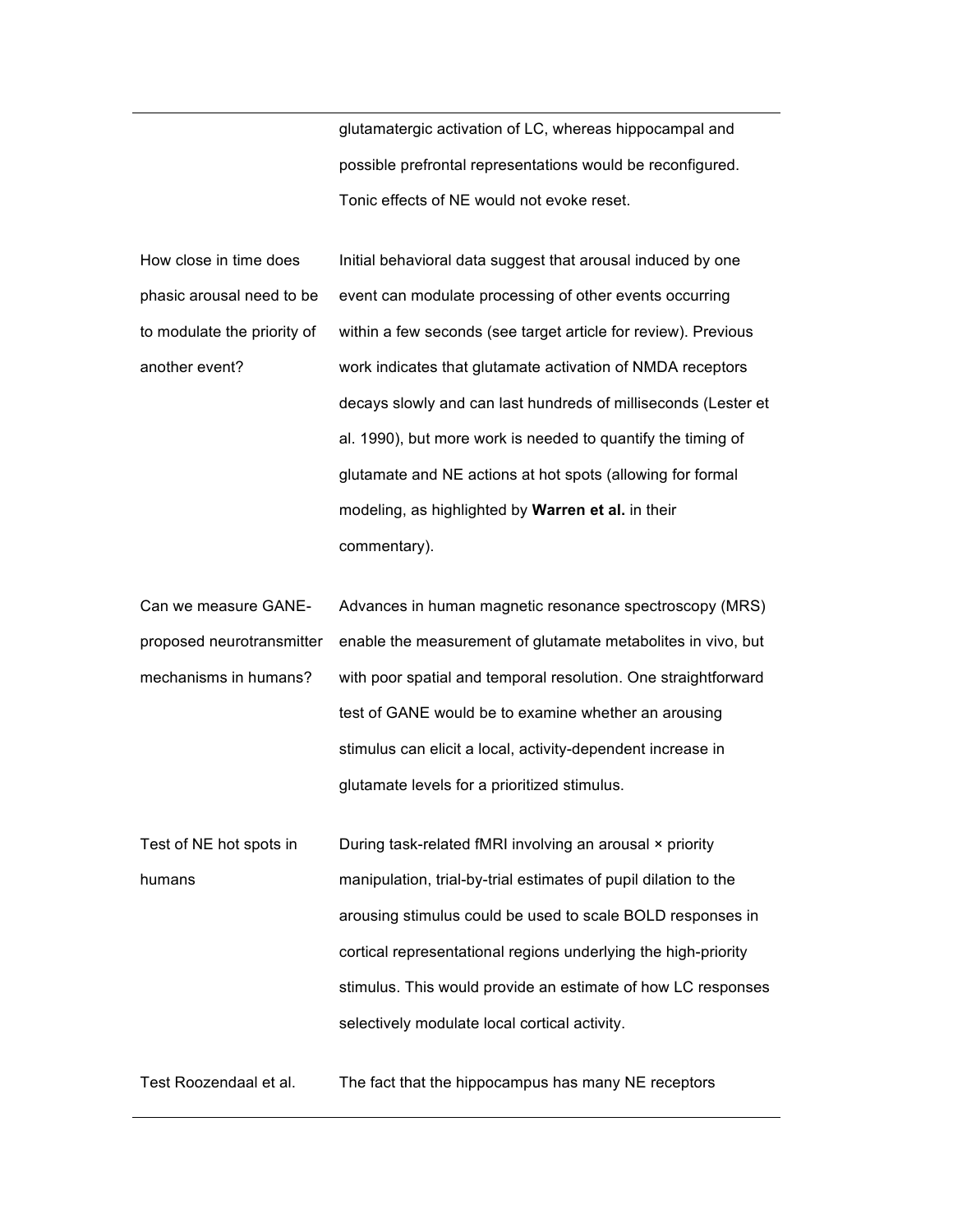| suggests that NE can modulate memory consolidation in the            |
|----------------------------------------------------------------------|
| hippocampus directly, without amygdala modulation (although          |
| NE release in the amygdala can lead to glutamatergic                 |
| activation of the hippocampus, it does not directly increase NE      |
| in the hippocampus; see Fig. R2). A simple experiment would          |
| be to attempt to modulate consolidation of a hippocampally           |
| represented memory such as learning the context of a novel           |
| object by infusing NE into the hippocampus (as has been done         |
| with NE infused into the amygdala [Barsegyan et al. 2014])           |
|                                                                      |
| A direct examination of inverted-U curve effects with NE would       |
| be of interest. It is not clear if the functional shift seen at high |
| levels of arousal is uniquely, or even critically, due to high NE    |
| levels or is a multifactorial effect depending on co-activation of   |
| other systems.                                                       |
|                                                                      |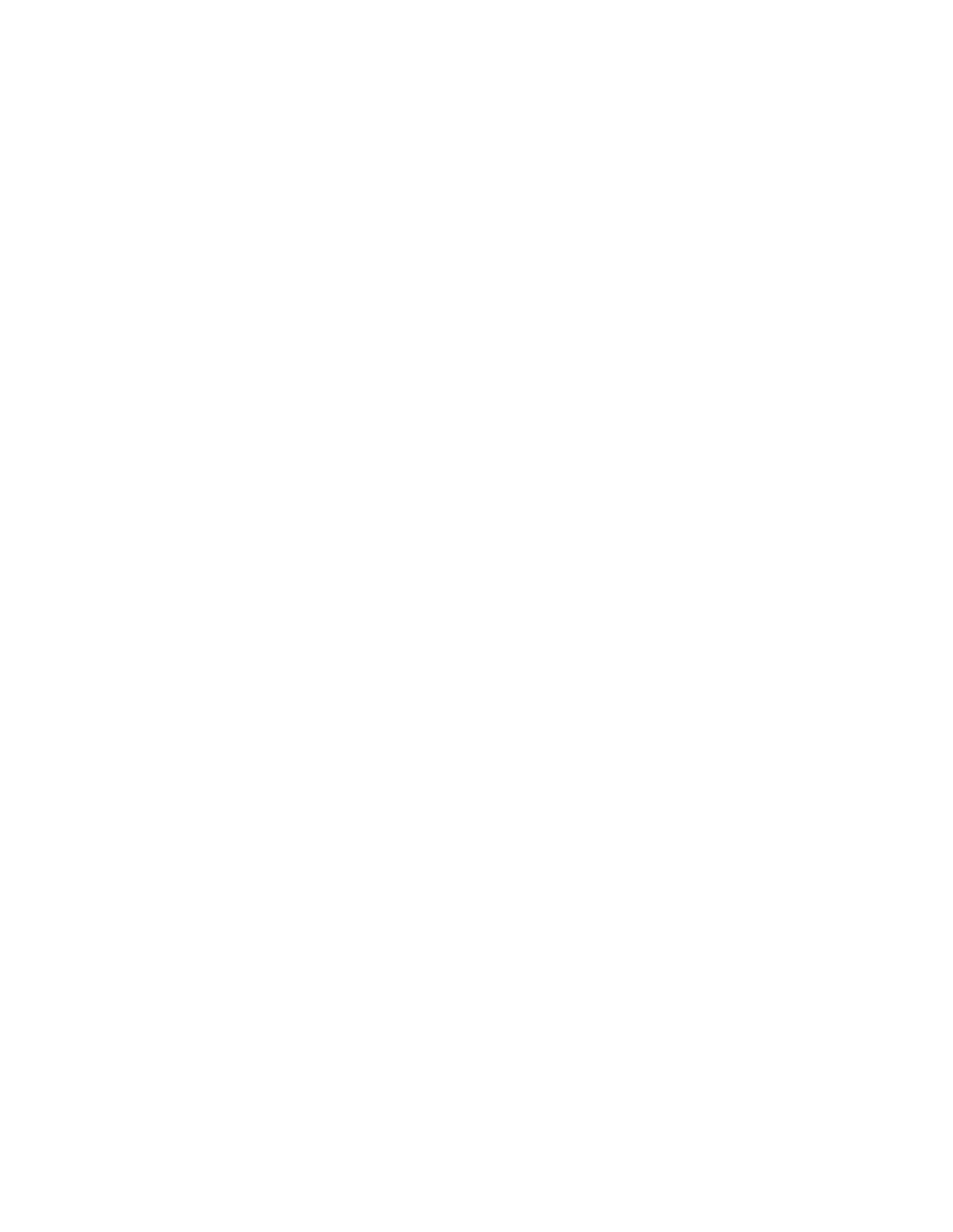<FIGURES>

# **<COMP: FIGURES R1 and R2 and captions for Mather et al. Response article are given on following page. SET WITHIN R-TEXT WHERE INDICATED. AND KEEP THE LETTER 'R' BEFORE FIGURE NUMBER – CCE>**

Fig. R1. (A) Arousing negative sounds were heard after seeing a background scene either alone or superimposed with a foreground object. (B) The arousing sounds impaired memory for the scene only when it was seen behind the object and, therefore, was somewhat suppressed by that competitor (Ponzio & Mather 2014).

Fig. R2. Glutamate–NE hot spots originating in the amygdala modulate hippocampal activity via glutamatergic pathways. However, local NE release within the hippocampus also has an impact.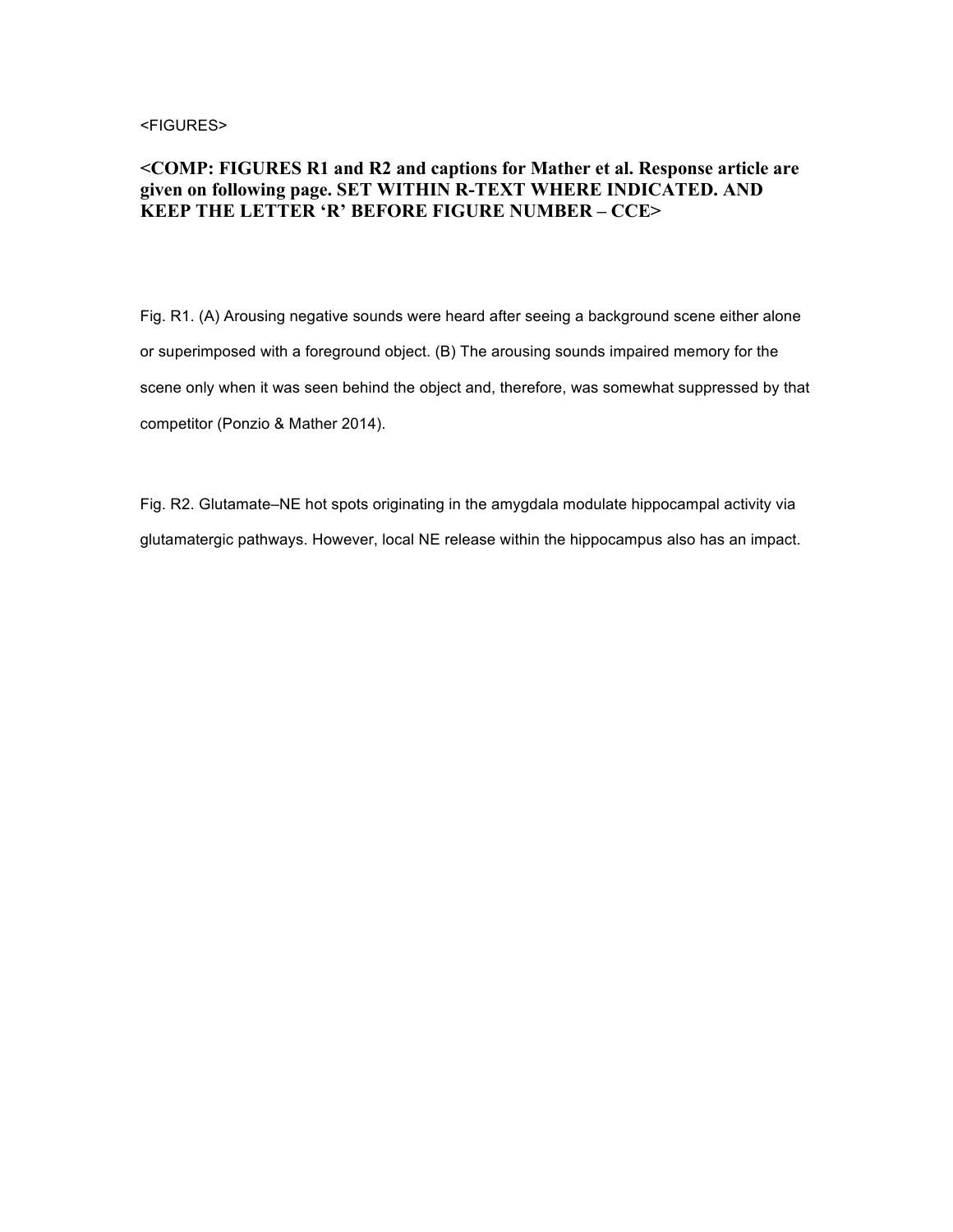A.



B.